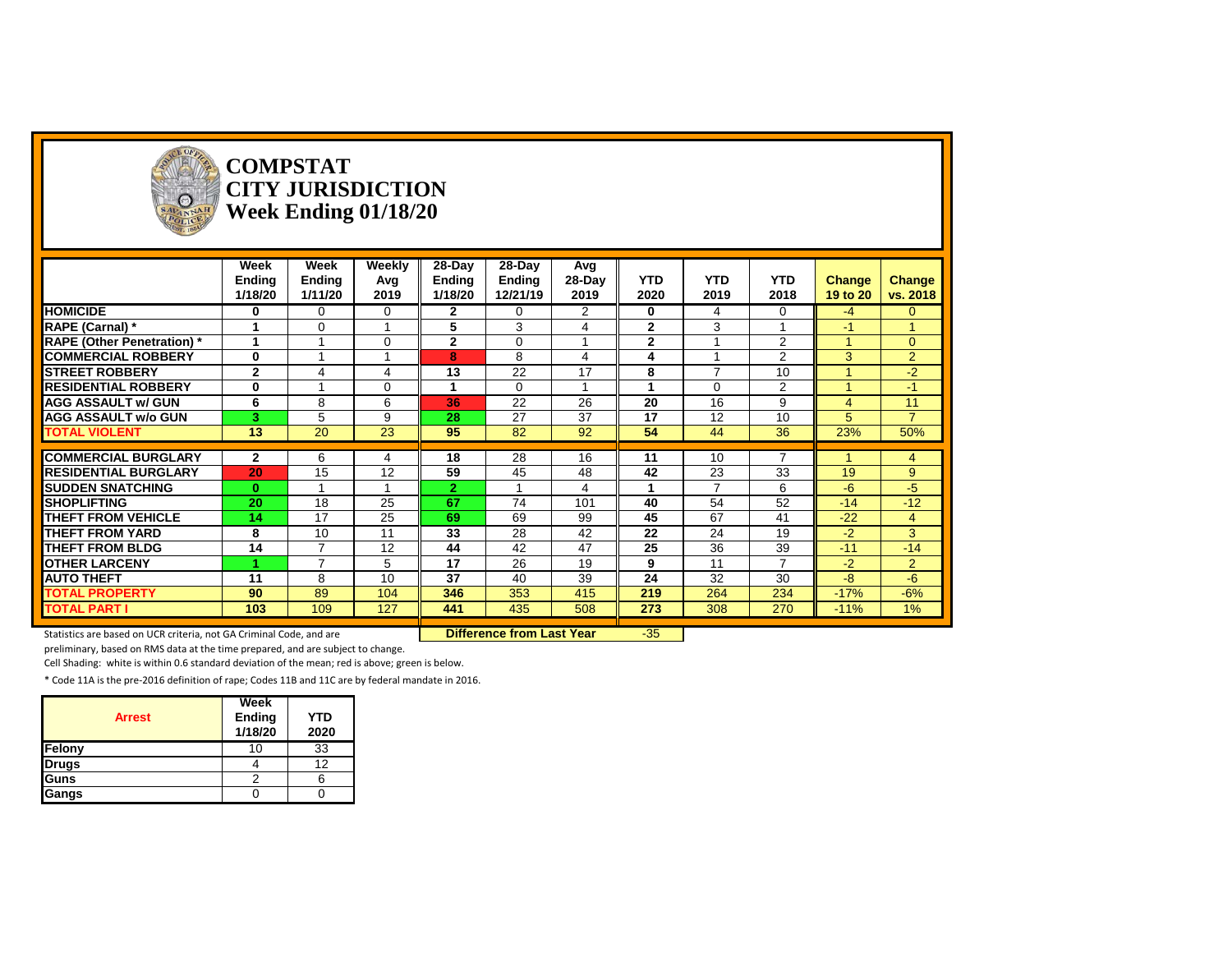

#### **COMPSTAT PRECINCT COMMANDER: NORTH PRECINCT CAPT. CARY HILL Week Ending 01/18/20**





|                                  | Week<br><b>Endina</b><br>1/18/20 | Week<br><b>Ending</b><br>1/11/20 | Weekly<br>Avg<br>2019   | $28-Day$<br><b>Ending</b><br>1/18/20 | $28-Dav$<br><b>Endina</b><br>12/21/19 | Avg<br>28-Day<br>2019 | <b>YTD</b><br>2020 | <b>YTD</b><br>2019 | <b>YTD</b><br>2018 | <b>Change</b><br>19 to 20 | <b>Change</b><br>vs. 2018 |
|----------------------------------|----------------------------------|----------------------------------|-------------------------|--------------------------------------|---------------------------------------|-----------------------|--------------------|--------------------|--------------------|---------------------------|---------------------------|
| <b>HOMICIDE</b>                  | 0                                | 0                                | 0                       | 0                                    | $\Omega$                              | 0                     | 0                  |                    | $\Omega$           | $-1$                      | $\Omega$                  |
| RAPE (Carnal) *                  | $\bf{0}$                         | $\Omega$                         | $\Omega$                | 4                                    | $\Omega$                              |                       | 1                  |                    | $\Omega$           | $\Omega$                  |                           |
| <b>RAPE (Other Penetration)*</b> | $\mathbf{0}$                     | $\Omega$                         | $\Omega$                | 0                                    | $\Omega$                              | $\Omega$              | 0                  | $\Omega$           | $\Omega$           | $\Omega$                  | $\Omega$                  |
| <b>COMMERCIAL ROBBERY</b>        | $\bf{0}$                         | 0                                | $\Omega$                | 0                                    |                                       |                       | 0                  | $\Omega$           | $\Omega$           | $\Omega$                  | $\Omega$                  |
| <b>STREET ROBBERY</b>            | 0                                | 2                                | 1                       | 6                                    | 4                                     | 5                     | 3                  | $\overline{2}$     | 5                  |                           | $-2$                      |
| <b>RESIDENTIAL ROBBERY</b>       | 0                                | $\Omega$                         | $\Omega$                | 0                                    | $\Omega$                              | $\Omega$              | 0                  | 0                  | 0                  | $\Omega$                  | $\Omega$                  |
| <b>AGG ASSAULT w/ GUN</b>        | 3                                | 3                                | 1                       | 11                                   | 3                                     | 5                     | 6                  |                    |                    | 5                         | 5                         |
| <b>AGG ASSAULT w/o GUN</b>       | $\overline{2}$                   |                                  | 3                       | 10                                   | 8                                     | 11                    | 6                  | 4                  |                    | $\overline{2}$            | 5                         |
| <b>TOTAL VIOLENT</b>             | 5                                | 6                                | 6                       | 31                                   | 16                                    | 24                    | 16                 | 9                  | $\overline{7}$     | 78%                       | 129%                      |
| <b>COMMERCIAL BURGLARY</b>       |                                  |                                  |                         | 3                                    | 7                                     |                       | 3                  | 4                  |                    | -1                        | $\overline{2}$            |
| <b>RESIDENTIAL BURGLARY</b>      | 5                                | 0                                | 2                       | 9                                    | 9                                     | 4<br>⇁                | 5                  | 5                  | 6                  | $\Omega$                  | $-1$                      |
|                                  |                                  |                                  |                         |                                      |                                       |                       |                    |                    |                    |                           | $-1$                      |
| <b>SUDDEN SNATCHING</b>          | $\bf{0}$                         |                                  | $\Omega$                | $\overline{2}$                       | $\Omega$<br>$\overline{7}$            |                       | 1                  | $\overline{2}$     | 2                  | -1                        |                           |
| <b>SHOPLIFTING</b>               | $\mathbf{2}$                     | 3                                | 3                       | 6                                    |                                       | 12                    | 5                  | 8                  | 8                  | $-3$                      | $-3$                      |
| <b>THEFT FROM VEHICLE</b>        | $\mathbf{2}$                     | 4                                | 6                       | 15                                   | 18                                    | 24                    | 9                  | 9                  | 8                  | $\Omega$                  | 4                         |
| THEFT FROM YARD                  | $\overline{2}$                   | $\overline{A}$                   | 3                       | 4                                    | 9                                     | 11                    | 3                  | 8                  | 5                  | -5                        | $-2$                      |
| <b>THEFT FROM BLDG</b>           | 6                                | 2                                | 3                       | 16                                   | 13                                    | 11                    | 9                  | 6                  | 12                 | 3                         | $-3$                      |
| <b>OTHER LARCENY</b>             | $\bf{0}$                         | 0                                | $\overline{\mathbf{A}}$ | 4                                    | 5                                     | 4                     | 1                  | 2                  | 2                  | $-1$                      | $-1$                      |
| <b>AUTO THEFT</b>                | и                                | $\overline{A}$                   | $\overline{2}$          | 6                                    | 9                                     | 8                     | 3                  | 2                  | 6                  |                           | $-3$                      |
| <b>TOTAL PROPERTY</b>            | 19                               | 13                               | 21                      | 65                                   | 77                                    | 82                    | 39                 | 46                 | 50                 | $-15%$                    | $-22%$                    |
| <b>TOTAL PART I</b>              | 24                               | 19                               | 27                      | 96                                   | 93                                    | 106                   | 55                 | 55                 | 57                 | 0%                        | $-4%$                     |

Statistics are based on UCR criteria, not GA Criminal Code, and are **Difference from Last Year** 0

preliminary, based on RMS data at the time prepared, and are subject to change.

Cell Shading: white is within 0.6 standard deviation of the mean; red is above; green is below.

| <b>Arrests</b> | Week<br><b>Ending</b><br>1/18/20 | YTD<br>2020 |
|----------------|----------------------------------|-------------|
| Felony         |                                  |             |
| <b>Drugs</b>   |                                  |             |
| Guns           |                                  |             |
| Gangs          |                                  |             |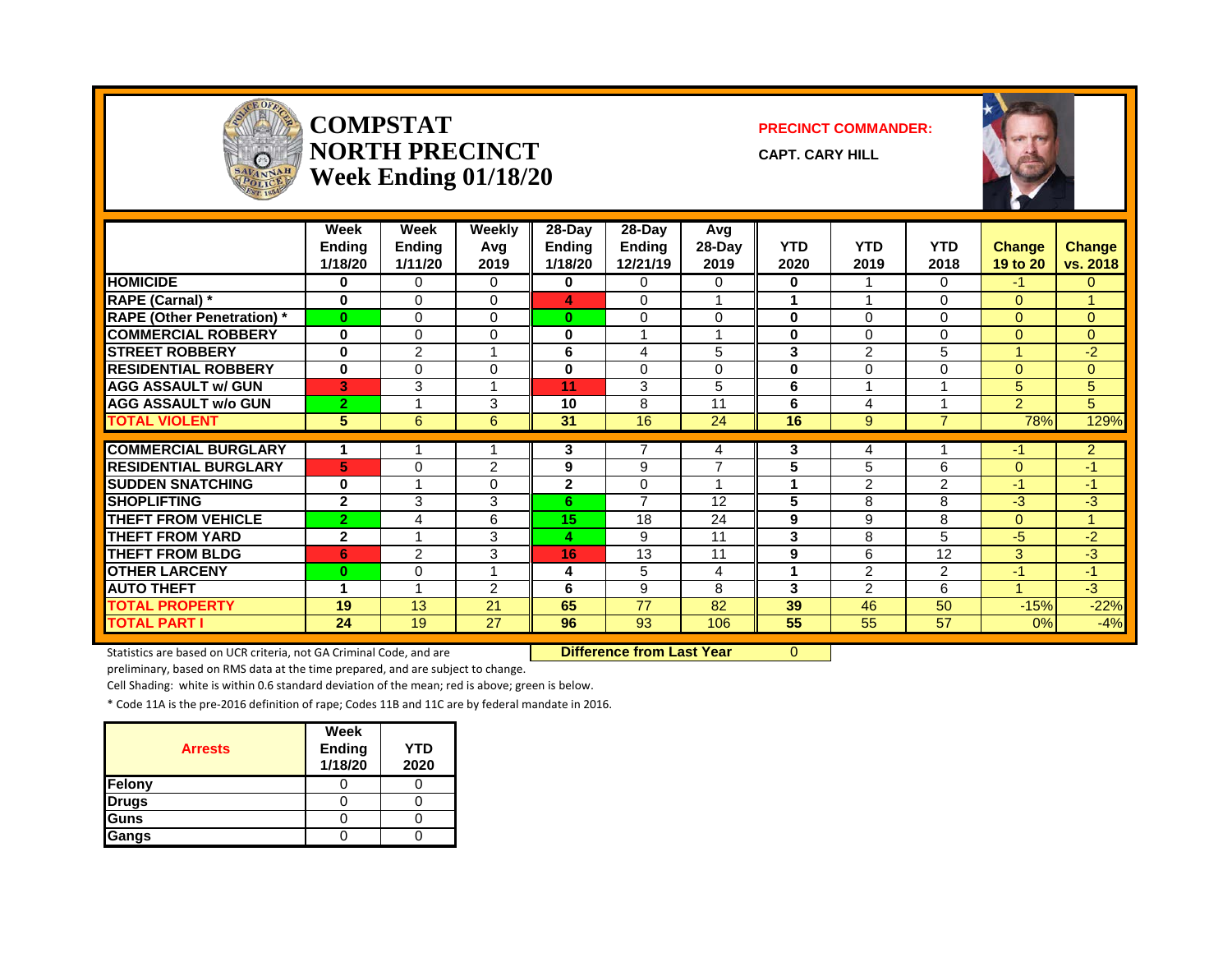

#### **COMPSTAT PRECINCT COMMANDER: CENTRAL PRECINCT** CAPT. TONYA REID **Week Ending 01/18/20**



|                                  | Week<br><b>Endina</b><br>1/18/20 | Week<br><b>Endina</b><br>1/11/20 | Weekly<br>Avg<br>2019 | $28-Day$<br><b>Endina</b><br>1/18/20 | $28-Day$<br>Endina<br>12/21/19 | Avg<br>$28-Day$<br>2019 | <b>YTD</b><br>2020 | <b>YTD</b><br>2019 | <b>YTD</b><br>2018 | <b>Change</b><br>19 to 20 | <b>Change</b><br>vs. 2018 |
|----------------------------------|----------------------------------|----------------------------------|-----------------------|--------------------------------------|--------------------------------|-------------------------|--------------------|--------------------|--------------------|---------------------------|---------------------------|
| <b>HOMICIDE</b>                  | 0                                | 0                                | 0                     |                                      | $\Omega$                       | 0                       | 0                  | -4                 | $\Omega$           | $-1$                      | $\Omega$                  |
| RAPE (Carnal) *                  | -1                               | $\Omega$                         | $\Omega$              | 4                                    | $\Omega$                       |                         | 1                  | $\Omega$           | $\Omega$           | 1                         | 4                         |
| <b>RAPE (Other Penetration)*</b> | $\bf{0}$                         | 0                                | $\Omega$              | 0                                    | $\Omega$                       | $\Omega$                | $\bf{0}$           |                    |                    | $-1$                      | $-1$                      |
| <b>COMMERCIAL ROBBERY</b>        | $\bf{0}$                         | 0                                | 0                     | 5                                    |                                | $\overline{2}$          | 1                  | $\Omega$           | $\Omega$           | 4                         |                           |
| <b>STREET ROBBERY</b>            | $\bf{0}$                         | 4                                | 1                     | $\mathbf{2}$                         | 5                              | 5                       | 1                  | $\overline{2}$     | 3                  | $-1$                      | $-2$                      |
| <b>RESIDENTIAL ROBBERY</b>       | $\bf{0}$                         | $\Omega$                         | $\Omega$              | 0                                    | $\Omega$                       | 0                       | $\bf{0}$           | $\Omega$           |                    | $\Omega$                  | $-1$                      |
| <b>AGG ASSAULT w/ GUN</b>        |                                  | 3                                | 2                     | 10                                   | 9                              | 8                       | 6                  | 6                  | $\overline{2}$     | $\Omega$                  | 4                         |
| <b>AGG ASSAULT W/o GUN</b>       |                                  |                                  | 2                     | 5.                                   | $\overline{ }$                 | 9                       | 4                  |                    | 3                  | 3                         | $\blacktriangleleft$      |
| <b>TOTAL VIOLENT</b>             | 3                                | 5                                | 6                     | 24                                   | 22                             | 26                      | 13                 | 11                 | 10                 | 18%                       | 30%                       |
|                                  |                                  |                                  |                       |                                      |                                |                         |                    |                    |                    |                           |                           |
| <b>COMMERCIAL BURGLARY</b>       |                                  | 2                                |                       | 6                                    | 11                             | 6                       | 3                  | $\Omega$           |                    | 3                         | $\overline{2}$            |
| <b>RESIDENTIAL BURGLARY</b>      | 6                                | $\overline{7}$                   | 4                     | 22                                   | 13                             | 16                      | 16                 | 6                  | 4                  | 10                        | 12                        |
| <b>SUDDEN SNATCHING</b>          | $\bf{0}$                         | $\Omega$                         | 0                     | $\bf{0}$                             |                                |                         | 0                  |                    |                    | $-1$                      | $-1$                      |
| <b>SHOPLIFTING</b>               | 4                                |                                  | 5                     | 9                                    | 15                             | 19                      | 8                  | 8                  | 8                  | $\Omega$                  | $\Omega$                  |
| <b>THEFT FROM VEHICLE</b>        | 3                                | 2                                | 6                     | 18                                   | 13                             | 25                      | 10                 | 7                  | 13                 | 3                         | $-3$                      |
| <b>THEFT FROM YARD</b>           | 5                                | 4                                | 4                     | 13                                   | 14                             | 15                      | 11                 | 9                  | 6                  | $\overline{2}$            | 5                         |
| <b>THEFT FROM BLDG</b>           | $\mathbf{2}$                     |                                  | 3                     | 6                                    | 8                              | 10                      | 3                  | 9                  | 11                 | -6                        | -8                        |
| <b>OTHER LARCENY</b>             | $\bf{0}$                         | $\overline{2}$                   | $\overline{2}$        | 4                                    | 13                             | $\overline{ }$          | $\mathbf{2}$       | $\overline{ }$     |                    | -5                        | -1                        |
| <b>AUTO THEFT</b>                | 5                                | 3                                | $\overline{2}$        | 14                                   | 9                              | 10                      | 11                 | 12                 | 8                  | $-1$                      | 3                         |
| TOTAL PROPERTY                   | 26                               | 22                               | 27                    | 92                                   | 97                             | 107                     | 64                 | 59                 | 53                 | 8%                        | 21%                       |
| <b>TOTAL PART I</b>              | 29                               | 27                               | 33                    | 116                                  | 119                            | 133                     | 77                 | 70                 | 63                 | 10%                       | 22%                       |

Statistics are based on UCR criteria, not GA Criminal Code, and are **Difference from Last Year** 7

preliminary, based on RMS data at the time prepared, and are subject to change.

Cell Shading: white is within 0.6 standard deviation of the mean; red is above; green is below.

| <b>Arrests</b> | Week<br>Ending<br>1/18/20 | <b>YTD</b><br>2020 |
|----------------|---------------------------|--------------------|
| Felony         | 10                        | 24                 |
| <b>Drugs</b>   |                           |                    |
| Guns           |                           |                    |
| Gangs          |                           |                    |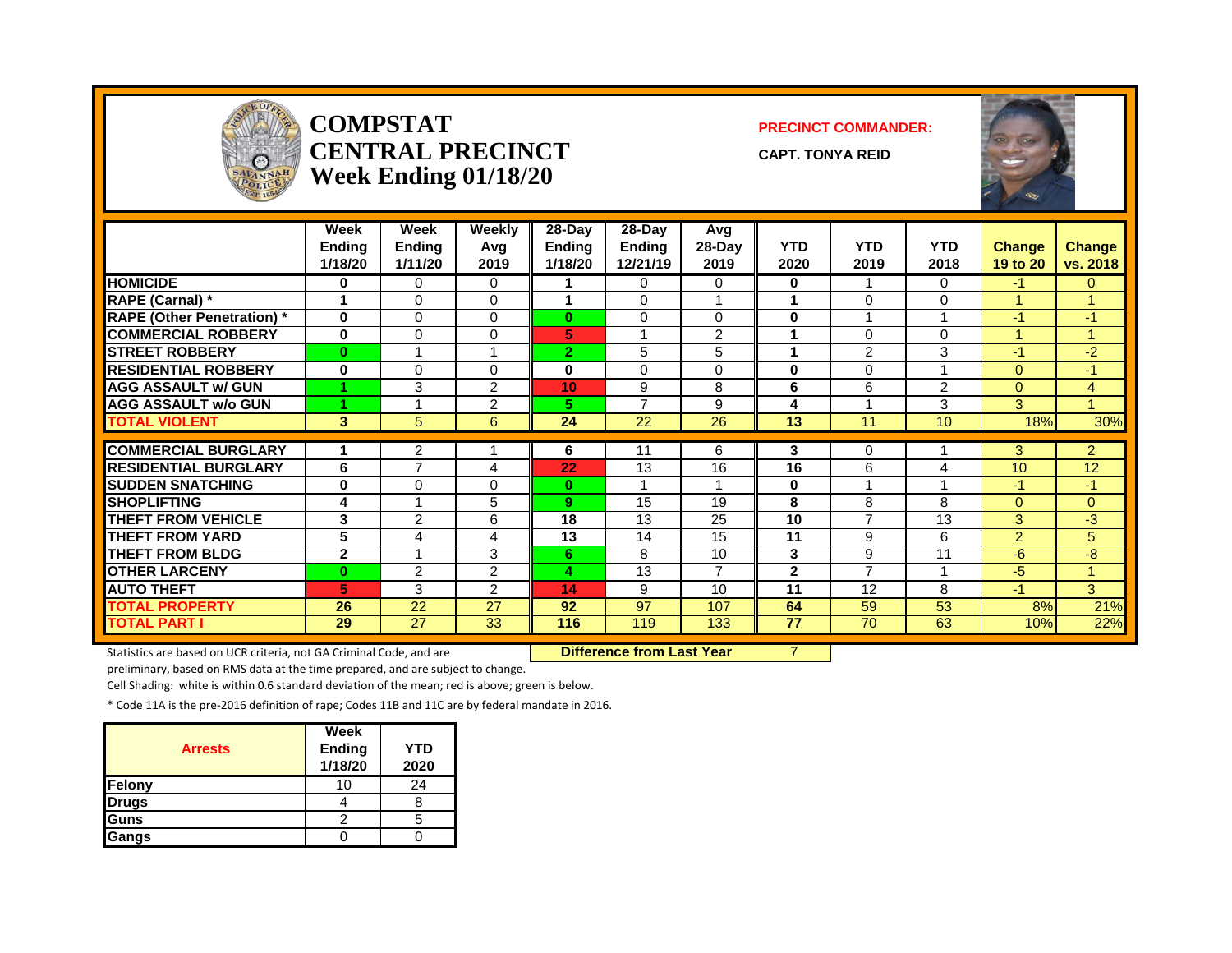

#### **COMPSTAT PRECINCT COMMANDER: SOUTH PRECINCT CAPT. MICHELLE HALFORD Week Ending 01/18/20**



|                                  | Week<br><b>Ending</b><br>1/18/20 | Week<br><b>Endina</b><br>1/11/20 | Weekly<br>Avg<br>2019   | $28-Day$<br>Endina<br>1/18/20 | $28-Day$<br>Endina<br>12/21/19 | Avg<br>28-Day<br>2019    | <b>YTD</b><br>2020 | <b>YTD</b><br>2019 | <b>YTD</b><br>2018 | <b>Change</b><br>19 to 20 | Change<br>vs. 2018 |
|----------------------------------|----------------------------------|----------------------------------|-------------------------|-------------------------------|--------------------------------|--------------------------|--------------------|--------------------|--------------------|---------------------------|--------------------|
| <b>HOMICIDE</b>                  | 0                                | 0                                | $\Omega$                | 0                             | 0                              |                          | 0                  | $\overline{2}$     | 0                  | $-2$                      | 0                  |
| RAPE (Carnal) *                  | $\bf{0}$                         | $\Omega$                         | $\Omega$                | $\bf{0}$                      | $\overline{2}$                 |                          | 0                  |                    | $\Omega$           | $-1$                      | $\Omega$           |
| <b>RAPE (Other Penetration)*</b> | 4                                |                                  | $\Omega$                | $\overline{2}$                | $\Omega$                       | $\Omega$                 | $\overline{2}$     | $\Omega$           | $\Omega$           | 2                         | $\overline{2}$     |
| <b>COMMERCIAL ROBBERY</b>        | $\bf{0}$                         |                                  | 0                       | 1                             | 3                              |                          | 1                  | $\Omega$           | $\overline{2}$     |                           | $-1/$              |
| <b>STREET ROBBERY</b>            | $\overline{2}$                   | $\Omega$                         |                         | 3                             | $\overline{7}$                 | 3                        | 3                  | 2                  |                    |                           | $\overline{a}$     |
| <b>RESIDENTIAL ROBBERY</b>       | 0                                |                                  | 0                       | 4                             | $\Omega$                       | 0                        |                    | 0                  |                    |                           | $\overline{0}$     |
| <b>AGG ASSAULT W/ GUN</b>        |                                  | 2                                |                         | 5                             | 2                              | 4                        | 4                  | 2                  | 0                  | 2                         | $\overline{4}$     |
| <b>AGG ASSAULT w/o GUN</b>       | $\bf{0}$                         |                                  | 2                       | 3                             | $\overline{7}$                 | $\overline{\phantom{a}}$ |                    | 4                  | 3                  | -3                        | $-2$               |
| <b>TOTAL VIOLENT</b>             | 4                                | 6                                | 4                       | 15                            | 21                             | 17                       | 12                 | 11                 | $\overline{7}$     | 9%                        | 71%                |
|                                  |                                  |                                  |                         |                               |                                |                          |                    |                    |                    |                           |                    |
| <b>COMMERCIAL BURGLARY</b>       | 0                                |                                  |                         | 3                             | 7                              | 5                        |                    | 5                  | 4                  | $-4$                      | $-3$               |
| <b>RESIDENTIAL BURGLARY</b>      | 5                                | 4                                | $\overline{2}$          | 15                            | 8                              | 9                        | 11                 | 3                  | 6                  | 8                         | 5                  |
| <b>SUDDEN SNATCHING</b>          | 0                                | $\Omega$                         | 0                       | $\mathbf{0}$                  | $\Omega$                       |                          | 0                  | $\mathcal{P}$      |                    | -2                        | -1                 |
| <b>SHOPLIFTING</b>               | 6                                | $\overline{7}$                   | 12                      | 31                            | 35                             | 48                       | 10                 | 32                 | 27                 | $-22$                     | $-17$              |
| <b>THEFT FROM VEHICLE</b>        | 5                                | 4                                | 7                       | 18                            | 18                             | 26                       | 11                 | 22                 | 11                 | $-11$                     | $\Omega$           |
| THEFT FROM YARD                  | 0                                |                                  | $\overline{\mathbf{A}}$ | $\overline{7}$                | 3                              | 6                        | 3                  | 5                  | $\overline{2}$     | $-2$                      |                    |
| <b>THEFT FROM BLDG</b>           | 4                                | $\overline{2}$                   | 3                       | 13                            | 12                             | 13                       | 8                  | 13                 | 8                  | $-5$                      | $\Omega$           |
| <b>OTHER LARCENY</b>             | $\bf{0}$                         | $\overline{2}$                   | $\overline{\mathbf{A}}$ | $\mathbf{2}$                  | 5                              | 4                        | $\mathbf{2}$       | $\overline{2}$     | 2                  | $\Omega$                  | $\overline{0}$     |
| <b>AUTO THEFT</b>                | 3                                | $\Omega$                         | 3                       | $\overline{\phantom{a}}$      | 13                             | 11                       | 3                  | 6                  | 9                  | $-3$                      | $-6$               |
| <b>TOTAL PROPERTY</b>            | 23                               | 21                               | 31                      | 96                            | 101                            | 123                      | 49                 | 90                 | 70                 | $-46%$                    | $-30%$             |
| <b>TOTAL PART I</b>              | 27                               | 27                               | 35                      | 111                           | 122                            | 141                      | 61                 | 101                | 77                 | $-40%$                    | $-21%$             |

Statistics are based on UCR criteria, not GA Criminal Code, and are **Difference from Last Year** -40

preliminary, based on RMS data at the time prepared, and are subject to change.

Cell Shading: white is within 0.6 standard deviation of the mean; red is above; green is below.

| <b>Arrests</b> | Week<br><b>Ending</b><br>1/18/20 | <b>YTD</b><br>2020 |
|----------------|----------------------------------|--------------------|
| Felony         |                                  |                    |
| <b>Drugs</b>   |                                  |                    |
| Guns           |                                  |                    |
| Gangs          |                                  |                    |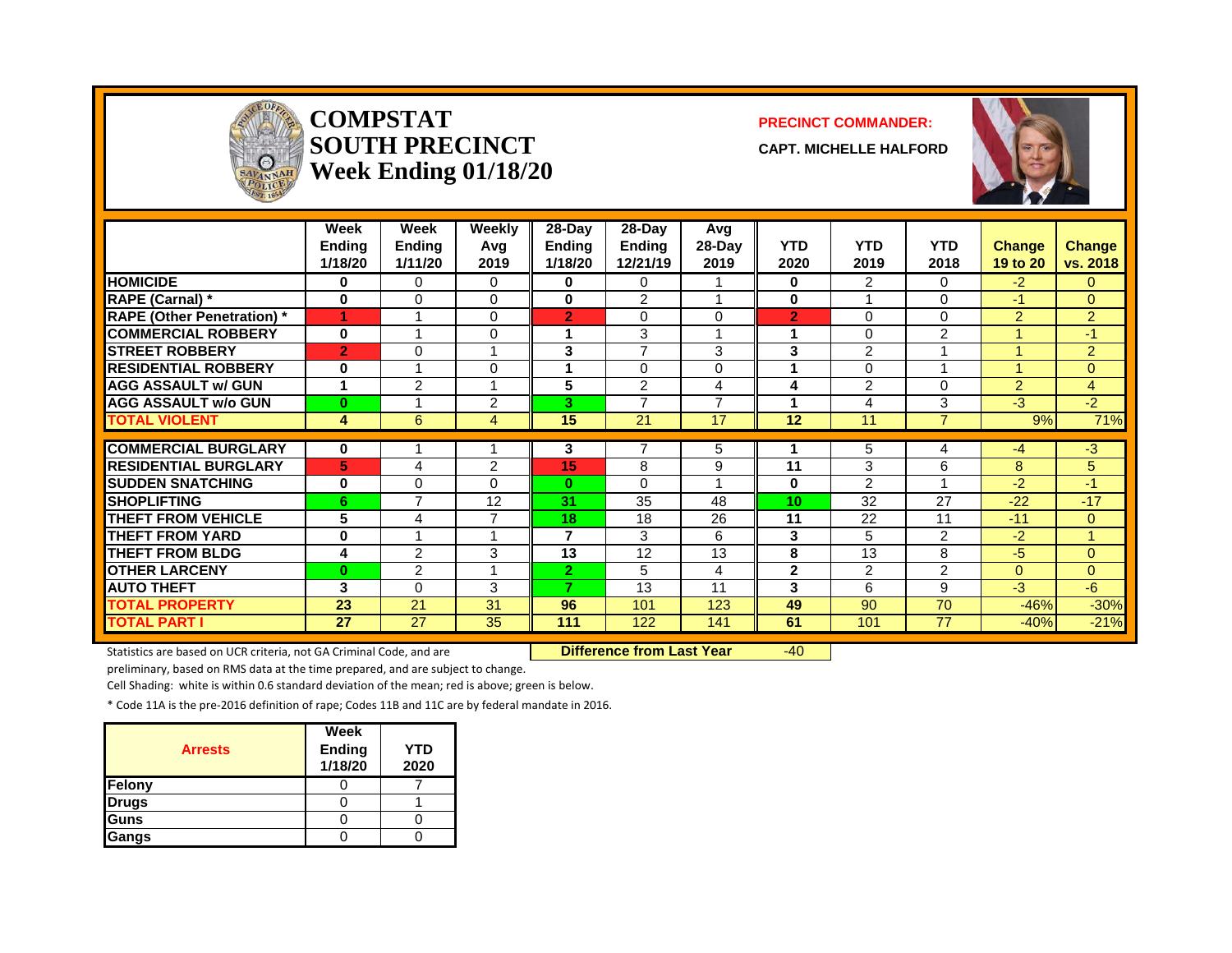| <b>ALLEY CENT</b><br>$\Omega$<br>SAVANNAH |                       | <b>COMPSTAT</b><br><b>EAST PRECINCT</b><br>Week Ending 01/18/20 |                      |                           | <b>PRECINCT COMMANDER:</b><br><b>CAPT. GEORGE GUNDICH</b> |                         |                 |                         |                 |               |                |
|-------------------------------------------|-----------------------|-----------------------------------------------------------------|----------------------|---------------------------|-----------------------------------------------------------|-------------------------|-----------------|-------------------------|-----------------|---------------|----------------|
|                                           | Week<br><b>Endina</b> | Week<br><b>Ending</b>                                           | <b>Weekly</b><br>Avg | $28-Day$<br><b>Ending</b> | 28-Day<br><b>Endina</b>                                   | Avg<br>28-Day           | <b>YTD</b>      | <b>YTD</b>              | <b>YTD</b>      | <b>Change</b> | <b>Change</b>  |
|                                           | 1/18/20               | 1/11/20                                                         | 2019                 | 1/18/20                   | 12/21/19                                                  | 2019                    | 2020            | 2019                    | 2018            | 19 to 20      | vs. 2018       |
| <b>HOMICIDE</b>                           | $\mathbf{0}$          | $\Omega$                                                        | $\Omega$             | 1                         | $\Omega$                                                  | $\Omega$                | 0               | $\mathbf{0}$            | $\Omega$        | $\Omega$      | $\Omega$       |
| RAPE (Carnal) *                           | $\bf{0}$              | $\Omega$                                                        | $\Omega$             | $\mathbf{0}$              | $\mathbf{1}$                                              | 1                       | $\bf{0}$        | $\overline{\mathbf{A}}$ |                 | $-1$          | $-1$           |
| <b>RAPE (Other Penetration)*</b>          | $\bf{0}$              | $\Omega$                                                        | $\Omega$             | $\mathbf{0}$              | $\Omega$                                                  | $\Omega$                | $\mathbf{0}$    | $\Omega$                |                 | $\Omega$      | $-1$           |
| <b>COMMERCIAL ROBBERY</b>                 | $\bf{0}$              | 0                                                               | $\Omega$             | $\mathbf{2}$              | 3                                                         | $\overline{\mathbf{A}}$ | $\overline{2}$  | $\overline{\mathbf{A}}$ | $\Omega$        | 1             | 2              |
| <b>STREET ROBBERY</b>                     | $\bf{0}$              | 1                                                               |                      | $\mathbf{2}$              | 6                                                         | 4                       | 1               |                         |                 | $\Omega$      | $\Omega$       |
| <b>RESIDENTIAL ROBBERY</b>                | $\bf{0}$              | $\Omega$                                                        | $\Omega$             | $\bf{0}$                  | $\Omega$                                                  | $\overline{\mathbf{A}}$ | $\bf{0}$        | $\Omega$                | $\Omega$        | $\Omega$      | $\Omega$       |
| <b>AGG ASSAULT w/ GUN</b>                 |                       | $\Omega$                                                        | $\overline{c}$       | 10 <sup>1</sup>           | 8                                                         | 8                       | 4               | $\overline{7}$          | 6               | $-3$          | $-2$           |
| <b>AGG ASSAULT w/o GUN</b>                | $\bf{0}$              | $\overline{2}$                                                  | 3                    | 10                        | 5                                                         | 11                      | 6               | 3                       | 3               | 3             | 3              |
| <b>TOTAL VIOLENT</b>                      | $\blacktriangleleft$  | 3                                                               | 6                    | 25                        | 23                                                        | 25                      | 13              | 13                      | 12              | 0%            | 8%             |
| <b>COMMERCIAL BURGLARY</b>                | $\bf{0}$              | $\overline{2}$                                                  | 0                    | 6                         | 3                                                         | $\overline{2}$          | 4               | -1                      | 1               | 3             | 3              |
| <b>RESIDENTIAL BURGLARY</b>               | 4                     | 4                                                               | 4                    | 13                        | 15                                                        | $\overline{17}$         | 10              | 9                       | 17              | 1             | $-7$           |
| <b>SUDDEN SNATCHING</b>                   | $\bf{0}$              | $\Omega$                                                        | $\Omega$             | $\bf{0}$                  | $\Omega$                                                  | $\overline{\mathbf{A}}$ | $\bf{0}$        | $\overline{2}$          | $\overline{2}$  | $-2$          | $-2$           |
| <b>SHOPLIFTING</b>                        | 8                     | 7                                                               | 6                    | 21                        | 17                                                        | 23                      | 17              | 6                       | 9               | 11            | 8              |
| <b>THEFT FROM VEHICLE</b>                 | 4                     | $\overline{7}$                                                  | 6                    | 18                        | 20                                                        | 24                      | $\overline{15}$ | 29                      | 9               | $-14$         | 6              |
| <b>THEFT FROM YARD</b>                    | $\blacktriangleleft$  | 4                                                               | $\overline{2}$       | 9                         | $\overline{2}$                                            | 10                      | 5               | $\overline{2}$          | 6               | 3             | $-1$           |
| <b>THEFT FROM BLDG</b>                    | $\overline{2}$        | $\overline{2}$                                                  | 3                    | 9                         | 9                                                         | 12                      | 5               | 8                       | 8               | $-3$          | $-3$           |
| <b>OTHER LARCENY</b>                      | 1                     | 3                                                               | $\overline{A}$       | $\overline{7}$            | 3                                                         | 5                       | 4               | $\Omega$                | $\overline{2}$  | 4             | $\overline{2}$ |
| <b>AUTO THEFT</b>                         | $\overline{2}$        | 4                                                               | 2                    | 10                        | 9                                                         | 10 <sup>1</sup>         | $\overline{7}$  | 12                      | $\overline{7}$  | $-5$          | $\Omega$       |
| <b>TOTAL PROPERTY</b>                     | 22                    | 33                                                              | 26                   | 93                        | $\overline{78}$                                           | 103                     | 67              | 69                      | 61              | $-3%$         | 10%            |
| <b>TOTAL PART I</b>                       | $\overline{23}$       | $\overline{36}$                                                 | $\overline{32}$      | 118                       | 101                                                       | 128                     | 80              | $\overline{82}$         | $\overline{73}$ | $-2%$         | 10%            |

۰.

Statistics are based on UCR criteria, not GA Criminal Code, and are **Difference from Last Year** -2

preliminary, based on RMS data at the time prepared, and are subject to change.

Cell Shading: white is within 0.6 standard deviation of the mean; red is above; green is below.

| <b>Arrests</b> | Week<br>Ending<br>1/18/20 | YTD<br>2020 |
|----------------|---------------------------|-------------|
| Felony         |                           |             |
| <b>Drugs</b>   |                           |             |
| Guns           |                           |             |
| Gangs          |                           |             |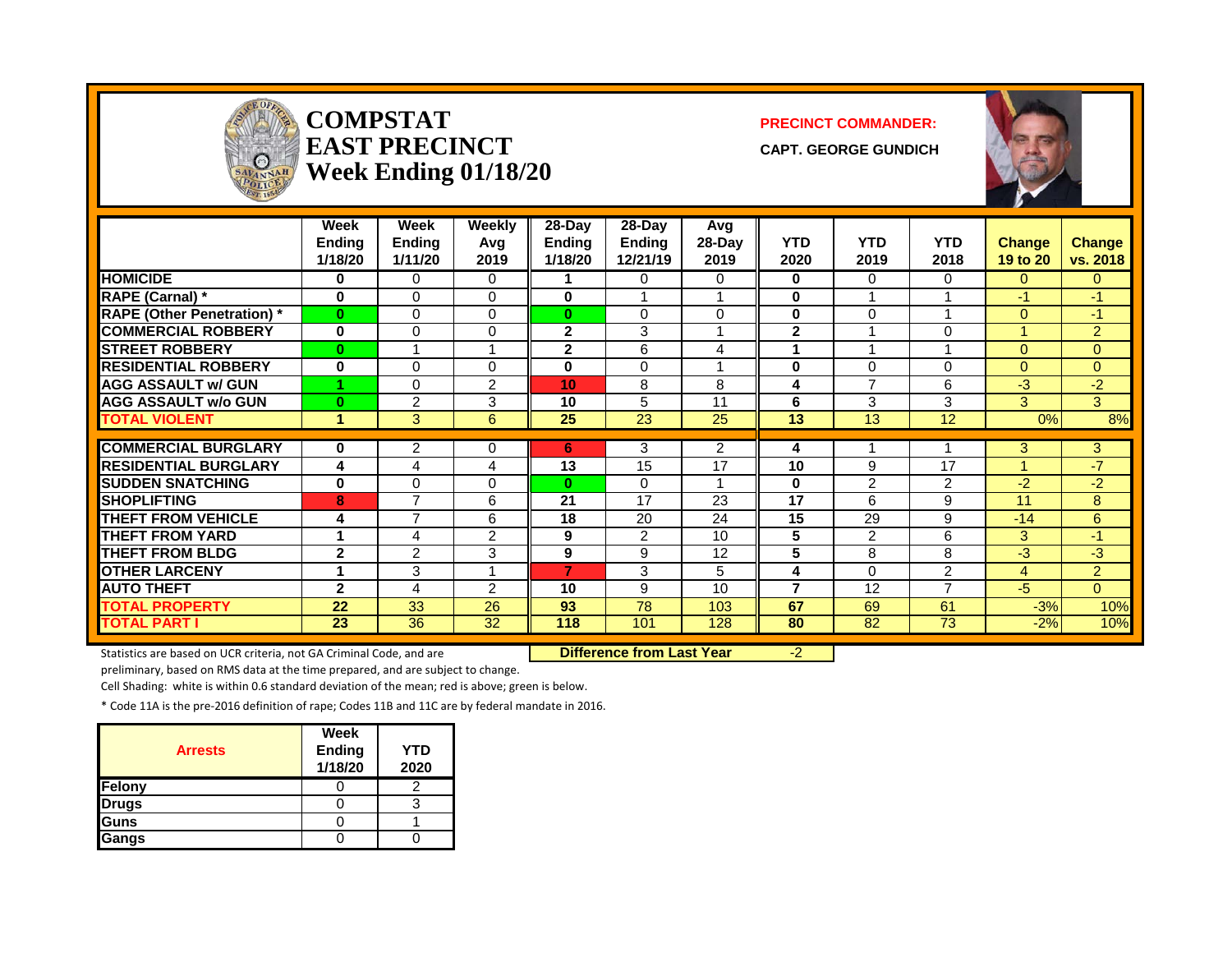# **BEAT 21 North Precinct Week Ending 01/18/20**

|                                   |                | <b>Last 4 Weeks</b> |               |                | 28 Days        | 28 Day  |                |              |              |                |                      |
|-----------------------------------|----------------|---------------------|---------------|----------------|----------------|---------|----------------|--------------|--------------|----------------|----------------------|
|                                   | <b>Ending</b>  | Ending              | <b>Ending</b> | Ending         | <b>Ending</b>  | Average | <b>YTD</b>     | <b>YTD</b>   | <b>YTD</b>   | <b>Change</b>  | <b>Change</b>        |
|                                   | 12/28/19       | 01/04/20            | 01/11/20      | 01/18/20       | 01/18/20       | 2019    | 2020           | 2019         | 2018         | 19 to 20       | vs. 2018             |
| <b>HOMICIDE</b>                   | 0              | 0                   | 0             | $\mathbf{0}$   | $\mathbf{0}$   | 0.0     | $\mathbf 0$    | $\Omega$     | $\Omega$     | $\Omega$       | $\overline{0}$       |
| RAPE (Carnal) *                   | $\mathbf{1}$   | $\Omega$            | $\Omega$      | $\mathbf{0}$   | $\mathbf{1}$   | 0.2     | $\mathbf 0$    | $\Omega$     | $\Omega$     | $\Omega$       | $\Omega$             |
| <b>RAPE (Other Penetration) *</b> | $\mathbf 0$    | 0                   | 0             | $\mathbf 0$    | $\mathbf 0$    | 0.0     | $\mathbf 0$    | $\Omega$     | 0            | $\Omega$       | $\overline{0}$       |
| <b>COMMERCIAL ROBBERY</b>         | $\Omega$       | $\Omega$            | $\Omega$      | $\mathbf{0}$   | 0              | 0.0     | $\mathbf 0$    | $\Omega$     | $\Omega$     | $\Omega$       | $\overline{0}$       |
| <b>STREET ROBBERY</b>             | $\Omega$       | 0                   | $\mathbf{1}$  | $\Omega$       | 1              | 0.0     | $\mathbf{1}$   | $\Omega$     | $\Omega$     | 1              | $\overline{1}$       |
| <b>RESIDENTIAL ROBBERY</b>        | $\Omega$       | 0                   | $\Omega$      | $\Omega$       | $\Omega$       | 0.0     | $\Omega$       | $\Omega$     | $\Omega$     | $\Omega$       | $\Omega$             |
| <b>AGG ASSAULT w/ GUN</b>         | $\mathbf{1}$   | 0                   | $\Omega$      | 0              | $\mathbf{1}$   | 0.3     | $\Omega$       | $\Omega$     | 0            | $\Omega$       | $\mathbf{0}$         |
| <b>AGG ASSAULT w/o GUN</b>        | 0              | $\mathbf{1}$        | 0             | $\mathbf{1}$   | $\overline{2}$ | 0.5     | $\overline{2}$ | $\Omega$     | $\mathbf{1}$ | $\overline{2}$ | $\overline{1}$       |
| <b>TOTAL VIOLENT</b>              | $\overline{2}$ | $\mathbf{1}$        | $\mathbf{1}$  | $\mathbf{1}$   | 5 <sup>1</sup> | 1.0     | $\overline{3}$ | $\mathbf{0}$ | $\mathbf{1}$ | #DIV/0!        | 200%                 |
|                                   |                |                     |               |                |                |         |                |              |              |                |                      |
| <b>COMMERCIAL BURGLARY</b>        | $\Omega$       | 0                   | $\Omega$      | 1              | $\mathbf{1}$   | 0.1     | 1              | $\Omega$     | 0            | 1              | $\blacktriangleleft$ |
| <b>RESIDENTIAL BURGLARY</b>       | $\mathbf{1}$   | $\Omega$            | $\Omega$      | $\overline{2}$ | 3              | 1.3     | $\overline{2}$ | 3            | $\mathbf{1}$ | $-1$           | $\overline{1}$       |
| <b>SUDDEN SNATCHING</b>           | $\Omega$       | $\Omega$            | $\Omega$      | $\mathbf{0}$   | $\Omega$       | 0.0     | $\Omega$       | $\Omega$     | $\Omega$     | $\Omega$       | $\Omega$             |
| <b>SHOPLIFTING</b>                | $\mathbf{0}$   | 0                   | $\Omega$      | $\mathbf{0}$   | $\Omega$       | 0.5     | $\Omega$       | $\Omega$     | $\mathbf{1}$ | $\Omega$       | $-1$                 |
| <b>THEFT FROM VEHICLE</b>         | $\mathbf{1}$   | $\Omega$            | $\Omega$      | $\mathbf{0}$   | $\mathbf{1}$   | 3.8     | $\Omega$       | $\mathbf{1}$ | $\Omega$     | $-1$           | $\Omega$             |
| <b>THEFT FROM YARD</b>            | $\mathbf{0}$   | 0                   | $\Omega$      | $\mathbf{0}$   | $\Omega$       | 0.6     | $\mathbf{0}$   | $\mathbf{1}$ | $\mathbf{1}$ | $-1$           | $-1$                 |
| <b>THEFT FROM BLDG</b>            | 0              | 0                   | $\Omega$      | 1              | 1              | 0.5     | $\mathbf{1}$   | $\Omega$     | $\mathbf{1}$ | 4              | $\Omega$             |
| <b>OTHER LARCENY</b>              | $\overline{2}$ | 0                   | $\Omega$      | $\Omega$       | $\overline{2}$ | 0.6     | $\Omega$       | $\Omega$     | 0            | $\Omega$       | $\Omega$             |
| <b>AUTO THEFT</b>                 | 0              | 0                   | 0             | $\Omega$       | $\Omega$       | 1.5     | $\Omega$       | $\mathbf{0}$ | 0            | $\Omega$       | $\Omega$             |
| <b>TOTAL PROPERTY</b>             | 4              | $\mathbf{0}$        | 0             | 4              | 8              | 8.7     | 4              | 5.           | 4            | $-20%$         | 0%                   |
| <b>TOTAL PART I</b>               | 6              | $\mathbf{1}$        | $\mathbf{1}$  | 5              | 13             | 9.7     | $\overline{7}$ | 5            | 5            | 40%            | 40%                  |

**Difference from Last Year** 2

Statistics are based on UCR criteria, not GA Criminal Code.

\* Rape Code 11A is the historical definition of rape (aka Legacy Rape); Rape Codes 11B and 11C are those moved from Part II to Part I in 2017.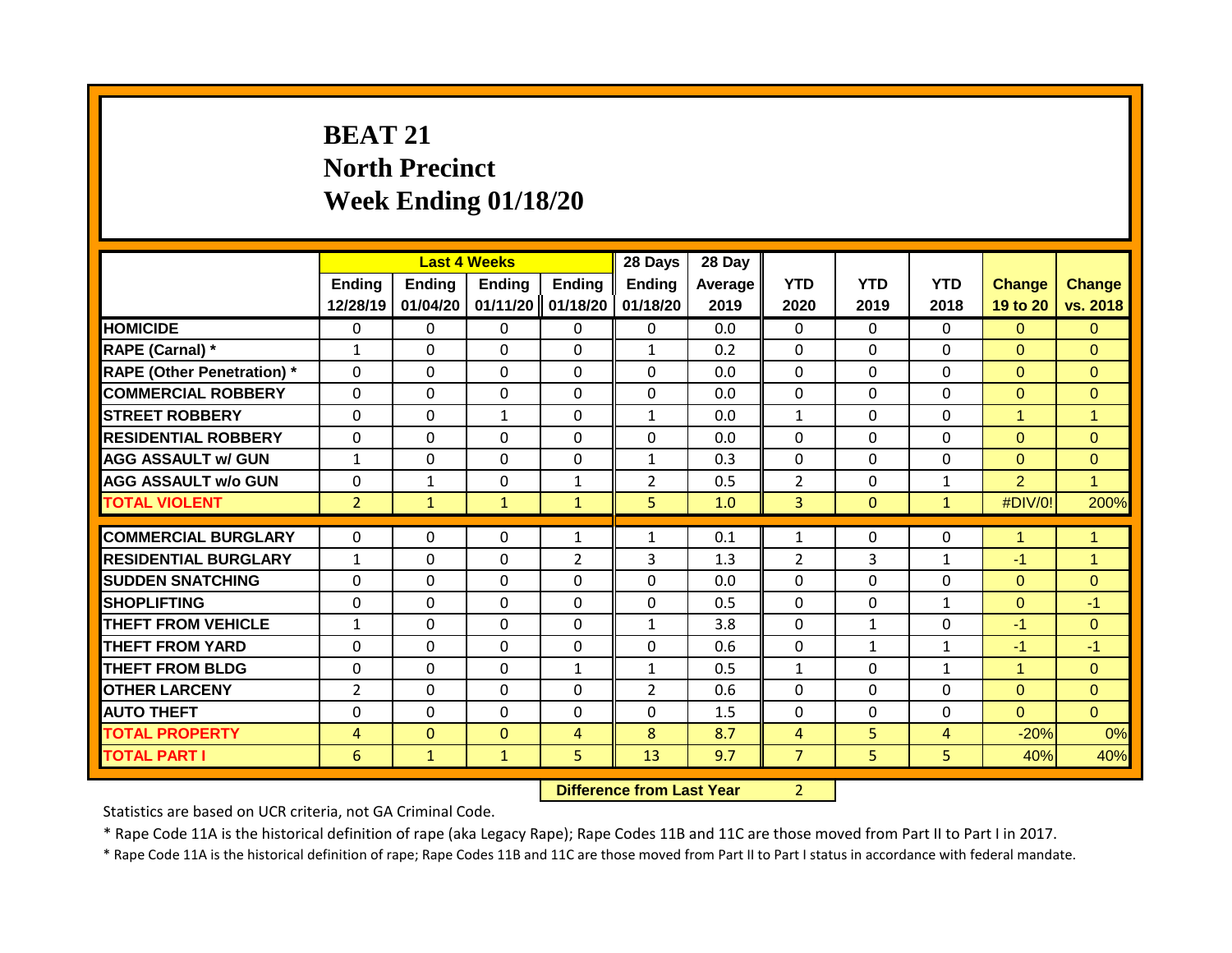# **BEAT 22 North Precinct Week Ending 01/18/20**

|                                   |                | <b>Last 4 Weeks</b> |                |                | 28 Days        | 28 Day  |                |                |                |               |                |
|-----------------------------------|----------------|---------------------|----------------|----------------|----------------|---------|----------------|----------------|----------------|---------------|----------------|
|                                   | <b>Ending</b>  | <b>Ending</b>       | <b>Ending</b>  | Ending         | <b>Ending</b>  | Average | <b>YTD</b>     | <b>YTD</b>     | <b>YTD</b>     | <b>Change</b> | <b>Change</b>  |
|                                   | 12/28/19       | 01/04/20            | 01/11/20       | 01/18/20       | 01/18/20       | 2019    | 2020           | 2019           | 2018           | 19 to 20      | vs. 2018       |
| <b>HOMICIDE</b>                   | 0              | 0                   | 0              | $\mathbf{0}$   | $\mathbf{0}$   | 0.1     | $\Omega$       | $\mathbf{1}$   | $\Omega$       | $-1$          | $\Omega$       |
| RAPE (Carnal) *                   | $\Omega$       | $\Omega$            | 0              | $\mathbf 0$    | $\mathbf 0$    | 0.2     | $\mathbf 0$    | $\Omega$       | 0              | $\Omega$      | $\mathbf{0}$   |
| <b>RAPE (Other Penetration)</b> * | $\mathbf 0$    | 0                   | 0              | $\mathbf 0$    | $\mathbf 0$    | 0.0     | $\mathbf{0}$   | $\Omega$       | $\Omega$       | $\Omega$      | $\Omega$       |
| <b>COMMERCIAL ROBBERY</b>         | $\mathbf 0$    | 0                   | 0              | $\mathbf 0$    | $\mathbf 0$    | 0.2     | $\mathbf 0$    | $\Omega$       | $\Omega$       | $\Omega$      | $\overline{0}$ |
| <b>STREET ROBBERY</b>             | $\Omega$       | $\Omega$            | $\Omega$       | $\mathbf 0$    | $\mathbf 0$    | 0.7     | $\mathbf 0$    | $\Omega$       | $\mathbf{1}$   | $\Omega$      | $-1$           |
| <b>RESIDENTIAL ROBBERY</b>        | $\Omega$       | $\Omega$            | $\Omega$       | $\mathbf{0}$   | $\Omega$       | 0.1     | $\mathbf 0$    | $\Omega$       | 0              | $\Omega$      | $\Omega$       |
| <b>AGG ASSAULT w/ GUN</b>         | $\mathbf{1}$   | $\mathbf{1}$        | $\overline{2}$ | $\mathbf{1}$   | 5              | 1.8     | 3              | $\Omega$       | $\Omega$       | 3             | 3              |
| <b>AGG ASSAULT w/o GUN</b>        | $\mathbf{1}$   | 0                   | 0              | $\mathbf{0}$   | $\mathbf{1}$   | 2.8     | $\mathbf{0}$   | $\overline{2}$ | 0              | $-2$          | $\Omega$       |
| <b>TOTAL VIOLENT</b>              | $\overline{2}$ | $\mathbf{1}$        | $\overline{2}$ | $\mathbf{1}$   | 6              | 5.8     | 3              | $\overline{3}$ | $\mathbf{1}$   | 0%            | 200%           |
|                                   |                |                     |                |                |                |         |                |                |                |               |                |
| <b>COMMERCIAL BURGLARY</b>        | $\Omega$       | $\mathbf{1}$        | 0              | $\mathbf{0}$   | 1              | 0.5     | 1              | 2              | $\Omega$       | $-1$          | $\mathbf{1}$   |
| <b>RESIDENTIAL BURGLARY</b>       | $\mathbf{1}$   | $\Omega$            | 0              | $\mathbf{1}$   | $\overline{2}$ | 1.3     | $\mathbf{1}$   | $\mathbf{1}$   | 3              | $\Omega$      | $-2$           |
| <b>SUDDEN SNATCHING</b>           | $\Omega$       | $\Omega$            | $\Omega$       | $\Omega$       | $\Omega$       | 0.2     | $\mathbf 0$    | $\Omega$       | $\Omega$       | $\Omega$      | $\Omega$       |
| <b>SHOPLIFTING</b>                | $\Omega$       | $\Omega$            | $\Omega$       | $\Omega$       | $\Omega$       | 0.9     | $\mathbf{0}$   | $\mathbf{1}$   | $\Omega$       | $-1$          | $\Omega$       |
| <b>THEFT FROM VEHICLE</b>         | $\mathbf{1}$   | 0                   | $\mathbf{1}$   | $\overline{2}$ | 4              | 2.8     | 3              | $\overline{2}$ | $\mathbf{1}$   | 1             | $\overline{2}$ |
| <b>THEFT FROM YARD</b>            | 0              | 0                   | $\Omega$       | $\mathbf{0}$   | $\Omega$       | 1.4     | $\mathbf 0$    | $\overline{2}$ | $\Omega$       | $-2$          | $\Omega$       |
| <b>THEFT FROM BLDG</b>            | $\mathbf{1}$   | $\overline{2}$      | $\Omega$       | 0              | 3              | 1.8     | $\mathbf{1}$   | 4              | 0              | $-3$          | $\overline{1}$ |
| <b>OTHER LARCENY</b>              | 0              | 0                   | $\Omega$       | $\mathbf{0}$   | $\Omega$       | 0.2     | $\Omega$       | $\Omega$       | $\Omega$       | $\Omega$      | $\Omega$       |
| <b>AUTO THEFT</b>                 | $\mathbf{1}$   | $\Omega$            | 0              | $\mathbf{1}$   | $\overline{2}$ | 1.8     | $\mathbf{1}$   | $\Omega$       | 3              | 1             | $-2$           |
| <b>TOTAL PROPERTY</b>             | 4              | 3                   | $\mathbf{1}$   | 4              | 12             | 10.9    | $\overline{7}$ | 12             | $\overline{7}$ | $-42%$        | 0%             |
| <b>TOTAL PART I</b>               | 6              | 4                   | 3              | 5              | 18             | 16.7    | 10             | 15             | 8              | $-33%$        | 25%            |

**Difference from Last Year** -5

Statistics are based on UCR criteria, not GA Criminal Code.

\* Rape Code 11A is the historical definition of rape (aka Legacy Rape); Rape Codes 11B and 11C are those moved from Part II to Part I in 2017.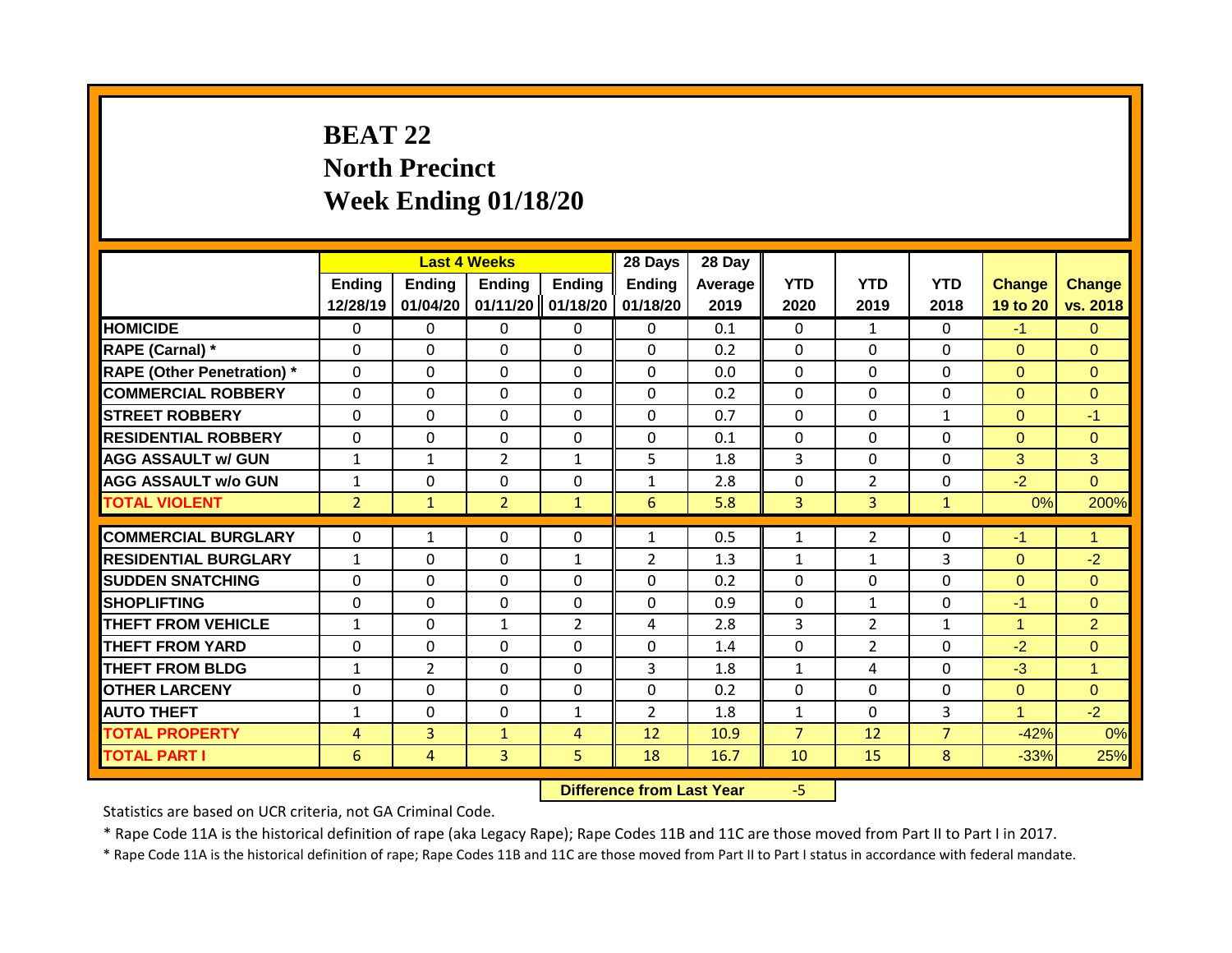# **BEAT 23 North Precinct Week Ending 01/18/20**

|                                   |                | <b>Last 4 Weeks</b> |                |                | 28 Days        | 28 Day  |                |                |                |                |                      |
|-----------------------------------|----------------|---------------------|----------------|----------------|----------------|---------|----------------|----------------|----------------|----------------|----------------------|
|                                   | <b>Ending</b>  | Ending              | <b>Ending</b>  | Ending         | <b>Ending</b>  | Average | <b>YTD</b>     | <b>YTD</b>     | <b>YTD</b>     | <b>Change</b>  | <b>Change</b>        |
|                                   | 12/28/19       | 01/04/20            | 01/11/20       | 01/18/20       | 01/18/20       | 2019    | 2020           | 2019           | 2018           | 19 to 20       | vs. 2018             |
| <b>HOMICIDE</b>                   | $\mathbf{0}$   | 0                   | 0              | $\mathbf{0}$   | $\mathbf{0}$   | 0.2     | $\mathbf{0}$   | $\Omega$       | $\Omega$       | $\overline{0}$ | $\mathbf{0}$         |
| RAPE (Carnal) *                   | $\Omega$       | $\mathbf{1}$        | $\Omega$       | $\mathbf 0$    | $\mathbf{1}$   | 0.1     | $\mathbf{1}$   | $\mathbf{1}$   | $\Omega$       | $\Omega$       | $\overline{1}$       |
| <b>RAPE (Other Penetration) *</b> | $\mathbf 0$    | 0                   | 0              | $\mathbf 0$    | $\mathbf 0$    | 0.0     | $\mathbf 0$    | $\Omega$       | $\Omega$       | $\Omega$       | $\overline{0}$       |
| <b>COMMERCIAL ROBBERY</b>         | $\Omega$       | $\Omega$            | 0              | $\Omega$       | $\Omega$       | 0.0     | $\mathbf{0}$   | $\Omega$       | $\Omega$       | $\Omega$       | $\Omega$             |
| <b>STREET ROBBERY</b>             | $\Omega$       | $\Omega$            | $\Omega$       | $\mathbf{0}$   | $\Omega$       | 0.2     | $\mathbf 0$    | $\mathbf{1}$   | $\mathbf{1}$   | $-1$           | $-1$                 |
| <b>RESIDENTIAL ROBBERY</b>        | $\Omega$       | $\Omega$            | $\Omega$       | $\mathbf{0}$   | 0              | 0.0     | $\mathbf{0}$   | $\Omega$       | $\Omega$       | $\Omega$       | $\Omega$             |
| <b>AGG ASSAULT w/ GUN</b>         | $\mathbf{0}$   | $\mathbf{1}$        | $\mathbf{1}$   | $\Omega$       | $\overline{2}$ | 1.2     | $\mathbf{1}$   | $\mathbf{1}$   | 1              | $\Omega$       | $\Omega$             |
| <b>AGG ASSAULT w/o GUN</b>        | $\mathbf{0}$   | $\mathbf{1}$        | $\Omega$       | $\mathbf{0}$   | $\mathbf{1}$   | 1.9     | $\Omega$       | $\mathbf{1}$   | 0              | $-1$           | $\Omega$             |
| <b>TOTAL VIOLENT</b>              | $\mathbf{0}$   | 3                   | $\mathbf{1}$   | $\mathbf{0}$   | 4              | 3.6     | $\overline{2}$ | $\overline{4}$ | $\overline{2}$ | $-50%$         | 0%                   |
|                                   |                |                     |                |                |                |         |                |                |                |                |                      |
| <b>COMMERCIAL BURGLARY</b>        | $\Omega$       | 0                   | 0              | $\Omega$       | 0              | 1.3     | 0              | $\Omega$       | 0              | $\overline{0}$ | $\mathbf{0}$         |
| <b>RESIDENTIAL BURGLARY</b>       | $\mathbf 0$    | 0                   | 0              | $\overline{2}$ | $\overline{2}$ | 0.8     | $\overline{2}$ | $\mathbf{1}$   | $\Omega$       | 1              | $\overline{2}$       |
| <b>SUDDEN SNATCHING</b>           | $\mathbf{0}$   | 0                   | $\Omega$       | $\mathbf{0}$   | $\Omega$       | 0.2     | $\Omega$       | $\Omega$       | $\mathbf{1}$   | $\Omega$       | $-1$                 |
| <b>SHOPLIFTING</b>                | $\Omega$       | $\Omega$            | 0              | $\mathbf{0}$   | $\Omega$       | 1.5     | $\mathbf 0$    | $\mathbf{1}$   | $\Omega$       | $-1$           | $\Omega$             |
| <b>THEFT FROM VEHICLE</b>         | $\overline{2}$ | $\mathbf{1}$        | $\mathbf{1}$   | $\mathbf{0}$   | 4              | 2.5     | $\overline{2}$ | $\mathbf{1}$   | $\mathbf{1}$   | 4              | $\blacktriangleleft$ |
| <b>THEFT FROM YARD</b>            | $\Omega$       | 0                   | $\Omega$       | $\mathbf{1}$   | $\mathbf{1}$   | 1.0     | 1              | $\Omega$       | 0              | 1              | $\overline{1}$       |
| <b>THEFT FROM BLDG</b>            | 0              | 0                   | $\mathbf{1}$   | $\mathbf{1}$   | $\overline{2}$ | 1.0     | $\overline{2}$ | $\Omega$       | $\mathbf{1}$   | $\overline{2}$ | $\overline{1}$       |
| <b>OTHER LARCENY</b>              | 0              | 0                   | $\Omega$       | $\mathbf{0}$   | $\Omega$       | 0.2     | $\Omega$       | $\Omega$       | $\Omega$       | $\Omega$       | $\Omega$             |
| <b>AUTO THEFT</b>                 | $\Omega$       | $\mathbf{1}$        | $\Omega$       | $\Omega$       | $\mathbf{1}$   | 1.1     | $\Omega$       | $\mathbf{1}$   | $\mathbf{1}$   | $-1$           | $-1$                 |
| <b>TOTAL PROPERTY</b>             | $\overline{2}$ | $\overline{2}$      | $\overline{2}$ | 4              | 10             | 9.6     | $\overline{7}$ | 4              | 4              | 75%            | 75%                  |
| <b>TOTAL PART I</b>               | $\overline{2}$ | 5                   | 3              | 4              | 14             | 13.2    | 9              | 8              | 6              | 13%            | 50%                  |

**Difference from Last Year** 1

Statistics are based on UCR criteria, not GA Criminal Code.

\* Rape Code 11A is the historical definition of rape (aka Legacy Rape); Rape Codes 11B and 11C are those moved from Part II to Part I in 2017.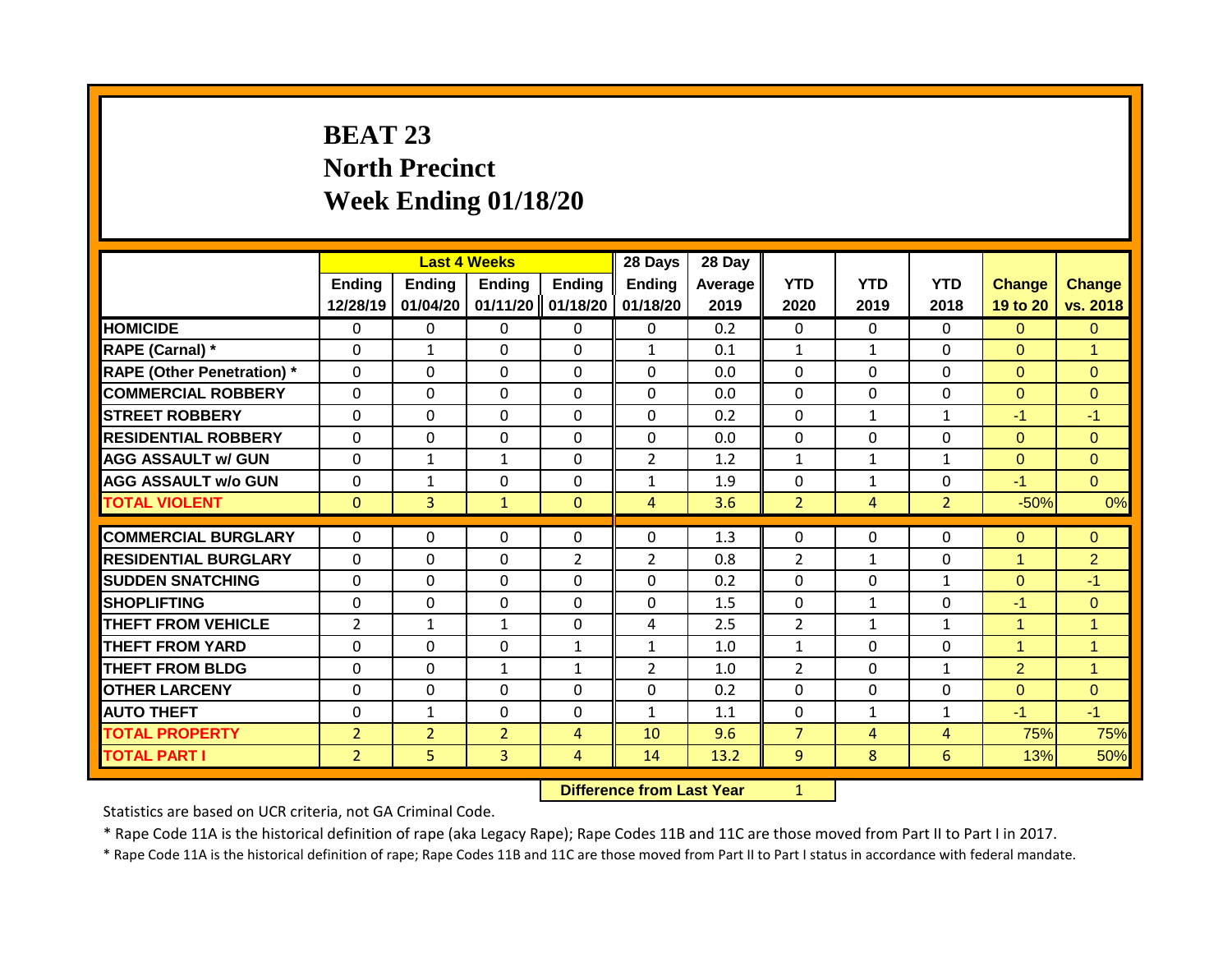# **BEAT 24 North Precinct Week Ending 01/18/20**

|                                   |                    | <b>Last 4 Weeks</b> |                           |                           | 28 Days                   | 28 Day          |                    |                    |                    |                           |                           |
|-----------------------------------|--------------------|---------------------|---------------------------|---------------------------|---------------------------|-----------------|--------------------|--------------------|--------------------|---------------------------|---------------------------|
|                                   | Ending<br>12/28/19 | Ending<br>01/04/20  | <b>Ending</b><br>01/11/20 | <b>Ending</b><br>01/18/20 | <b>Ending</b><br>01/18/20 | Average<br>2019 | <b>YTD</b><br>2020 | <b>YTD</b><br>2019 | <b>YTD</b><br>2018 | <b>Change</b><br>19 to 20 | <b>Change</b><br>vs. 2018 |
| <b>HOMICIDE</b>                   | $\mathbf{0}$       | 0                   | 0                         | $\mathbf{0}$              | $\mathbf{0}$              | 0.0             | $\mathbf{0}$       | $\Omega$           | 0                  | $\Omega$                  | $\Omega$                  |
| RAPE (Carnal) *                   | $\Omega$           | 0                   | 0                         | $\Omega$                  | $\Omega$                  | 0.2             | $\mathbf{0}$       | $\Omega$           | $\Omega$           | $\Omega$                  | $\Omega$                  |
| <b>RAPE (Other Penetration) *</b> | $\mathbf 0$        | 0                   | 0                         | $\Omega$                  | $\mathbf 0$               | 0.2             | $\mathbf{0}$       | $\Omega$           | $\Omega$           | $\Omega$                  | $\Omega$                  |
| <b>COMMERCIAL ROBBERY</b>         | $\Omega$           | 0                   | $\Omega$                  | $\mathbf{0}$              | $\Omega$                  | 0.2             | $\mathbf{0}$       | $\Omega$           | $\Omega$           | $\Omega$                  | $\Omega$                  |
| <b>STREET ROBBERY</b>             | $\Omega$           | 0                   | 0                         | $\mathbf 0$               | 0                         | 0.8             | $\mathbf 0$        | $\Omega$           | 0                  | $\Omega$                  | $\Omega$                  |
| <b>RESIDENTIAL ROBBERY</b>        | $\Omega$           | 0                   | $\Omega$                  | $\mathbf{0}$              | 0                         | 0.1             | $\Omega$           | $\Omega$           | 0                  | $\Omega$                  | $\Omega$                  |
| <b>AGG ASSAULT w/ GUN</b>         | 0                  | 0                   | 0                         | 1                         | $\mathbf{1}$              | 0.3             | 1                  | $\Omega$           | 0                  | $\blacktriangleleft$      | $\overline{1}$            |
| <b>AGG ASSAULT w/o GUN</b>        | 0                  | 1                   | $\Omega$                  | $\mathbf{1}$              | $\overline{2}$            | 0.9             | $\overline{2}$     | $\Omega$           | $\Omega$           | $\overline{2}$            | $\overline{2}$            |
| <b>TOTAL VIOLENT</b>              | $\mathbf{0}$       | $\mathbf{1}$        | $\Omega$                  | $\overline{2}$            | $\overline{3}$            | 2.7             | $\overline{3}$     | $\mathbf{0}$       | $\Omega$           | #DIV/0!                   | #DIV/0!                   |
| <b>COMMERCIAL BURGLARY</b>        | $\Omega$           |                     |                           |                           | $\Omega$                  | 0.4             |                    |                    |                    |                           |                           |
|                                   |                    | 0                   | 0                         | $\mathbf{0}$              |                           |                 | 0                  | 0                  | 0                  | $\Omega$                  | $\Omega$                  |
| <b>RESIDENTIAL BURGLARY</b>       | $\Omega$           | 0                   | $\Omega$                  | $\mathbf{0}$              | 0                         | 1.2             | $\Omega$           | $\mathbf 0$        | $\Omega$           | $\mathbf{0}$              | $\mathbf{0}$              |
| <b>SUDDEN SNATCHING</b>           | $\Omega$           | 0                   | $\mathbf{1}$              | $\mathbf{0}$              | $\mathbf{1}$              | 0.2             | $\mathbf{1}$       | $\Omega$           | 0                  | $\mathbf{1}$              | $\blacktriangleleft$      |
| <b>SHOPLIFTING</b>                | $\Omega$           | 0                   | $\overline{2}$            | $\mathbf{0}$              | $\overline{2}$            | 2.1             | $\overline{2}$     | $\mathbf{1}$       | $\overline{7}$     | $\mathbf{1}$              | $-5$                      |
| <b>THEFT FROM VEHICLE</b>         | $\Omega$           | $\mathbf 1$         | $\mathbf{1}$              | 0                         | $\overline{2}$            | 3.6             | $\overline{2}$     | $\mathbf{1}$       | $\overline{2}$     | $\mathbf{1}$              | $\Omega$                  |
| <b>THEFT FROM YARD</b>            | 0                  | 0                   | $\mathbf{1}$              | 0                         | $\mathbf{1}$              | 4.1             | $\mathbf{1}$       | $\mathbf{1}$       | $\overline{2}$     | $\Omega$                  | $-1$                      |
| <b>THEFT FROM BLDG</b>            | $\Omega$           | 1                   | 0                         | $\overline{2}$            | 3                         | 1.1             | $\overline{2}$     | 0                  | $\overline{2}$     | $\overline{2}$            | $\Omega$                  |
| <b>OTHER LARCENY</b>              | 0                  | $\overline{2}$      | 0                         | 0                         | 2                         | 1.4             | 1                  | 0                  | $\mathbf{1}$       | 1                         | $\mathbf{0}$              |
| <b>AUTO THEFT</b>                 | $\Omega$           | 0                   | $\mathbf{1}$              | 0                         | 1                         | 0.7             | 1                  | 1                  | 0                  | $\Omega$                  | $\blacktriangleleft$      |
| <b>TOTAL PROPERTY</b>             | $\Omega$           | 4                   | 6                         | $\overline{2}$            | 12                        | 14.8            | 10                 | 4                  | 14                 | 150%                      | $-29%$                    |
| <b>TOTAL PART I</b>               | $\mathbf{0}$       | 5                   | 6                         | 4                         | 15                        | 17.5            | 13                 | 4                  | 14                 | 225%                      | $-7%$                     |

#### **Difference from Last Year** 9

Statistics are based on UCR criteria, not GA Criminal Code.

\* Rape Code 11A is the historical definition of rape (aka Legacy Rape); Rape Codes 11B and 11C are those moved from Part II to Part I in 2017.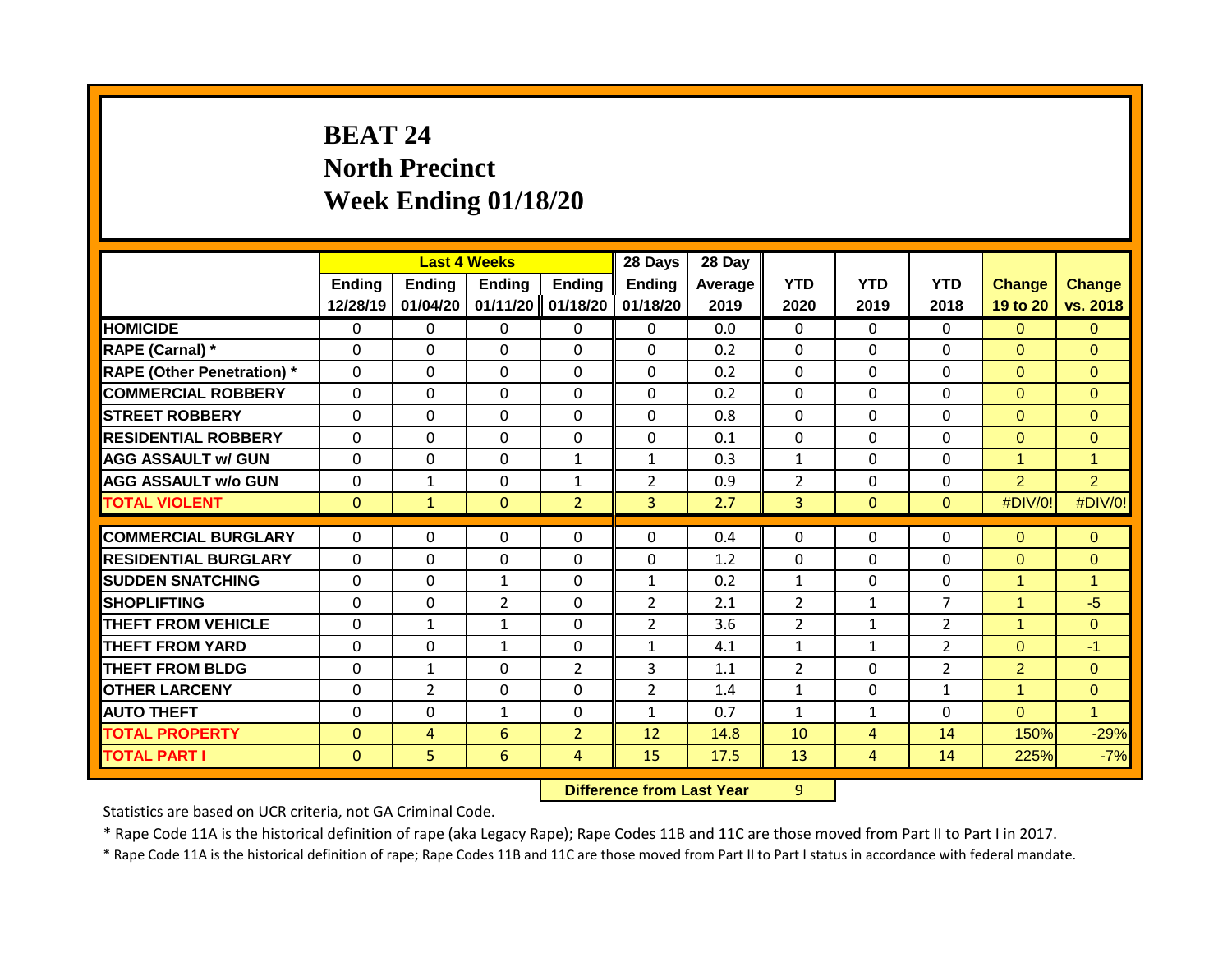# **BEAT 25 North Precinct Week Ending 01/18/20**

|                                   |                |                | <b>Last 4 Weeks</b> |               | 28 Days        | 28 Day  |              |                |                |               |                |
|-----------------------------------|----------------|----------------|---------------------|---------------|----------------|---------|--------------|----------------|----------------|---------------|----------------|
|                                   | <b>Ending</b>  | <b>Ending</b>  | <b>Ending</b>       | <b>Ending</b> | <b>Ending</b>  | Average | <b>YTD</b>   | <b>YTD</b>     | <b>YTD</b>     | <b>Change</b> | <b>Change</b>  |
|                                   | 12/28/19       | 01/04/20       | 01/11/20            | 01/18/20      | 01/18/20       | 2019    | 2020         | 2019           | 2018           | 19 to 20      | vs. 2018       |
| <b>HOMICIDE</b>                   | 0              | 0              | 0                   | $\mathbf{0}$  | $\mathbf{0}$   | 0.0     | $\Omega$     | $\Omega$       | $\Omega$       | $\Omega$      | $\Omega$       |
| RAPE (Carnal) *                   | $\Omega$       | $\Omega$       | 0                   | $\mathbf 0$   | $\mathbf 0$    | 0.1     | $\mathbf 0$  | $\Omega$       | 0              | $\Omega$      | $\mathbf{0}$   |
| <b>RAPE (Other Penetration)</b> * | $\mathbf 0$    | 0              | 0                   | $\mathbf 0$   | $\mathbf 0$    | 0.0     | $\mathbf 0$  | $\Omega$       | $\Omega$       | $\Omega$      | $\Omega$       |
| <b>COMMERCIAL ROBBERY</b>         | $\mathbf 0$    | 0              | 0                   | $\mathbf 0$   | $\mathbf 0$    | 0.1     | $\mathbf 0$  | $\Omega$       | $\Omega$       | $\Omega$      | $\overline{0}$ |
| <b>STREET ROBBERY</b>             | $\mathbf{1}$   | $\overline{2}$ | $\Omega$            | $\mathbf 0$   | 3              | 0.5     | $\mathbf 0$  | $\Omega$       | 3              | $\Omega$      | $-3$           |
| <b>RESIDENTIAL ROBBERY</b>        | $\Omega$       | $\Omega$       | $\Omega$            | $\mathbf{0}$  | $\Omega$       | 0.0     | $\mathbf{0}$ | $\Omega$       | $\Omega$       | $\Omega$      | $\Omega$       |
| <b>AGG ASSAULT w/ GUN</b>         | $\mathbf{0}$   | 0              | $\Omega$            | $\Omega$      | $\Omega$       | 0.2     | $\mathbf{0}$ | $\Omega$       | $\Omega$       | $\Omega$      | $\Omega$       |
| <b>AGG ASSAULT w/o GUN</b>        | $\mathbf{0}$   | 0              | $\mathbf{1}$        | $\mathbf{0}$  | 1              | 0.4     | $\mathbf{1}$ | $\Omega$       | 0              | 4             | $\mathbf{1}$   |
| <b>TOTAL VIOLENT</b>              | $\mathbf{1}$   | $\overline{2}$ | $\mathbf{1}$        | $\mathbf{0}$  | 4              | 1.2     | $\mathbf{1}$ | $\Omega$       | $\overline{3}$ | #DIV/0!       | $-67%$         |
|                                   |                |                |                     |               |                |         |              |                |                |               |                |
| <b>COMMERCIAL BURGLARY</b>        | $\Omega$       | $\Omega$       | $\mathbf{1}$        | $\mathbf{0}$  | 1              | 0.8     | 1            | $\Omega$       | $\Omega$       | 1             | $\overline{1}$ |
| <b>RESIDENTIAL BURGLARY</b>       | $\overline{2}$ | $\Omega$       | 0                   | $\Omega$      | $\overline{2}$ | 1.4     | $\mathbf 0$  | $\Omega$       | $\Omega$       | $\Omega$      | $\Omega$       |
| <b>SUDDEN SNATCHING</b>           | $\Omega$       | $\Omega$       | $\Omega$            | $\Omega$      | $\Omega$       | 0.1     | $\mathbf{0}$ | $\Omega$       | $\Omega$       | $\Omega$      | $\Omega$       |
| <b>SHOPLIFTING</b>                | $\Omega$       | $\Omega$       | $\Omega$            | $\Omega$      | $\Omega$       | 1.5     | $\mathbf{0}$ | $\overline{2}$ | $\Omega$       | $-2$          | $\Omega$       |
| <b>THEFT FROM VEHICLE</b>         | $\mathbf{1}$   | $\Omega$       | $\Omega$            | $\mathbf{0}$  | $\mathbf{1}$   | 5.0     | $\Omega$     | $\Omega$       | 2              | $\Omega$      | $-2$           |
| <b>THEFT FROM YARD</b>            | 0              | 0              | $\Omega$            | 1             | 1              | 1.8     | $\mathbf{1}$ | $\mathbf{1}$   | $\overline{2}$ | $\Omega$      | $-1$           |
| <b>THEFT FROM BLDG</b>            | $\mathbf{1}$   | 0              | $\mathbf{1}$        | 0             | $\overline{2}$ | 2.0     | $\mathbf{1}$ | $\Omega$       | $\mathbf{1}$   | 1             | $\Omega$       |
| <b>OTHER LARCENY</b>              | $\Omega$       | 0              | $\Omega$            | $\mathbf{0}$  | $\Omega$       | 0.5     | $\Omega$     | $\mathbf{1}$   | 1              | $-1$          | $-1$           |
| <b>AUTO THEFT</b>                 | $\Omega$       | $\mathbf{1}$   | $\Omega$            | $\mathbf 0$   | $\mathbf{1}$   | 1.3     | $\mathbf 0$  | $\Omega$       | $\Omega$       | $\Omega$      | $\Omega$       |
| <b>TOTAL PROPERTY</b>             | 4              | $\mathbf{1}$   | $\overline{2}$      | $\mathbf{1}$  | 8              | 14.3    | 3            | 4              | 6              | $-25%$        | $-50%$         |
| <b>TOTAL PART I</b>               | 5              | 3              | 3                   | $\mathbf{1}$  | 12             | 15.4    | 4            | 4              | 9              | 0%            | $-56%$         |

**Difference from Last Year** 0

Statistics are based on UCR criteria, not GA Criminal Code.

\* Rape Code 11A is the historical definition of rape (aka Legacy Rape); Rape Codes 11B and 11C are those moved from Part II to Part I in 2017.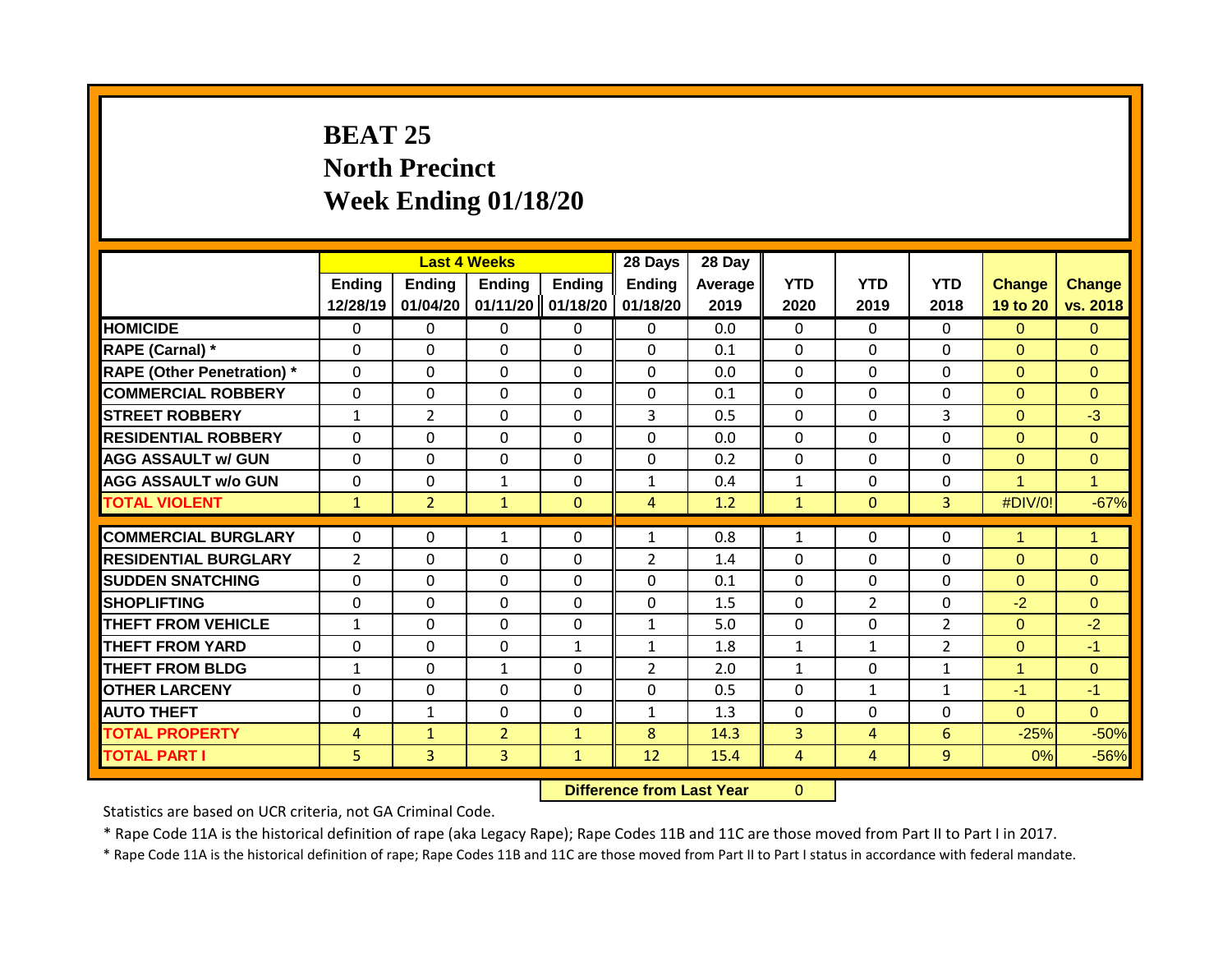# **BEAT 26 North Precinct Week Ending 01/18/20**

|                                   |                           | <b>Last 4 Weeks</b>       |                           |                           | 28 Days                   | 28 Day          |                    |                    |                    |                           |                           |
|-----------------------------------|---------------------------|---------------------------|---------------------------|---------------------------|---------------------------|-----------------|--------------------|--------------------|--------------------|---------------------------|---------------------------|
|                                   | <b>Ending</b><br>12/28/19 | <b>Ending</b><br>01/04/20 | <b>Ending</b><br>01/11/20 | <b>Ending</b><br>01/18/20 | <b>Ending</b><br>01/18/20 | Average<br>2019 | <b>YTD</b><br>2020 | <b>YTD</b><br>2019 | <b>YTD</b><br>2018 | <b>Change</b><br>19 to 20 | <b>Change</b><br>vs. 2018 |
| <b>HOMICIDE</b>                   | 0                         | 0                         | 0                         | $\mathbf{0}$              | $\mathbf{0}$              | 0.1             | $\Omega$           | $\Omega$           | $\Omega$           | $\Omega$                  | $\Omega$                  |
|                                   |                           |                           |                           |                           |                           |                 |                    |                    |                    |                           |                           |
| RAPE (Carnal) *                   | $\mathbf{1}$              | $\Omega$                  | 0                         | $\mathbf 0$               | $\mathbf{1}$              | 0.2             | $\mathbf 0$        | $\Omega$           | 0                  | $\Omega$                  | $\mathbf{0}$              |
| <b>RAPE (Other Penetration)</b> * | $\mathbf 0$               | 0                         | 0                         | $\mathbf 0$               | $\Omega$                  | 0.0             | 0                  | $\Omega$           | $\Omega$           | $\Omega$                  | $\Omega$                  |
| <b>COMMERCIAL ROBBERY</b>         | $\mathbf 0$               | 0                         | 0                         | $\mathbf 0$               | $\mathbf 0$               | 0.1             | $\mathbf 0$        | $\Omega$           | $\Omega$           | $\mathbf{0}$              | $\overline{0}$            |
| <b>STREET ROBBERY</b>             | $\Omega$                  | $\mathbf{1}$              | $\mathbf{1}$              | $\mathbf 0$               | $\overline{2}$            | 1.2             | $\overline{2}$     | $\mathbf{1}$       | $\Omega$           | 1                         | $\overline{2}$            |
| <b>RESIDENTIAL ROBBERY</b>        | $\Omega$                  | $\Omega$                  | $\Omega$                  | $\mathbf{0}$              | $\Omega$                  | 0.0             | $\mathbf{0}$       | $\Omega$           | 0                  | $\Omega$                  | $\Omega$                  |
| <b>AGG ASSAULT w/ GUN</b>         | $\mathbf{0}$              | 0                         | $\Omega$                  | $\Omega$                  | $\Omega$                  | 0.4             | $\Omega$           | $\Omega$           | $\Omega$           | $\Omega$                  | $\Omega$                  |
| <b>AGG ASSAULT w/o GUN</b>        | $\mathbf{0}$              | 0                         | 0                         | $\mathbf{0}$              | $\mathbf{0}$              | 1.5             | $\mathbf{0}$       | $\mathbf{1}$       | 0                  | $-1$                      | $\Omega$                  |
| <b>TOTAL VIOLENT</b>              | $\mathbf{1}$              | $\mathbf{1}$              | $\mathbf{1}$              | $\mathbf{0}$              | 3                         | 3.5             | $\overline{2}$     | $\overline{2}$     | $\Omega$           | 0%                        | #DIV/0!                   |
|                                   |                           |                           |                           |                           |                           |                 |                    |                    |                    |                           |                           |
| <b>COMMERCIAL BURGLARY</b>        | $\Omega$                  | $\Omega$                  | 0                         | $\Omega$                  | $\Omega$                  | 0.5             | $\Omega$           | $\mathbf{1}$       | 1                  | $-1$                      | $-1$                      |
| <b>RESIDENTIAL BURGLARY</b>       | $\mathbf{0}$              | $\Omega$                  | 0                         | $\Omega$                  | $\Omega$                  | 0.2             | $\mathbf 0$        | $\Omega$           | $\Omega$           | $\Omega$                  | $\Omega$                  |
| <b>SUDDEN SNATCHING</b>           | $\mathbf{1}$              | $\Omega$                  | $\Omega$                  | $\mathbf{0}$              | $\mathbf{1}$              | 0.5             | $\mathbf{0}$       | $\mathbf{1}$       | $\Omega$           | $-1$                      | $\Omega$                  |
| <b>SHOPLIFTING</b>                | $\Omega$                  | $\mathbf{1}$              | $\Omega$                  | $\mathbf{1}$              | $\overline{2}$            | 2.6             | $\mathbf{1}$       | $\mathbf{1}$       | $\Omega$           | $\Omega$                  | $\overline{1}$            |
| <b>THEFT FROM VEHICLE</b>         | $\Omega$                  | $\overline{2}$            | $\Omega$                  | $\mathbf{0}$              | $\overline{2}$            | 2.9             | $\mathbf{1}$       | 3                  | $\mathbf{1}$       | $-2$                      | $\Omega$                  |
| <b>THEFT FROM YARD</b>            | $\mathbf{1}$              | 0                         | $\Omega$                  | $\mathbf{0}$              | $\mathbf{1}$              | 1.7             | $\Omega$           | $\overline{2}$     | $\Omega$           | $-2$                      | $\Omega$                  |
| <b>THEFT FROM BLDG</b>            | $\mathbf{1}$              | $\mathbf{1}$              | $\Omega$                  | 0                         | $\overline{2}$            | 2.5             | $\Omega$           | $\mathbf{1}$       | 5                  | $-1$                      | $-5$                      |
| <b>OTHER LARCENY</b>              | $\Omega$                  | 0                         | $\Omega$                  | $\mathbf{0}$              | $\Omega$                  | 0.4             | $\Omega$           | $\mathbf{1}$       | $\Omega$           | $-1$                      | $\Omega$                  |
| <b>AUTO THEFT</b>                 | $\Omega$                  | $\mathbf{1}$              | $\Omega$                  | $\mathbf 0$               | $\mathbf{1}$              | 0.7             | $\mathbf{1}$       | $\Omega$           | $\overline{2}$     | 1                         | $-1$                      |
| <b>TOTAL PROPERTY</b>             | 3                         | 5                         | $\Omega$                  | $\mathbf{1}$              | 9                         | 11.9            | $\overline{3}$     | 10                 | $\overline{9}$     | $-70%$                    | $-67%$                    |
| <b>TOTAL PART I</b>               | 4                         | 6                         | $\mathbf{1}$              | $\mathbf{1}$              | 12                        | 15.3            | 5                  | 12                 | 9                  | $-58%$                    | $-44%$                    |

**Difference from Last Year -7** 

Statistics are based on UCR criteria, not GA Criminal Code.

\* Rape Code 11A is the historical definition of rape (aka Legacy Rape); Rape Codes 11B and 11C are those moved from Part II to Part I in 2017.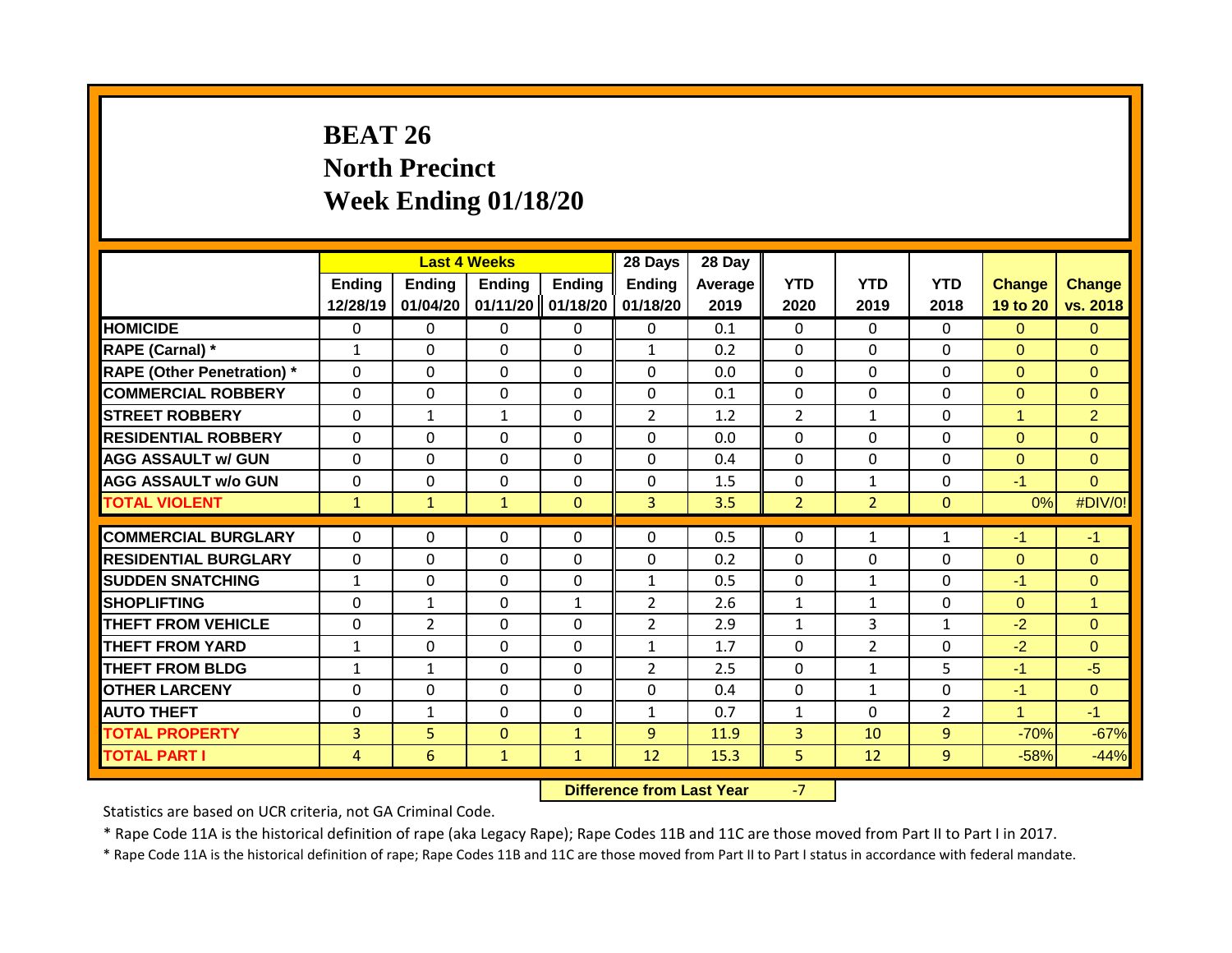# **BEAT 27 North Precinct Week Ending 01/18/20**

|                                   |                | <b>Last 4 Weeks</b> |                |                | 28 Days        | 28 Day  |                |                |                |               |                      |
|-----------------------------------|----------------|---------------------|----------------|----------------|----------------|---------|----------------|----------------|----------------|---------------|----------------------|
|                                   | <b>Ending</b>  | Ending              | <b>Ending</b>  | Ending         | Ending         | Average | <b>YTD</b>     | <b>YTD</b>     | <b>YTD</b>     | <b>Change</b> | <b>Change</b>        |
|                                   | 12/28/19       | 01/04/20            | 01/11/20       | 01/18/20       | 01/18/20       | 2019    | 2020           | 2019           | 2018           | 19 to 20      | vs. 2018             |
| <b>HOMICIDE</b>                   | $\mathbf 0$    | 0                   | 0              | $\mathbf{0}$   | $\mathbf{0}$   | 0.1     | $\mathbf 0$    | $\Omega$       | $\Omega$       | $\Omega$      | $\overline{0}$       |
| RAPE (Carnal) *                   | $\mathbf{1}$   | $\Omega$            | $\Omega$       | $\mathbf{0}$   | $\mathbf{1}$   | 0.3     | $\mathbf 0$    | $\Omega$       | $\Omega$       | $\Omega$      | $\Omega$             |
| <b>RAPE (Other Penetration) *</b> | $\mathbf 0$    | 0                   | 0              | $\mathbf 0$    | $\mathbf 0$    | 0.2     | $\mathbf 0$    | $\Omega$       | 0              | $\Omega$      | $\overline{0}$       |
| <b>COMMERCIAL ROBBERY</b>         | $\Omega$       | $\Omega$            | $\Omega$       | $\mathbf{0}$   | 0              | 0.1     | $\mathbf 0$    | $\Omega$       | $\Omega$       | $\Omega$      | $\Omega$             |
| <b>STREET ROBBERY</b>             | $\Omega$       | 0                   | $\Omega$       | $\Omega$       | $\Omega$       | 1.4     | $\Omega$       | $\Omega$       | $\Omega$       | $\Omega$      | $\Omega$             |
| <b>RESIDENTIAL ROBBERY</b>        | $\Omega$       | 0                   | $\Omega$       | $\Omega$       | $\Omega$       | 0.1     | $\Omega$       | $\Omega$       | $\Omega$       | $\Omega$      | $\Omega$             |
| <b>AGG ASSAULT w/ GUN</b>         | 0              | $\mathbf{1}$        | $\Omega$       | $\mathbf{1}$   | $\overline{2}$ | 1.2     | $\mathbf{1}$   | $\Omega$       | $\Omega$       | 1             | $\mathbf{1}$         |
| <b>AGG ASSAULT w/o GUN</b>        | $\mathbf{1}$   | $\overline{2}$      | $\Omega$       | 0              | 3              | 2.8     | $\mathbf{1}$   | $\Omega$       | 0              | и             | $\blacktriangleleft$ |
| <b>TOTAL VIOLENT</b>              | $\overline{2}$ | 3                   | $\mathbf{0}$   | $\mathbf{1}$   | 6              | 6.2     | $\overline{2}$ | $\mathbf{0}$   | $\Omega$       | #DIV/0!       | #DIV/0!              |
|                                   |                |                     |                |                |                |         |                |                |                |               |                      |
| <b>COMMERCIAL BURGLARY</b>        | $\Omega$       | 0                   | $\Omega$       | $\Omega$       | $\Omega$       | 0.7     | $\Omega$       | $\mathbf{1}$   | 0              | $-1$          | $\Omega$             |
| <b>RESIDENTIAL BURGLARY</b>       | $\Omega$       | $\Omega$            | $\Omega$       | $\mathbf{0}$   | $\Omega$       | 0.5     | $\mathbf{0}$   | $\Omega$       | 2              | $\Omega$      | $-2$                 |
| <b>SUDDEN SNATCHING</b>           | $\Omega$       | $\Omega$            | $\Omega$       | $\mathbf{0}$   | $\Omega$       | 0.3     | $\mathbf{0}$   | $\mathbf{1}$   | $\mathbf{1}$   | $-1$          | $-1$                 |
| <b>SHOPLIFTING</b>                | $\mathbf{0}$   | 0                   | $\mathbf{1}$   | $\mathbf{1}$   | $\overline{2}$ | 3.1     | $\overline{2}$ | $\overline{2}$ | $\Omega$       | $\Omega$      | $\overline{2}$       |
| <b>THEFT FROM VEHICLE</b>         | $\Omega$       | $\Omega$            | $\mathbf{1}$   | $\mathbf{0}$   | $\mathbf{1}$   | 3.1     | $\mathbf{1}$   | $\mathbf{1}$   | $\mathbf{1}$   | $\Omega$      | $\Omega$             |
| <b>THEFT FROM YARD</b>            | 0              | 0                   | $\Omega$       | $\Omega$       | $\Omega$       | 0.8     | $\Omega$       | $\mathbf{1}$   | 0              | $-1$          | $\Omega$             |
| <b>THEFT FROM BLDG</b>            | 1              | 0                   | $\Omega$       | $\overline{2}$ | 3              | 2.4     | $\overline{2}$ | $\mathbf{1}$   | $\overline{2}$ | 4             | $\Omega$             |
| <b>OTHER LARCENY</b>              | 0              | 0                   | $\Omega$       | $\Omega$       | $\Omega$       | 0.2     | $\Omega$       | $\Omega$       | 0              | $\Omega$      | $\Omega$             |
| <b>AUTO THEFT</b>                 | 0              | 0                   | 0              | $\mathbf{0}$   | $\Omega$       | 0.9     | $\Omega$       | $\Omega$       | 0              | $\Omega$      | $\Omega$             |
| <b>TOTAL PROPERTY</b>             | 1              | $\mathbf{0}$        | $\overline{2}$ | 3              | 6              | 12.0    | 5              | $\overline{7}$ | 6              | $-29%$        | $-17%$               |
| <b>TOTAL PART I</b>               | 3              | 3                   | $\overline{2}$ | 4              | 12             | 18.3    | 7              | $\overline{7}$ | 6              | 0%            | 17%                  |

**Difference from Last Year** 0

Statistics are based on UCR criteria, not GA Criminal Code.

\* Rape Code 11A is the historical definition of rape (aka Legacy Rape); Rape Codes 11B and 11C are those moved from Part II to Part I in 2017.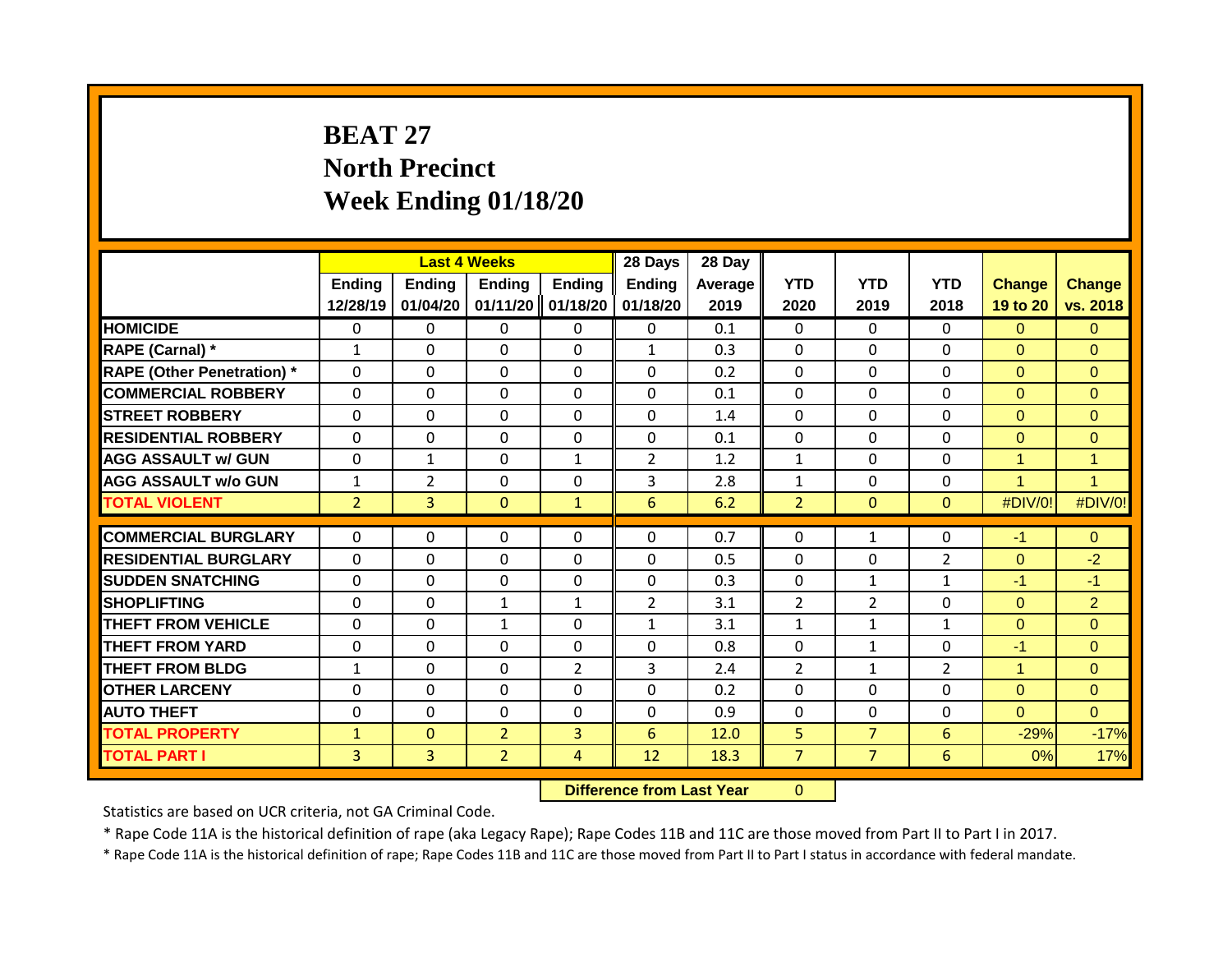# **BEAT 31 Central Precinct Week Ending 01/18/20**

|                                   |                | <b>Last 4 Weeks</b> |                |              | 28 Days        | 28 Day  |                |                |                    |                |                |
|-----------------------------------|----------------|---------------------|----------------|--------------|----------------|---------|----------------|----------------|--------------------|----------------|----------------|
|                                   | <b>Ending</b>  | Ending              | <b>Ending</b>  | Ending       | Ending         | Average | <b>YTD</b>     | <b>YTD</b>     | <b>YTD</b><br>2018 | <b>Change</b>  | <b>Change</b>  |
|                                   | 12/28/19       | 01/04/20            | 01/11/20       | 01/18/20     | 01/18/20       | 2019    | 2020           | 2019           |                    | 19 to 20       | vs. 2018       |
| <b>HOMICIDE</b>                   | $\mathbf 0$    | 0                   | 0              | 0            | $\mathbf{0}$   | 0.1     | $\mathbf 0$    | $\Omega$       | $\Omega$           | $\Omega$       | $\overline{0}$ |
| RAPE (Carnal) *                   | $\Omega$       | $\Omega$            | $\Omega$       | $\mathbf{1}$ | $\mathbf{1}$   | 0.3     | $\mathbf{1}$   | $\Omega$       | $\Omega$           | 1              | $\overline{1}$ |
| <b>RAPE (Other Penetration) *</b> | $\mathbf 0$    | 0                   | 0              | $\mathbf 0$  | $\mathbf 0$    | 0.2     | $\mathbf 0$    | $\Omega$       | $\mathbf{1}$       | $\Omega$       | $-1$           |
| <b>COMMERCIAL ROBBERY</b>         | $\Omega$       | $\Omega$            | $\Omega$       | $\mathbf{0}$ | 0              | 0.0     | $\mathbf 0$    | $\Omega$       | $\Omega$           | $\Omega$       | $\Omega$       |
| <b>STREET ROBBERY</b>             | $\Omega$       | 0                   | $\Omega$       | $\Omega$     | $\Omega$       | 0.7     | $\Omega$       | $\Omega$       | 3                  | $\Omega$       | $-3$           |
| <b>RESIDENTIAL ROBBERY</b>        | $\Omega$       | 0                   | $\Omega$       | $\Omega$     | $\Omega$       | 0.0     | $\Omega$       | $\Omega$       | $\Omega$           | $\Omega$       | $\Omega$       |
| <b>AGG ASSAULT w/ GUN</b>         | $\mathbf{1}$   | 0                   | $\Omega$       | $\mathbf{0}$ | 1              | 1.3     | $\Omega$       | $\Omega$       | 0                  | $\overline{0}$ | $\Omega$       |
| <b>AGG ASSAULT w/o GUN</b>        | 0              | 0                   | $\Omega$       | 0            | $\Omega$       | 1.6     | 0              | $\Omega$       | 2                  | $\Omega$       | $-2$           |
| <b>TOTAL VIOLENT</b>              | $\mathbf{1}$   | $\mathbf{0}$        | $\mathbf{0}$   | $\mathbf{1}$ | $\overline{2}$ | 4.1     | $\mathbf{1}$   | $\mathbf{0}$   | 6                  | #DIV/0!        | $-83%$         |
|                                   |                |                     |                |              |                |         |                |                |                    |                |                |
| <b>COMMERCIAL BURGLARY</b>        | $\Omega$       | 0                   | $\Omega$       | $\mathbf{1}$ | $\mathbf{1}$   | 1.2     | 1              | $\Omega$       | $\mathbf{1}$       | 1              | $\Omega$       |
| <b>RESIDENTIAL BURGLARY</b>       | $\overline{2}$ | 4                   | $\overline{2}$ | $\mathbf{1}$ | 9              | 3.5     | 6              | $\mathbf{1}$   | 1                  | 5              | 5              |
| <b>SUDDEN SNATCHING</b>           | $\Omega$       | $\Omega$            | $\Omega$       | $\mathbf{0}$ | $\Omega$       | 0.3     | $\Omega$       | $\Omega$       | 0                  | $\Omega$       | $\mathbf{0}$   |
| <b>SHOPLIFTING</b>                | $\mathbf{0}$   | 0                   | $\Omega$       | $\mathbf{1}$ | $\mathbf{1}$   | 0.4     | $\mathbf{1}$   | $\Omega$       | $\Omega$           | 1              | $\overline{1}$ |
| <b>THEFT FROM VEHICLE</b>         | $\mathbf{1}$   | $\Omega$            | $\mathbf{1}$   | $\mathbf{0}$ | $\overline{2}$ | 4.3     | $\mathbf{1}$   | $\mathbf{1}$   | 3                  | $\Omega$       | $-2$           |
| <b>THEFT FROM YARD</b>            | $\mathbf{1}$   | $\mathbf{1}$        | $\mathbf{1}$   | $\Omega$     | 3              | 4.4     | $\overline{2}$ | $\overline{2}$ | 2                  | $\Omega$       | $\Omega$       |
| <b>THEFT FROM BLDG</b>            | 0              | 0                   | 0              | $\Omega$     | $\Omega$       | 1.5     | $\Omega$       | $\mathbf{1}$   | $\Omega$           | $-1$           | $\Omega$       |
| <b>OTHER LARCENY</b>              | $\mathbf{1}$   | 0                   | 0              | $\Omega$     | 1              | 1.9     | $\Omega$       | 4              | 0                  | $-4$           | $\Omega$       |
| <b>AUTO THEFT</b>                 | 0              | $\mathbf{1}$        | 0              | $\mathbf{0}$ | $\mathbf{1}$   | 1.1     | $\mathbf{1}$   | 3              | 0                  | $-2$           | $\mathbf{1}$   |
| <b>TOTAL PROPERTY</b>             | 5              | 6                   | 4              | 3            | 18             | 18.6    | 12             | 12             | $\overline{7}$     | 0%             | 71%            |
| <b>TOTAL PART I</b>               | 6              | 6                   | 4              | 4            | 20             | 22.7    | 13             | 12             | 13                 | 8%             | 0%             |

**Difference from Last Year** 1

Statistics are based on UCR criteria, not GA Criminal Code.

\* Rape Code 11A is the historical definition of rape (aka Legacy Rape); Rape Codes 11B and 11C are those moved from Part II to Part I in 2017.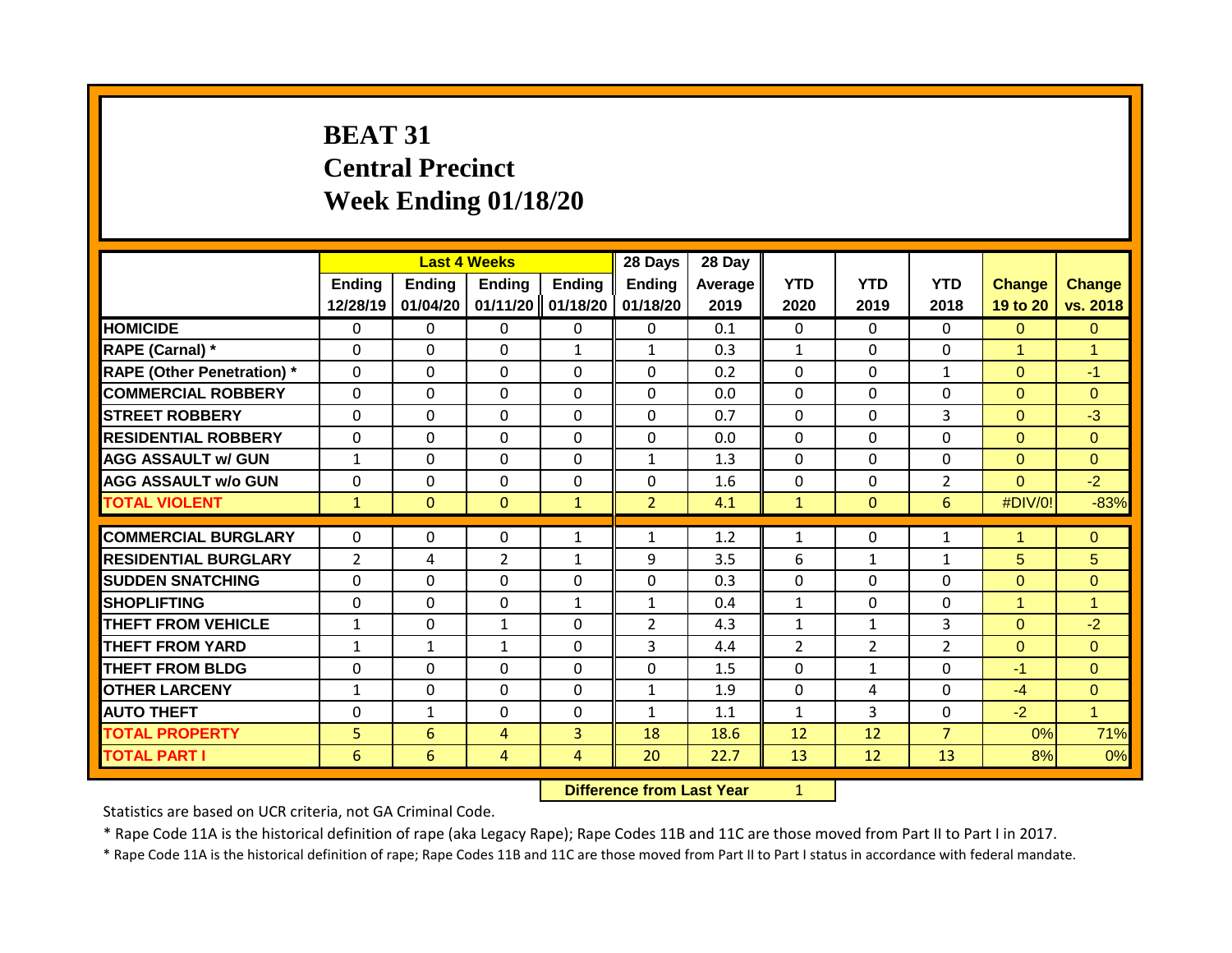# **BEAT 32 Central Precinct Week Ending 01/18/20**

|                                   |                           |                           | <b>Last 4 Weeks</b> |                                    | 28 Days                   | 28 Day            |                    |                    |                    |                           |                           |
|-----------------------------------|---------------------------|---------------------------|---------------------|------------------------------------|---------------------------|-------------------|--------------------|--------------------|--------------------|---------------------------|---------------------------|
|                                   | <b>Ending</b><br>12/28/19 | <b>Ending</b><br>01/04/20 | <b>Ending</b>       | <b>Ending</b><br>01/11/20 01/18/20 | <b>Ending</b><br>01/18/20 | Average I<br>2019 | <b>YTD</b><br>2020 | <b>YTD</b><br>2019 | <b>YTD</b><br>2018 | <b>Change</b><br>19 to 20 | <b>Change</b><br>vs. 2018 |
| <b>HOMICIDE</b>                   | $\mathbf 0$               | 0                         | 0                   | $\mathbf{0}$                       | $\Omega$                  | 0.1               | $\Omega$           | $\Omega$           | $\Omega$           | $\Omega$                  | $\Omega$                  |
| RAPE (Carnal) *                   | $\Omega$                  | 0                         | $\Omega$            | $\mathbf{0}$                       | $\Omega$                  | 0.2               | $\mathbf 0$        | $\Omega$           | $\Omega$           | $\Omega$                  | $\Omega$                  |
| <b>RAPE (Other Penetration)</b> * | $\mathbf 0$               | $\Omega$                  | 0                   | $\mathbf 0$                        | $\Omega$                  | 0.1               | $\mathbf 0$        | $\Omega$           | $\Omega$           | $\Omega$                  | $\Omega$                  |
| <b>COMMERCIAL ROBBERY</b>         | $\mathbf{1}$              | $\overline{2}$            | $\Omega$            | $\mathbf{0}$                       | 3                         | 0.9               | $\mathbf{1}$       | $\Omega$           | $\Omega$           | 1                         | $\overline{1}$            |
| <b>STREET ROBBERY</b>             | 0                         | 0                         | $\Omega$            | $\mathbf{0}$                       | $\Omega$                  | 0.2               | $\Omega$           | $\Omega$           | $\Omega$           | $\Omega$                  | $\Omega$                  |
| <b>RESIDENTIAL ROBBERY</b>        | $\mathbf{0}$              | $\Omega$                  | $\Omega$            | $\mathbf{0}$                       | $\Omega$                  | 0.0               | $\mathbf{0}$       | $\Omega$           | $\Omega$           | $\Omega$                  | $\Omega$                  |
| <b>AGG ASSAULT w/ GUN</b>         | $\Omega$                  | $\mathbf{1}$              | $\mathbf{1}$        | $\mathbf{0}$                       | $\overline{2}$            | 0.2               | $\overline{2}$     | $\mathbf{1}$       | $\Omega$           | 1                         | $\overline{2}$            |
| <b>AGG ASSAULT w/o GUN</b>        | 0                         | 0                         | 0                   | $\mathbf 0$                        | $\mathbf 0$               | 0.8               | $\mathbf 0$        | 0                  | 0                  | $\Omega$                  | $\overline{0}$            |
| <b>TOTAL VIOLENT</b>              | $\mathbf{1}$              | 3                         | $\mathbf{1}$        | $\mathbf{0}$                       | 5 <sup>1</sup>            | 2.5               | $\overline{3}$     | $\mathbf{1}$       | $\mathbf{0}$       | 200%                      | #DIV/0!                   |
|                                   |                           |                           |                     |                                    |                           |                   |                    |                    |                    | 1                         |                           |
| <b>COMMERCIAL BURGLARY</b>        | $\Omega$                  | 0                         | $\mathbf{1}$        | $\mathbf{0}$                       | $\mathbf{1}$              | 0.3               | $\mathbf{1}$       | $\Omega$           | 0                  |                           | $\mathbf{1}$              |
| <b>RESIDENTIAL BURGLARY</b>       | $\mathbf{0}$              | 0                         | $\mathbf{1}$        | $\overline{2}$                     | 3                         | 1.8               | 3                  | $\mathbf{1}$       | 1                  | $\overline{2}$            | $\overline{2}$            |
| <b>SUDDEN SNATCHING</b>           | $\mathbf{0}$              | $\Omega$                  | $\Omega$            | $\Omega$                           | $\Omega$                  | 0.2               | $\Omega$           | $\Omega$           | $\Omega$           | $\Omega$                  | $\Omega$                  |
| <b>SHOPLIFTING</b>                | $\Omega$                  | 0                         | $\mathbf{1}$        | $\mathbf{0}$                       | 1                         | 3.1               | $\mathbf{1}$       | $\mathbf{1}$       | 3                  | $\Omega$                  | $-2$                      |
| <b>THEFT FROM VEHICLE</b>         | $\Omega$                  | 4                         | $\Omega$            | 1                                  | 5                         | 4.9               | $\mathbf{1}$       | $\mathbf{1}$       | 5                  | $\Omega$                  | $-4$                      |
| THEFT FROM YARD                   | 0                         | $\Omega$                  | $\Omega$            | 1                                  | 1                         | 2.6               | $\mathbf{1}$       | $\Omega$           | 2                  | 1                         | $-1$                      |
| <b>THEFT FROM BLDG</b>            | $\Omega$                  | $\Omega$                  | $\Omega$            | $\mathbf{1}$                       | $\mathbf{1}$              | 2.5               | $\mathbf{1}$       | $\Omega$           | 4                  | 4                         | $-3$                      |
| <b>OTHER LARCENY</b>              | 0                         | $\Omega$                  | $\overline{2}$      | 0                                  | $\overline{2}$            | 0.8               | $\overline{2}$     | $\Omega$           | $\Omega$           | $\overline{2}$            | $\overline{2}$            |
| <b>AUTO THEFT</b>                 | $\Omega$                  | $\mathbf{1}$              | $\Omega$            | $\Omega$                           | $\mathbf{1}$              | 1.2               | $\Omega$           | $\mathbf{1}$       | $\overline{2}$     | $-1$                      | $-2$                      |
| <b>TOTAL PROPERTY</b>             | $\Omega$                  | 5                         | 5                   | 5                                  | 15                        | 17.3              | 10                 | 4                  | 17                 | 150%                      | $-41%$                    |
| <b>TOTAL PART I</b>               | $\mathbf{1}$              | 8                         | 6                   | 5                                  | 20                        | 19.9              | 13                 | 5                  | 17                 | 160%                      | $-24%$                    |

#### **Difference from Last Year** 8

Statistics are based on UCR criteria, not GA Criminal Code.

\* Rape Code 11A is the historical definition of rape (aka Legacy Rape); Rape Codes 11B and 11C are those moved from Part II to Part I in 2017.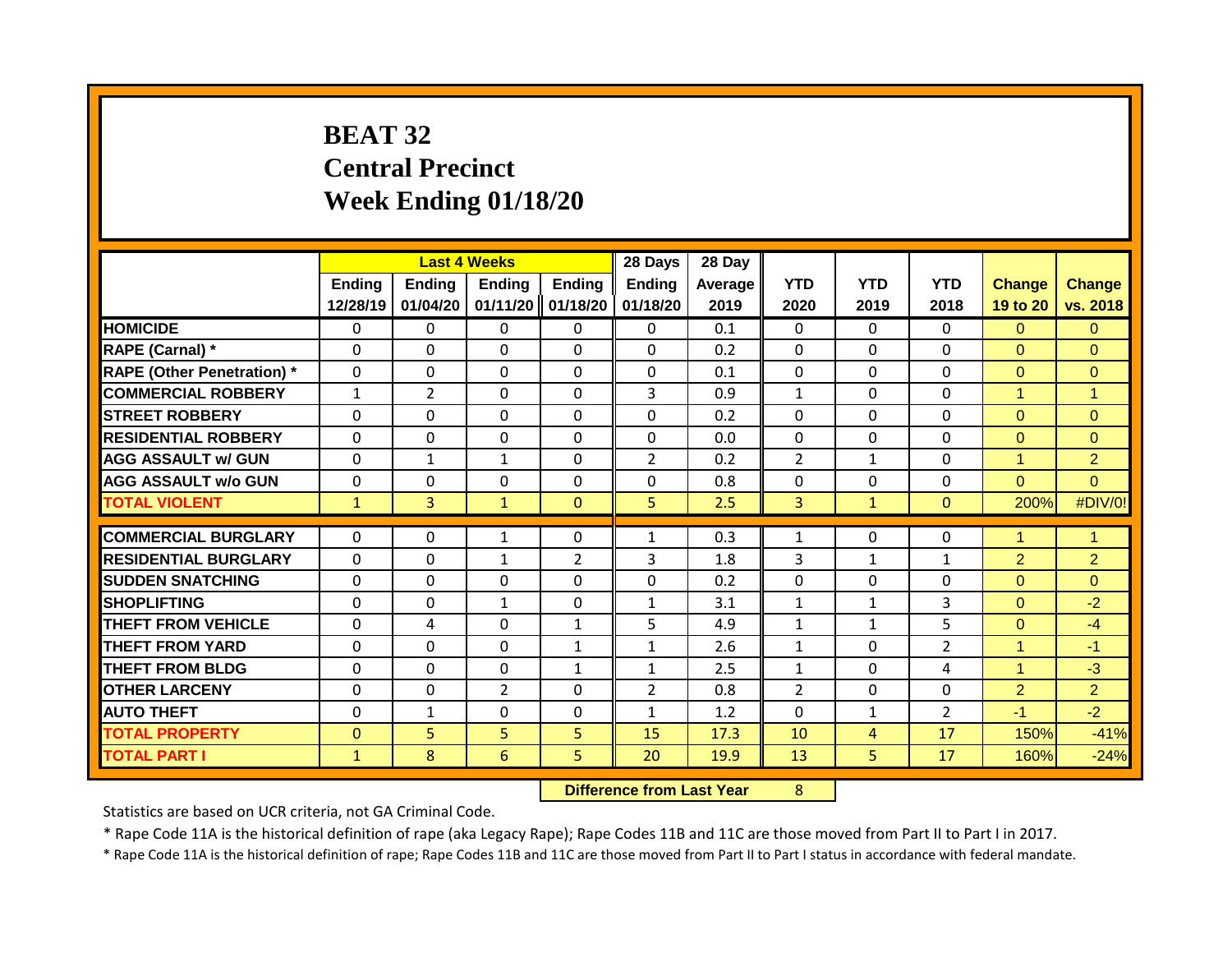# **BEAT 33 Central Precinct Week Ending 01/18/20**

|                                   |                |              | <b>Last 4 Weeks</b> |                | 28 Days        | 28 Day  |                |              |                |                |                |
|-----------------------------------|----------------|--------------|---------------------|----------------|----------------|---------|----------------|--------------|----------------|----------------|----------------|
|                                   | <b>Ending</b>  | Ending       | <b>Ending</b>       | Ending         | <b>Ending</b>  | Average | <b>YTD</b>     | <b>YTD</b>   | <b>YTD</b>     | <b>Change</b>  | <b>Change</b>  |
|                                   | 12/28/19       | 01/04/20     | 01/11/20            | 01/18/20       | 01/18/20       | 2019    | 2020           | 2019         | 2018           | 19 to 20       | vs. 2018       |
| <b>HOMICIDE</b>                   | $\mathbf{1}$   | 0            | $\mathbf{0}$        | 0              | 1              | 0.2     | $\mathbf 0$    | $\mathbf{1}$ | 0              | $-1$           | $\mathbf{0}$   |
| <b>RAPE (Carnal) *</b>            | $\Omega$       | 0            | $\Omega$            | $\Omega$       | $\Omega$       | 0.0     | $\mathbf 0$    | $\Omega$     | 0              | $\Omega$       | $\Omega$       |
| <b>RAPE (Other Penetration) *</b> | $\mathbf 0$    | 0            | $\Omega$            | $\Omega$       | 0              | 0.1     | $\mathbf 0$    | $\Omega$     | 0              | $\Omega$       | $\Omega$       |
| <b>COMMERCIAL ROBBERY</b>         | $\mathbf{1}$   | 0            | $\Omega$            | $\Omega$       | $\mathbf{1}$   | 0.3     | $\mathbf 0$    | $\Omega$     | 0              | $\Omega$       | $\overline{0}$ |
| <b>STREET ROBBERY</b>             | $\Omega$       | 0            | 1                   | 0              | $\mathbf{1}$   | 1.3     | $\mathbf{1}$   | $\mathbf{1}$ | 0              | $\Omega$       | $\mathbf{1}$   |
| <b>RESIDENTIAL ROBBERY</b>        | $\Omega$       | 0            | $\Omega$            | 0              | $\Omega$       | 0.0     | $\Omega$       | $\Omega$     | 0              | $\Omega$       | $\Omega$       |
| <b>AGG ASSAULT w/ GUN</b>         | $\overline{2}$ | 0            | $\Omega$            | 0              | $\overline{2}$ | 1.2     | 0              | $\mathbf{1}$ | $\mathbf 1$    | $-1$           | $-1$           |
| <b>AGG ASSAULT w/o GUN</b>        | 0              | 0            | $\mathbf{1}$        | 0              | $\mathbf{1}$   | 1.5     | $\mathbf{1}$   | $\mathbf{1}$ | $\mathbf{1}$   | $\Omega$       | $\Omega$       |
| <b>TOTAL VIOLENT</b>              | 4              | 0            | $\overline{2}$      | $\mathbf{0}$   | 6              | 4.6     | $\overline{2}$ | 4            | $\overline{2}$ | $-50%$         | 0%             |
|                                   |                |              |                     |                |                |         |                |              |                |                |                |
| <b>COMMERCIAL BURGLARY</b>        | $\Omega$       | $\mathbf{1}$ | $\mathbf{0}$        | 0              | $\mathbf{1}$   | 1.3     | $\mathbf{0}$   | $\Omega$     | 0              | $\Omega$       | $\Omega$       |
| <b>RESIDENTIAL BURGLARY</b>       | $\Omega$       | 1            | $\Omega$            | $\Omega$       | 1              | 1.8     | $\mathbf{0}$   | 2            | 0              | $-2$           | $\Omega$       |
| <b>SUDDEN SNATCHING</b>           | $\Omega$       | 0            | $\mathbf{0}$        | $\Omega$       | $\Omega$       | 0.1     | $\mathbf{0}$   | $\Omega$     | 0              | $\Omega$       | $\Omega$       |
| <b>SHOPLIFTING</b>                | $\Omega$       | 1            | $\Omega$            | $\overline{2}$ | 3              | 7.9     | 3              | 3            | 0              | $\Omega$       | 3              |
| <b>THEFT FROM VEHICLE</b>         | $\Omega$       | 0            | $\mathbf{0}$        | 0              | $\Omega$       | 3.4     | $\mathbf{0}$   | 0            | 2              | $\Omega$       | $-2$           |
| <b>THEFT FROM YARD</b>            | $\Omega$       | 0            | $\overline{2}$      | 3              | 5              | 3.6     | 5              | 3            | $\mathbf{1}$   | $\overline{2}$ | $\overline{4}$ |
| <b>THEFT FROM BLDG</b>            | 1              | 0            | $\Omega$            | 0              | $\mathbf{1}$   | 1.7     | $\mathbf{0}$   | 1            | 3              | $-1$           | $-3$           |
| <b>OTHER LARCENY</b>              | $\Omega$       | 0            | $\Omega$            | 0              | $\Omega$       | 2.0     | $\mathbf{0}$   | 3            | 0              | $-3$           | $\Omega$       |
| <b>AUTO THEFT</b>                 | $\Omega$       | 0            | 1                   | $\mathbf{1}$   | $\overline{2}$ | 1.4     | 2              | $\mathbf{1}$ | $\overline{2}$ | 4              | $\Omega$       |
| <b>TOTAL PROPERTY</b>             | $\mathbf{1}$   | 3            | 3                   | 6              | 13             | 23.2    | 10             | 13           | 8              | $-23%$         | 25%            |
| <b>TOTAL PART I</b>               | 5              | 3            | 5                   | 6              | 19             | 27.8    | 12             | 17           | 10             | $-29%$         | 20%            |

#### **Difference from Last Year** -5

Statistics are based on UCR criteria, not GA Criminal Code.

\* Rape Code 11A is the historical definition of rape (aka Legacy Rape); Rape Codes 11B and 11C are those moved from Part II to Part I in 2017.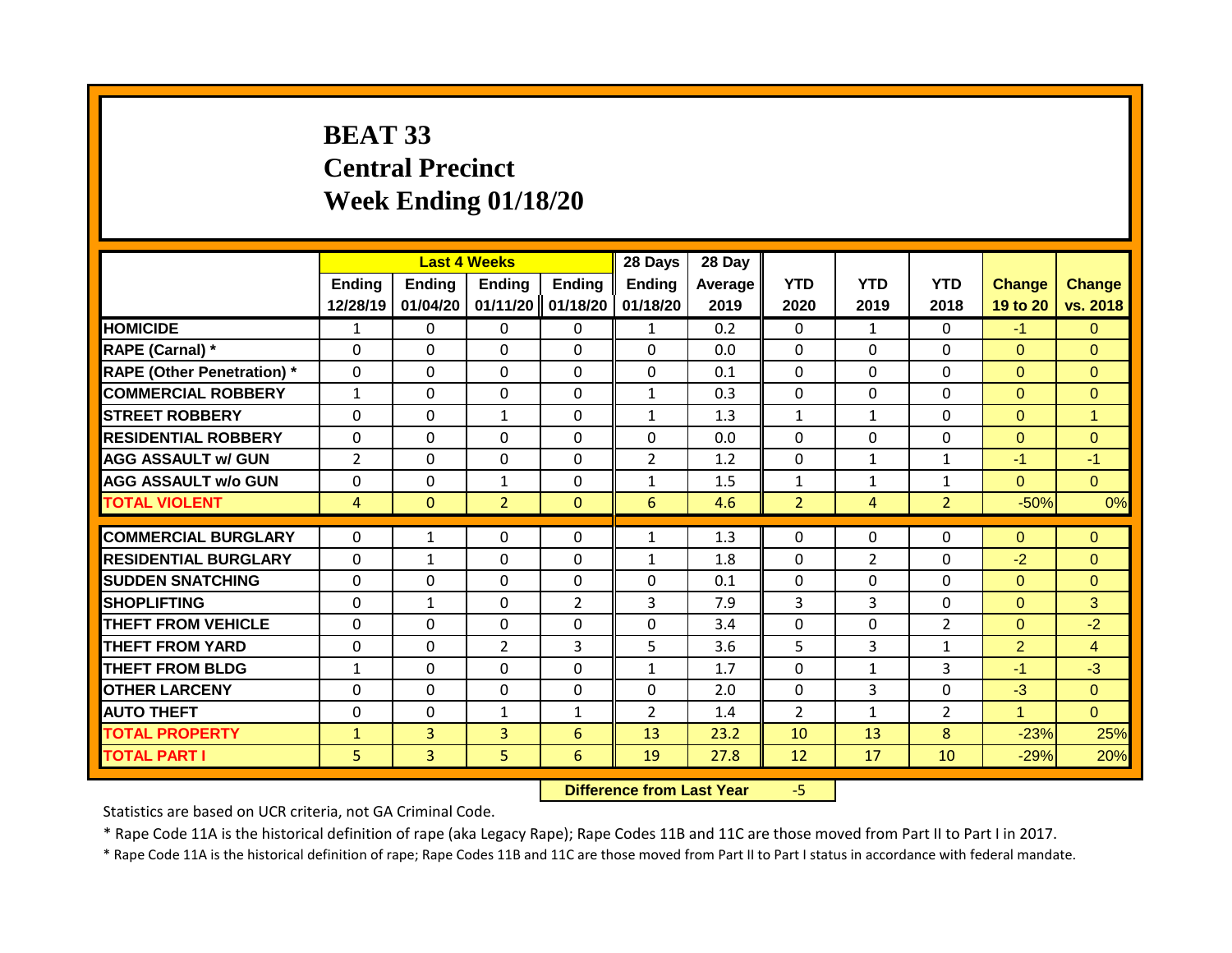# **BEAT 34 Central Precinct Week Ending 01/18/20**

|                                   |                | <b>Last 4 Weeks</b> |                |                | 28 Days        | 28 Day  |                |                |                |                      |                |
|-----------------------------------|----------------|---------------------|----------------|----------------|----------------|---------|----------------|----------------|----------------|----------------------|----------------|
|                                   | Ending         | <b>Ending</b>       | <b>Ending</b>  | <b>Ending</b>  | <b>Ending</b>  | Average | <b>YTD</b>     | <b>YTD</b>     | <b>YTD</b>     | <b>Change</b>        | <b>Change</b>  |
|                                   | 12/28/19       | 01/04/20            | 01/11/20       | 01/18/20       | 01/18/20       | 2019    | 2020           | 2019           | 2018           | 19 to 20             | vs. 2018       |
| <b>HOMICIDE</b>                   | $\mathbf{0}$   | 0                   | 0              | $\mathbf{0}$   | $\mathbf{0}$   | 0.1     | $\mathbf{0}$   | $\Omega$       | $\Omega$       | $\Omega$             | $\Omega$       |
| <b>RAPE (Carnal) *</b>            | $\Omega$       | 0                   | 0              | $\Omega$       | $\Omega$       | 0.2     | $\mathbf{0}$   | $\Omega$       | $\Omega$       | $\Omega$             | $\Omega$       |
| <b>RAPE (Other Penetration) *</b> | $\Omega$       | 0                   | $\Omega$       | $\Omega$       | $\Omega$       | 0.1     | $\mathbf{0}$   | $\mathbf{1}$   | $\Omega$       | $-1$                 | $\Omega$       |
| <b>COMMERCIAL ROBBERY</b>         | $\Omega$       | 0                   | $\Omega$       | $\mathbf{0}$   | 0              | 0.0     | $\mathbf{0}$   | $\Omega$       | $\Omega$       | $\Omega$             | $\Omega$       |
| <b>STREET ROBBERY</b>             | $\Omega$       | 0                   | $\Omega$       | $\mathbf{0}$   | $\Omega$       | 0.9     | $\Omega$       | $\Omega$       | 0              | $\mathbf{0}$         | $\Omega$       |
| <b>RESIDENTIAL ROBBERY</b>        | $\Omega$       | 0                   | $\Omega$       | $\mathbf{0}$   | $\Omega$       | 0.2     | $\mathbf{0}$   | $\Omega$       | $\mathbf{1}$   | $\Omega$             | $-1$           |
| <b>AGG ASSAULT w/ GUN</b>         | $\Omega$       | $\mathbf{1}$        | $\mathbf{1}$   | $\mathbf{1}$   | 3              | 2.2     | 3              | $\overline{2}$ | 0              | $\blacktriangleleft$ | 3              |
| <b>AGG ASSAULT w/o GUN</b>        | $\Omega$       | $\mathbf{1}$        | $\Omega$       | $\mathbf{1}$   | $\overline{2}$ | 2.5     | $\overline{2}$ | $\Omega$       | 0              | $\overline{2}$       | $\overline{2}$ |
| <b>TOTAL VIOLENT</b>              | $\mathbf{0}$   | $\overline{2}$      | $\mathbf{1}$   | $\overline{2}$ | 5              | 6.2     | 5              | 3              | $\mathbf{1}$   | 67%                  | 400%           |
|                                   |                |                     |                |                |                |         |                |                |                |                      |                |
| <b>COMMERCIAL BURGLARY</b>        | $\Omega$       | 0                   | $\Omega$       | $\mathbf{0}$   | 0              | 0.5     | 0              | $\Omega$       | $\Omega$       | $\Omega$             | $\Omega$       |
| <b>RESIDENTIAL BURGLARY</b>       | $\Omega$       | 1                   | $\Omega$       | 1              | $\overline{2}$ | 3.2     | 1              | 1              | $\mathbf{1}$   | $\Omega$             | $\Omega$       |
| <b>SUDDEN SNATCHING</b>           | $\Omega$       | 0                   | $\Omega$       | $\mathbf{0}$   | $\Omega$       | 0.2     | $\Omega$       | $\mathbf{1}$   | 0              | $-1$                 | $\Omega$       |
| <b>SHOPLIFTING</b>                | 0              | 0                   | $\Omega$       | 0              | $\Omega$       | 1.2     | $\Omega$       | 1              | $\mathbf{1}$   | $-1$                 | $-1$           |
| <b>THEFT FROM VEHICLE</b>         | $\Omega$       | 0                   | $\Omega$       | $\mathbf{0}$   | 0              | 2.3     | $\Omega$       | $\Omega$       | $\overline{2}$ | $\Omega$             | $-2$           |
| <b>THEFT FROM YARD</b>            | $\Omega$       | 1                   | $\mathbf{1}$   | 0              | $\overline{2}$ | 2.3     | $\overline{2}$ | $\mathbf{1}$   | $\Omega$       | $\mathbf{1}$         | $\overline{2}$ |
| <b>THEFT FROM BLDG</b>            | 1              | 0                   | 1              | 0              | $\overline{2}$ | 1.4     | 1              | 1              | $\overline{2}$ | $\Omega$             | $-1$           |
| <b>OTHER LARCENY</b>              | $\Omega$       | 0                   | $\Omega$       | $\Omega$       | $\Omega$       | 0.3     | $\Omega$       | 0              | $\Omega$       | $\mathbf{0}$         | $\mathbf{0}$   |
| <b>AUTO THEFT</b>                 | 1              | 1                   | 0              | $\Omega$       | $\overline{2}$ | 2.0     | 1              | 1              | $\mathbf{1}$   | $\Omega$             | $\Omega$       |
| <b>TOTAL PROPERTY</b>             | $\overline{2}$ | $\overline{3}$      | $\overline{2}$ | $\mathbf{1}$   | 8              | 13.3    | 5              | 6              | $\overline{7}$ | $-17%$               | $-29%$         |
| <b>TOTAL PART I</b>               | $\overline{2}$ | 5                   | 3              | 3              | 13             | 19.6    | 10             | 9              | 8              | 11%                  | 25%            |

**Difference from Last Year** 1

Statistics are based on UCR criteria, not GA Criminal Code.

\* Rape Code 11A is the historical definition of rape (aka Legacy Rape); Rape Codes 11B and 11C are those moved from Part II to Part I in 2017.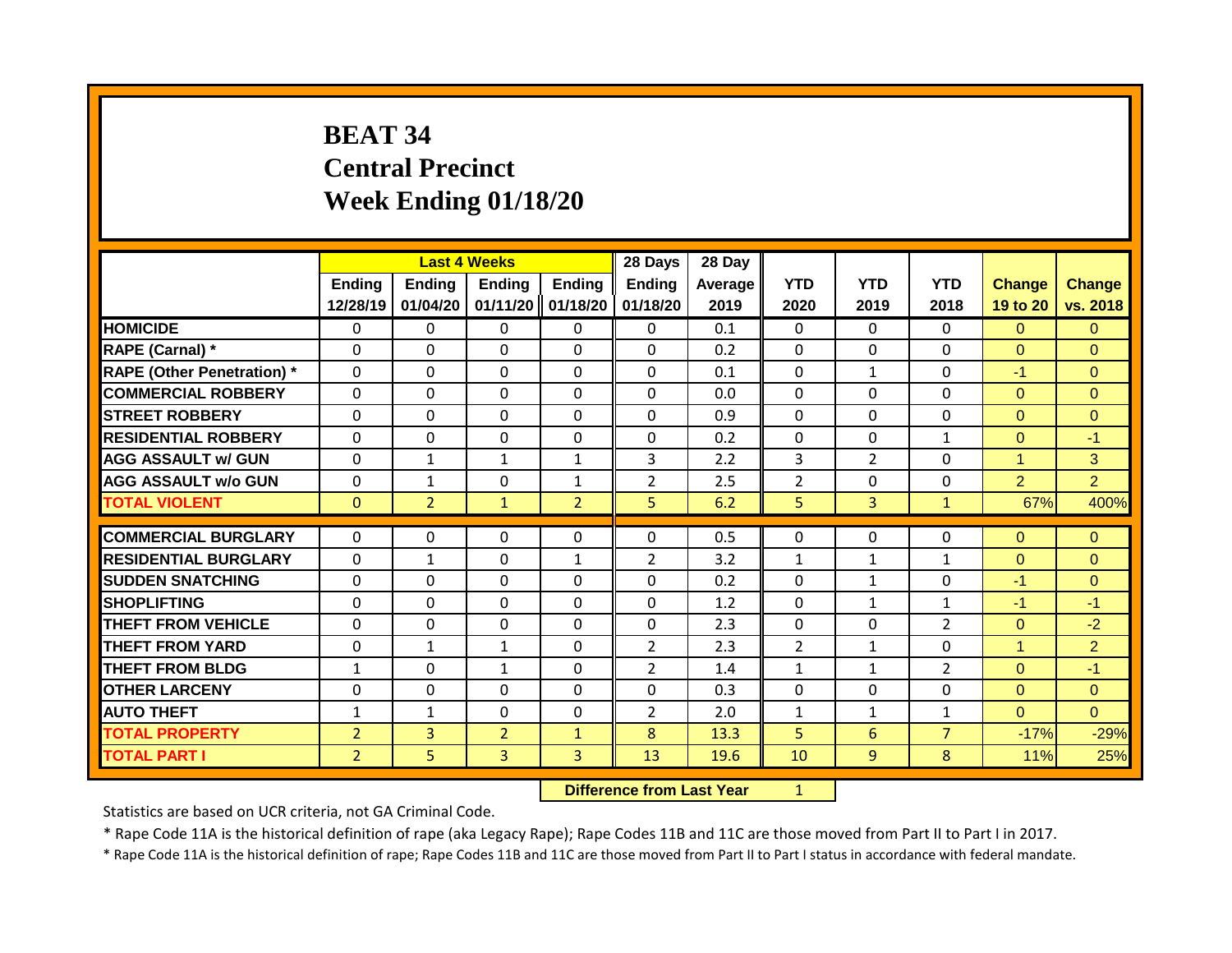# **BEAT 35 Central Precinct Week Ending 01/18/20**

|                                   |              | <b>Last 4 Weeks</b> |                |                | 28 Days        | 28 Day  |                |                |                |                      |                      |
|-----------------------------------|--------------|---------------------|----------------|----------------|----------------|---------|----------------|----------------|----------------|----------------------|----------------------|
|                                   | Ending       | Ending              | <b>Ending</b>  | <b>Ending</b>  | Ending         | Average | <b>YTD</b>     | <b>YTD</b>     | <b>YTD</b>     | <b>Change</b>        | <b>Change</b>        |
|                                   | 12/28/19     | 01/04/20            | 01/11/20       | 01/18/20       | 01/18/20       | 2019    | 2020           | 2019           | 2018           | 19 to 20             | vs. 2018             |
| <b>HOMICIDE</b>                   | $\mathbf{0}$ | 0                   | 0              | $\mathbf{0}$   | $\mathbf{0}$   | 0.0     | $\mathbf{0}$   | $\Omega$       | 0              | $\Omega$             | $\Omega$             |
| RAPE (Carnal) *                   | $\Omega$     | 0                   | 0              | $\Omega$       | $\Omega$       | 0.0     | $\mathbf{0}$   | $\Omega$       | $\Omega$       | $\Omega$             | $\Omega$             |
| <b>RAPE (Other Penetration) *</b> | $\mathbf 0$  | 0                   | 0              | $\Omega$       | $\mathbf 0$    | 0.0     | $\mathbf{0}$   | $\Omega$       | $\Omega$       | $\Omega$             | $\Omega$             |
| <b>COMMERCIAL ROBBERY</b>         | $\mathbf{1}$ | 0                   | $\Omega$       | $\mathbf{0}$   | $\mathbf{1}$   | 0.2     | $\mathbf{0}$   | $\Omega$       | $\Omega$       | $\Omega$             | $\Omega$             |
| <b>STREET ROBBERY</b>             | $\Omega$     | 0                   | 0              | $\mathbf 0$    | 0              | 1.1     | $\mathbf 0$    | $\mathbf{1}$   | $\Omega$       | $-1$                 | $\Omega$             |
| <b>RESIDENTIAL ROBBERY</b>        | $\Omega$     | 0                   | $\Omega$       | $\mathbf{0}$   | 0              | 0.0     | $\Omega$       | 0              | 0              | $\Omega$             | $\Omega$             |
| <b>AGG ASSAULT w/ GUN</b>         | $\Omega$     | 0                   | $\mathbf{1}$   | $\mathbf{0}$   | 1              | 2.4     | $\mathbf{1}$   | $\mathbf{1}$   | $\mathbf{1}$   | $\mathbf{0}$         | $\mathbf{0}$         |
| <b>AGG ASSAULT w/o GUN</b>        | 0            | 1                   | $\Omega$       | 0              | $\mathbf{1}$   | 1.5     | $\mathbf{1}$   | $\Omega$       | $\Omega$       | $\blacktriangleleft$ | $\blacktriangleleft$ |
| <b>TOTAL VIOLENT</b>              | $\mathbf{1}$ | $\mathbf{1}$        | $\mathbf{1}$   | $\mathbf{0}$   | 3              | 5.2     | $\overline{2}$ | $\overline{2}$ | $\mathbf{1}$   | 0%                   | 100%                 |
|                                   |              |                     |                |                |                |         |                |                |                |                      |                      |
| <b>COMMERCIAL BURGLARY</b>        | $\Omega$     | 0                   | $\mathbf{1}$   | $\mathbf{0}$   | $\mathbf{1}$   | 1.2     | 1              | 0              | 0              | $\blacktriangleleft$ | $\blacktriangleleft$ |
| <b>RESIDENTIAL BURGLARY</b>       | $\mathbf{1}$ | 0                   | 3              | $\overline{2}$ | 6              | 2.9     | 5              | 1              | $\Omega$       | 4                    | 5                    |
| <b>SUDDEN SNATCHING</b>           | $\Omega$     | 0                   | $\Omega$       | $\mathbf{0}$   | $\Omega$       | 0.2     | $\Omega$       | $\Omega$       | $\mathbf{1}$   | $\Omega$             | $-1$                 |
| <b>SHOPLIFTING</b>                | $\Omega$     | 1                   | $\Omega$       | 1              | $\overline{2}$ | 2.4     | $\overline{2}$ | 3              | $\mathbf{1}$   | $-1$                 | $\overline{1}$       |
| <b>THEFT FROM VEHICLE</b>         | $\mathbf{1}$ | $\overline{2}$      | $\mathbf{1}$   | 0              | 4              | 6.5     | $\overline{2}$ | 2              | $\Omega$       | $\Omega$             | $\overline{2}$       |
| <b>THEFT FROM YARD</b>            | $\mathbf{1}$ | 0                   | 0              | 0              | $\mathbf{1}$   | 1.4     | $\Omega$       | $\mathbf{1}$   | $\mathbf{1}$   | $-1$                 | $-1$                 |
| <b>THEFT FROM BLDG</b>            | $\Omega$     | 1                   | 0              | 0              | $\mathbf{1}$   | 1.8     | 0              | 1              | $\overline{2}$ | $-1$                 | $-2$                 |
| <b>OTHER LARCENY</b>              | 1            | 0                   | 0              | 0              | $\mathbf{1}$   | 1.2     | 0              | 0              | $\mathbf{1}$   | $\mathbf{0}$         | $-1$                 |
| <b>AUTO THEFT</b>                 | 1            | 1                   | $\mathbf{1}$   | 1              | 4              | 2.1     | 3              | 3              | 2              | $\Omega$             | $\blacktriangleleft$ |
| <b>TOTAL PROPERTY</b>             | 5            | 5                   | 6              | 4              | 20             | 19.7    | 13             | 11             | 8              | 18%                  | 63%                  |
| <b>TOTAL PART I</b>               | 6            | 6                   | $\overline{7}$ | 4              | 23             | 24.9    | 15             | 13             | $\overline{9}$ | 15%                  | 67%                  |

**Difference from Last Year** 2

Statistics are based on UCR criteria, not GA Criminal Code.

\* Rape Code 11A is the historical definition of rape (aka Legacy Rape); Rape Codes 11B and 11C are those moved from Part II to Part I in 2017.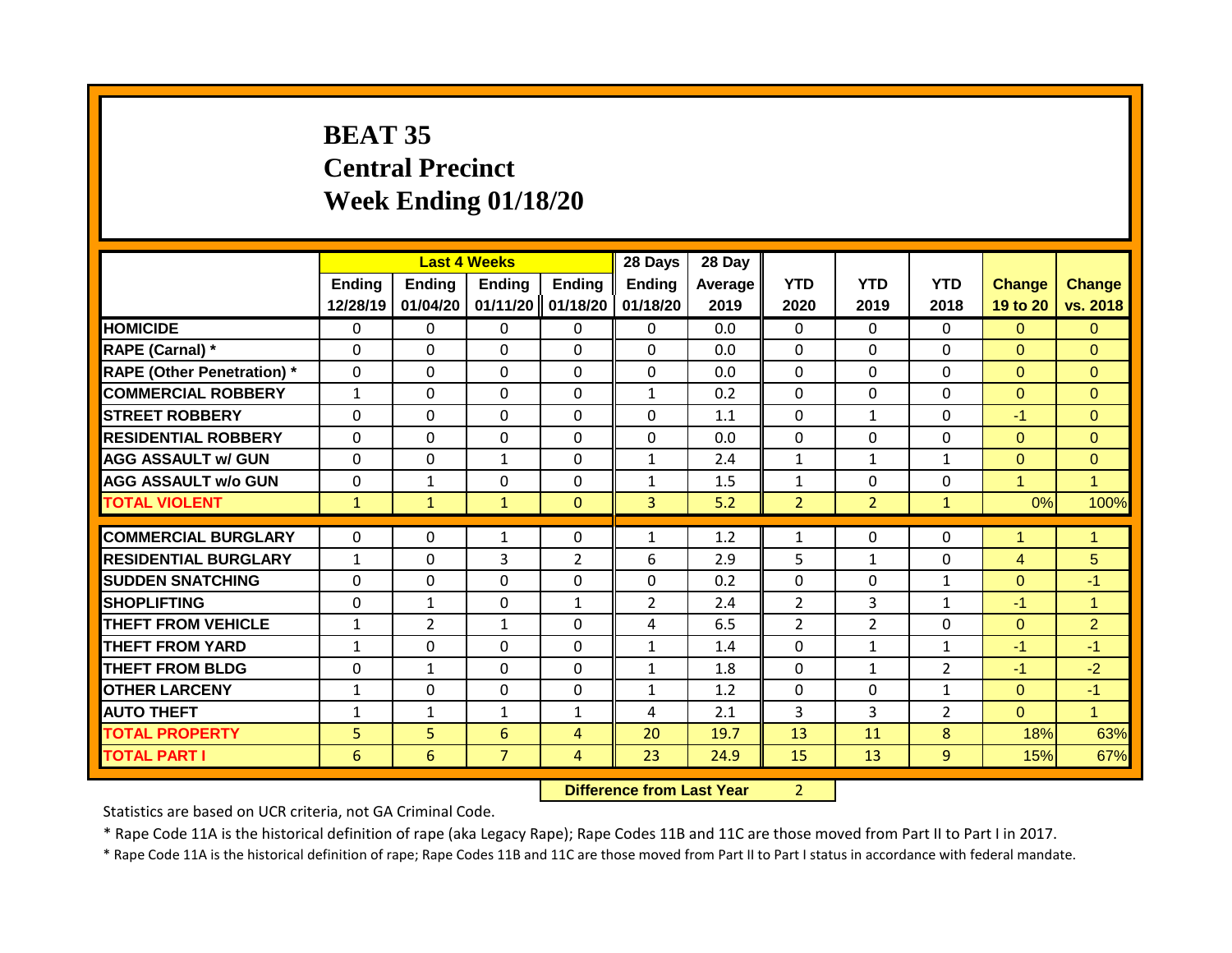# **BEAT 36 Central Precinct Week Ending 01/18/20**

|                                   |                           | <b>Last 4 Weeks</b> |                           |                           | 28 Days            | 28 Day          |                    |                    |                    |                           |                           |
|-----------------------------------|---------------------------|---------------------|---------------------------|---------------------------|--------------------|-----------------|--------------------|--------------------|--------------------|---------------------------|---------------------------|
|                                   | <b>Ending</b><br>12/28/19 | Ending<br>01/04/20  | <b>Ending</b><br>01/11/20 | <b>Ending</b><br>01/18/20 | Ending<br>01/18/20 | Average<br>2019 | <b>YTD</b><br>2020 | <b>YTD</b><br>2019 | <b>YTD</b><br>2018 | <b>Change</b><br>19 to 20 | <b>Change</b><br>vs. 2018 |
| <b>HOMICIDE</b>                   | $\Omega$                  | 0                   | 0                         | $\mathbf{0}$              | $\mathbf{0}$       | 0.0             | $\Omega$           | $\Omega$           | $\Omega$           | $\Omega$                  | $\Omega$                  |
| RAPE (Carnal) *                   | $\Omega$                  | $\Omega$            | $\Omega$                  | $\Omega$                  | $\Omega$           | 0.2             | $\mathbf{0}$       | $\Omega$           | $\Omega$           | $\Omega$                  | $\Omega$                  |
| <b>RAPE (Other Penetration) *</b> | $\mathbf{0}$              | $\Omega$            | 0                         | $\Omega$                  | $\Omega$           | 0.0             | $\mathbf{0}$       | $\Omega$           | $\Omega$           | $\Omega$                  | $\Omega$                  |
| <b>COMMERCIAL ROBBERY</b>         | $\Omega$                  | $\Omega$            | $\Omega$                  | $\mathbf{0}$              | $\Omega$           | 0.2             | $\mathbf{0}$       | $\Omega$           | $\Omega$           | $\Omega$                  | $\Omega$                  |
| <b>STREET ROBBERY</b>             | $\Omega$                  | $\mathbf{1}$        | $\Omega$                  | $\Omega$                  | $\mathbf{1}$       | 0.6             | $\mathbf{0}$       | $\Omega$           | $\Omega$           | $\Omega$                  | $\Omega$                  |
| <b>RESIDENTIAL ROBBERY</b>        | $\Omega$                  | $\Omega$            | $\Omega$                  | $\Omega$                  | $\Omega$           | 0.1             | $\mathbf{0}$       | $\Omega$           | $\Omega$           | $\Omega$                  | $\Omega$                  |
| <b>AGG ASSAULT w/ GUN</b>         | $\mathbf{0}$              | $\mathbf{1}$        | $\Omega$                  | $\mathbf{0}$              | $\mathbf{1}$       | 1.1             | $\Omega$           | $\mathbf{1}$       | $\Omega$           | $-1$                      | $\Omega$                  |
| <b>AGG ASSAULT w/o GUN</b>        | $\mathbf{1}$              | $\Omega$            | $\Omega$                  | $\mathbf{0}$              | $\mathbf{1}$       | 0.8             | $\mathbf{0}$       | $\Omega$           | 0                  | $\Omega$                  | $\Omega$                  |
| <b>TOTAL VIOLENT</b>              | $\mathbf{1}$              | $\overline{2}$      | $\Omega$                  | $\mathbf{0}$              | 3                  | 3.0             | $\mathbf{0}$       | $\mathbf{1}$       | $\Omega$           | $-100%$                   | #DIV/0!                   |
|                                   |                           |                     |                           |                           |                    |                 |                    |                    |                    |                           |                           |
| <b>COMMERCIAL BURGLARY</b>        | $\mathbf{1}$              | $\mathbf{1}$        | 0                         | $\Omega$                  | $\overline{2}$     | 1.1             | $\mathbf{0}$       | 0                  | 0                  | $\Omega$                  | $\Omega$                  |
| <b>RESIDENTIAL BURGLARY</b>       | $\mathbf 0$               | 0                   | $\mathbf{1}$              | $\mathbf 0$               | 1                  | 2.3             | $\mathbf{1}$       | $\Omega$           | $\mathbf{1}$       | 1                         | $\overline{0}$            |
| <b>SUDDEN SNATCHING</b>           | $\Omega$                  | $\Omega$            | $\Omega$                  | $\Omega$                  | $\Omega$           | 0.1             | $\Omega$           | $\Omega$           | $\Omega$           | $\Omega$                  | $\Omega$                  |
| <b>SHOPLIFTING</b>                | $\Omega$                  | $\overline{2}$      | 0                         | $\mathbf 0$               | $\overline{2}$     | 3.7             | $\mathbf{1}$       | $\Omega$           | 3                  | 1                         | $-2$                      |
| <b>THEFT FROM VEHICLE</b>         | $\mathbf{1}$              | 4                   | $\Omega$                  | $\overline{2}$            | 7                  | 3.3             | 6                  | 3                  | $\mathbf{1}$       | 3                         | 5                         |
| <b>THEFT FROM YARD</b>            | $\Omega$                  | 0                   | $\Omega$                  | 1                         | $\mathbf{1}$       | 0.7             | $\mathbf{1}$       | $\overline{2}$     | $\Omega$           | $-1$                      | $\mathbf{1}$              |
| <b>THEFT FROM BLDG</b>            | 0                         | 0                   | 0                         | 1                         | $\mathbf{1}$       | 1.5             | 1                  | 5.                 | $\Omega$           | $-4$                      | $\blacktriangleleft$      |
| <b>OTHER LARCENY</b>              | $\Omega$                  | 0                   | 0                         | $\mathbf{0}$              | $\Omega$           | 0.3             | $\Omega$           | $\Omega$           | 0                  | $\Omega$                  | $\Omega$                  |
| <b>AUTO THEFT</b>                 | 0                         | $\Omega$            | $\mathbf{1}$              | 3                         | 4                  | 1.8             | 4                  | 3                  | $\mathbf{1}$       | 1                         | 3                         |
| <b>TOTAL PROPERTY</b>             | $\overline{2}$            | $\overline{7}$      | $\overline{2}$            | $\overline{7}$            | 18                 | 14.8            | 14                 | 13                 | 6                  | 8%                        | 133%                      |
| <b>TOTAL PART I</b>               | $\overline{\mathbf{3}}$   | 9                   | $\overline{2}$            | $\overline{7}$            | 21                 | 17.8            | 14                 | 14                 | 6                  | 0%                        | 133%                      |

**Difference from Last Year** 0

Statistics are based on UCR criteria, not GA Criminal Code.

\* Rape Code 11A is the historical definition of rape (aka Legacy Rape); Rape Codes 11B and 11C are those moved from Part II to Part I in 2017.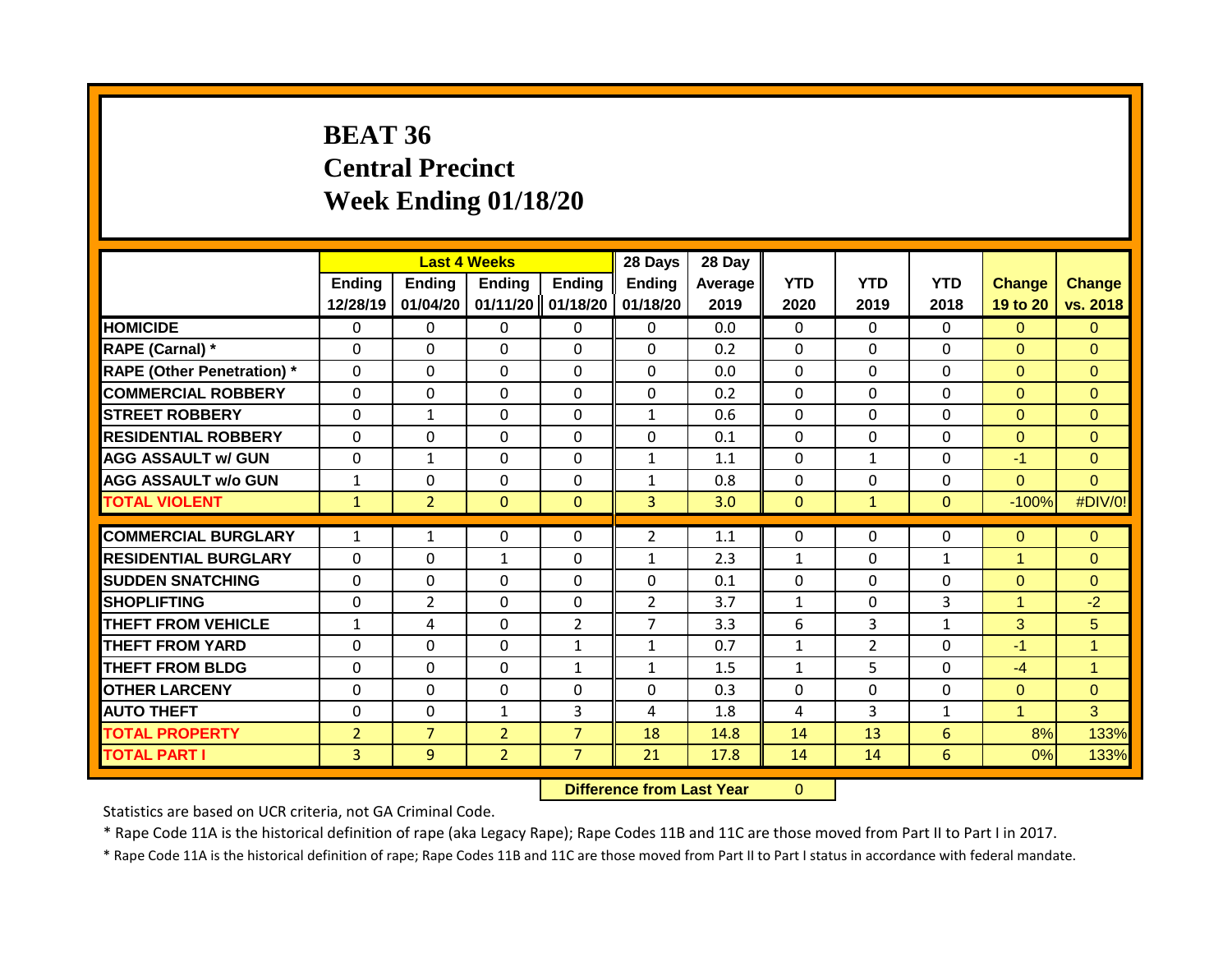# **BEAT 41 South Precinct Week Ending 01/18/20**

|                                   |                           | <b>Last 4 Weeks</b>       |                           |                           | 28 Days                   | 28 Day          |                    |                    |                    |                           |                           |
|-----------------------------------|---------------------------|---------------------------|---------------------------|---------------------------|---------------------------|-----------------|--------------------|--------------------|--------------------|---------------------------|---------------------------|
|                                   | <b>Ending</b><br>12/28/19 | <b>Ending</b><br>01/04/20 | <b>Ending</b><br>01/11/20 | <b>Ending</b><br>01/18/20 | <b>Ending</b><br>01/18/20 | Average<br>2019 | <b>YTD</b><br>2020 | <b>YTD</b><br>2019 | <b>YTD</b><br>2018 | <b>Change</b><br>19 to 20 | <b>Change</b><br>vs. 2018 |
| <b>HOMICIDE</b>                   | 0                         | 0                         | 0                         | $\mathbf{0}$              | $\mathbf{0}$              | 0.1             | $\Omega$           | $\Omega$           | $\Omega$           | $\Omega$                  | $\Omega$                  |
| RAPE (Carnal) *                   | $\Omega$                  | $\Omega$                  | 0                         | $\mathbf 0$               | $\mathbf 0$               | 0.2             | $\mathbf 0$        | $\Omega$           | 0                  | $\Omega$                  | $\mathbf{0}$              |
| <b>RAPE (Other Penetration)</b> * | $\mathbf 0$               | 0                         | 0                         | $\mathbf 0$               | $\mathbf 0$               | 0.0             | $\mathbf 0$        | $\Omega$           | $\Omega$           | $\Omega$                  | $\overline{0}$            |
| <b>COMMERCIAL ROBBERY</b>         | $\mathbf 0$               | 0                         | 0                         | $\mathbf 0$               | $\mathbf 0$               | 0.6             | $\mathbf 0$        | $\Omega$           | $\Omega$           | $\Omega$                  | $\overline{0}$            |
| <b>STREET ROBBERY</b>             | $\Omega$                  | $\Omega$                  | $\Omega$                  | $\mathbf 0$               | $\mathbf 0$               | 0.9             | $\mathbf 0$        | $\mathbf{1}$       | $\mathbf{1}$       | $-1$                      | $-1$                      |
| <b>RESIDENTIAL ROBBERY</b>        | $\mathbf{0}$              | $\Omega$                  | $\Omega$                  | $\mathbf{0}$              | $\Omega$                  | 0.1             | $\mathbf 0$        | $\Omega$           | 0                  | $\Omega$                  | $\Omega$                  |
| <b>AGG ASSAULT w/ GUN</b>         | $\mathbf{0}$              | 0                         | $\Omega$                  | $\Omega$                  | $\Omega$                  | 0.2             | $\Omega$           | $\Omega$           | $\Omega$           | $\Omega$                  | $\Omega$                  |
| <b>AGG ASSAULT w/o GUN</b>        | $\mathbf{0}$              | 0                         | 0                         | $\mathbf{0}$              | $\mathbf{0}$              | 0.8             | $\mathbf{0}$       | $\mathbf{1}$       | 1                  | $-1$                      | $-1$                      |
| <b>TOTAL VIOLENT</b>              | $\Omega$                  | $\Omega$                  | $\Omega$                  | $\mathbf{0}$              | $\mathbf{0}$              | 3.0             | $\mathbf{0}$       | $\overline{2}$     | $\overline{2}$     | $-100%$                   | $-100%$                   |
| <b>COMMERCIAL BURGLARY</b>        | $\Omega$                  | $\Omega$                  | 0                         | $\Omega$                  | 0                         | 1.1             | $\Omega$           | $\mathbf{1}$       | 1                  | $-1$                      | $-1$                      |
| <b>RESIDENTIAL BURGLARY</b>       | $\mathbf{0}$              | $\Omega$                  | $\mathbf{1}$              | $\Omega$                  |                           | 0.8             | $\mathbf{1}$       | $\Omega$           | 1                  | 1                         | $\Omega$                  |
| <b>SUDDEN SNATCHING</b>           | $\Omega$                  | $\Omega$                  | $\Omega$                  | $\Omega$                  | $\mathbf{1}$<br>$\Omega$  | 0.2             | $\mathbf{0}$       | $\Omega$           | $\mathbf{1}$       | $\Omega$                  | $-1$                      |
| SHOPLIFTING                       | $\Omega$                  | $\Omega$                  | $\Omega$                  | $\Omega$                  | $\Omega$                  | 1.8             | $\mathbf{0}$       | 3                  | $\overline{2}$     | $-3$                      | $-2$                      |
| <b>THEFT FROM VEHICLE</b>         | $\Omega$                  | 3                         | $\Omega$                  | $\mathbf{1}$              | 4                         | 5.4             | $\overline{2}$     | 9                  | 3                  | $-7$                      | $-1$                      |
| <b>THEFT FROM YARD</b>            | $\mathbf{1}$              | $\mathbf{1}$              | $\Omega$                  | $\mathbf{0}$              | $\overline{2}$            | 0.9             | $\Omega$           | $\mathbf{1}$       | $\Omega$           | $-1$                      | $\Omega$                  |
| <b>THEFT FROM BLDG</b>            | $\mathbf{1}$              | $\mathbf{1}$              | 0                         | 1                         | 3                         | 3.3             | $\mathbf{1}$       | 6                  | 4                  | $-5$                      | $-3$                      |
| <b>OTHER LARCENY</b>              | $\Omega$                  | 0                         | $\Omega$                  | $\mathbf{0}$              | $\Omega$                  | 0.3             | $\Omega$           | $\Omega$           | $\Omega$           | $\Omega$                  | $\Omega$                  |
| <b>AUTO THEFT</b>                 | $\Omega$                  | $\Omega$                  | $\Omega$                  | $\mathbf 0$               | 0                         | 1.5             | $\mathbf 0$        | $\mathbf{1}$       | 3                  | $-1$                      | $-3$                      |
| <b>TOTAL PROPERTY</b>             | $\overline{2}$            | 5                         | $\mathbf{1}$              | $\overline{2}$            | 10                        | 15.3            | 4                  | 21                 | 15                 | $-81%$                    | $-73%$                    |
| <b>TOTAL PART I</b>               | $\overline{2}$            | 5                         | $\mathbf{1}$              | $\overline{2}$            | 10                        | 18.3            | 4                  | 23                 | 17                 | $-83%$                    | $-76%$                    |

**Difference from Last Year** -19

Statistics are based on UCR criteria, not GA Criminal Code.

\* Rape Code 11A is the historical definition of rape (aka Legacy Rape); Rape Codes 11B and 11C are those moved from Part II to Part I in 2017.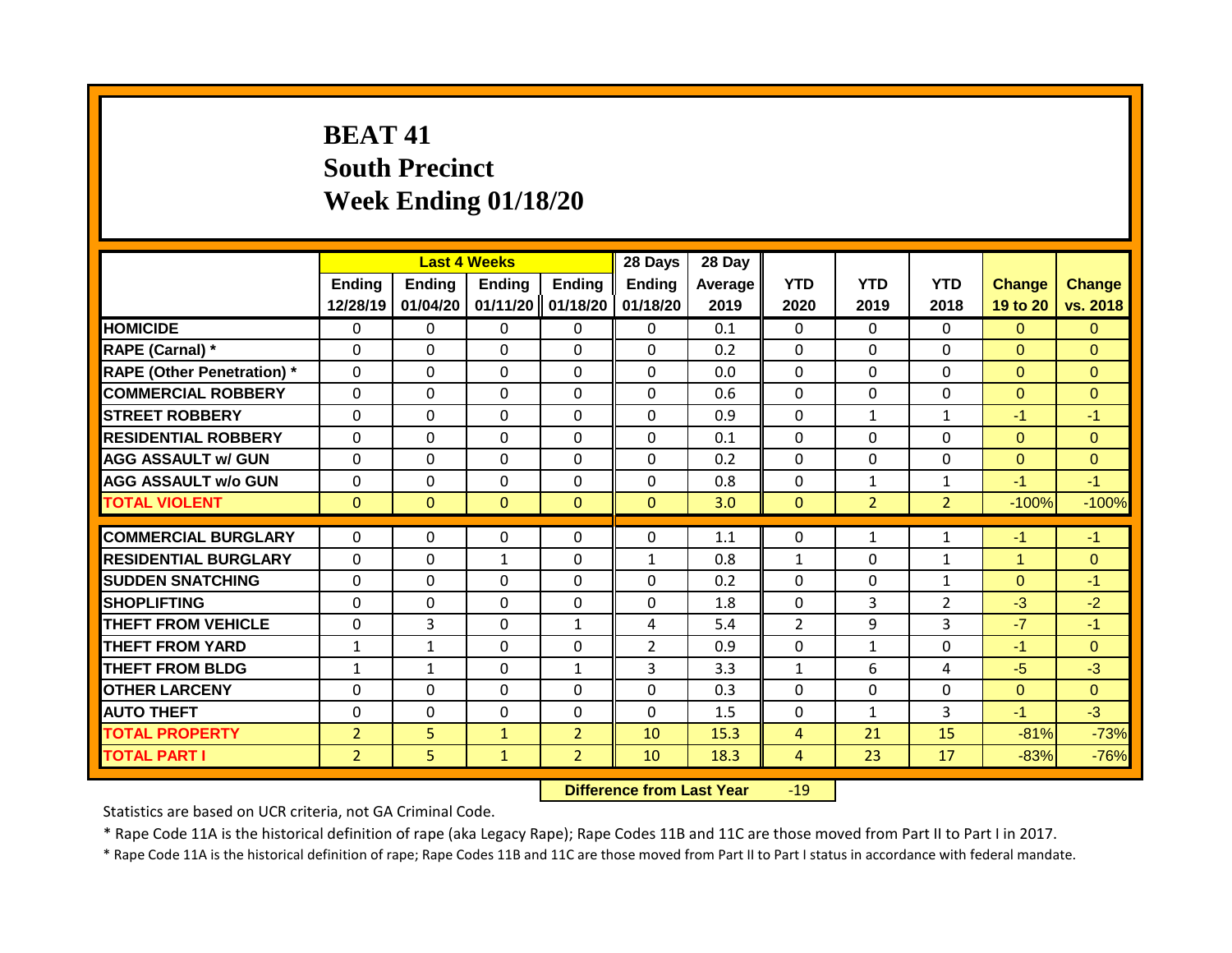# **BEAT 42 South Precinct Week Ending 01/18/20**

|                                   |                           |                    | <b>Last 4 Weeks</b>       |                    | 28 Days            | 28 Day          |                    |                    |                    |                           |                           |
|-----------------------------------|---------------------------|--------------------|---------------------------|--------------------|--------------------|-----------------|--------------------|--------------------|--------------------|---------------------------|---------------------------|
|                                   | <b>Ending</b><br>12/28/19 | Ending<br>01/04/20 | <b>Ending</b><br>01/11/20 | Ending<br>01/04/19 | Ending<br>01/04/19 | Average<br>2019 | <b>YTD</b><br>2020 | <b>YTD</b><br>2019 | <b>YTD</b><br>2018 | <b>Change</b><br>19 to 20 | <b>Change</b><br>vs. 2018 |
| <b>HOMICIDE</b>                   | $\Omega$                  | 0                  | 0                         | $\mathbf{0}$       | $\mathbf{0}$       | 0.1             | $\mathbf 0$        | $\Omega$           | $\Omega$           | $\Omega$                  | $\overline{0}$            |
| RAPE (Carnal) *                   | $\Omega$                  | $\Omega$           | 0                         | $\mathbf{0}$       | 0                  | 0.2             | $\mathbf 0$        | $\Omega$           | $\Omega$           | $\Omega$                  | $\Omega$                  |
| <b>RAPE (Other Penetration) *</b> | $\mathbf 0$               | $\Omega$           | $\mathbf{1}$              | $\mathbf{1}$       | $\overline{2}$     | 0.1             | $\overline{2}$     | $\Omega$           | 0                  | $\overline{2}$            | $\overline{2}$            |
| <b>COMMERCIAL ROBBERY</b>         | $\Omega$                  | $\Omega$           | $\Omega$                  | $\mathbf{0}$       | 0                  | 0.2             | $\Omega$           | $\Omega$           | $\Omega$           | $\Omega$                  | $\Omega$                  |
| <b>STREET ROBBERY</b>             | $\Omega$                  | 0                  | $\Omega$                  | $\Omega$           | $\Omega$           | 0.4             | $\Omega$           | $\mathbf{1}$       | $\Omega$           | $-1$                      | $\Omega$                  |
| <b>RESIDENTIAL ROBBERY</b>        | $\Omega$                  | 0                  | $\Omega$                  | $\Omega$           | $\Omega$           | 0.1             | $\Omega$           | $\Omega$           | $\Omega$           | $\Omega$                  | $\Omega$                  |
| <b>AGG ASSAULT w/ GUN</b>         | 0                         | 0                  | $\Omega$                  | $\mathbf{0}$       | $\Omega$           | 0.5             | $\Omega$           | $\Omega$           | $\Omega$           | $\Omega$                  | $\Omega$                  |
| <b>AGG ASSAULT w/o GUN</b>        | 0                         | 0                  | 0                         | 0                  | $\Omega$           | 0.5             | 0                  | $\mathbf{1}$       | $\Omega$           | $-1$                      | $\Omega$                  |
| <b>TOTAL VIOLENT</b>              | $\mathbf{0}$              | $\mathbf{0}$       | $\mathbf{1}$              | $\mathbf{1}$       | $\overline{2}$     | 2.1             | $\overline{2}$     | $\overline{2}$     | $\mathbf{0}$       | 0%                        | #DIV/0!                   |
|                                   |                           |                    |                           |                    |                    |                 |                    |                    |                    |                           |                           |
| <b>COMMERCIAL BURGLARY</b>        | $\Omega$                  | 0                  | $\Omega$                  | $\mathbf{0}$       | $\Omega$           | 0.9             | $\Omega$           | $\Omega$           | $\Omega$           | $\Omega$                  | $\Omega$                  |
| <b>RESIDENTIAL BURGLARY</b>       | $\Omega$                  | $\Omega$           | $\Omega$                  | $\mathbf{0}$       | $\Omega$           | 0.8             | $\mathbf{0}$       | $\Omega$           | $\Omega$           | $\Omega$                  | $\Omega$                  |
| <b>SUDDEN SNATCHING</b>           | $\Omega$                  | $\Omega$           | $\Omega$                  | $\mathbf{0}$       | $\Omega$           | 0.2             | $\mathbf{0}$       | $\mathbf{1}$       | 0                  | $-1$                      | $\Omega$                  |
| <b>SHOPLIFTING</b>                | $\overline{2}$            | 5                  | 5                         | 3                  | 15                 | 18.6            | $\mathbf{1}$       | 11                 | 9                  | $-10$                     | $-8$                      |
| <b>THEFT FROM VEHICLE</b>         | $\mathbf{1}$              | $\Omega$           | $\mathbf{1}$              | 1                  | 3                  | 3.2             | $\overline{2}$     | $\mathbf{3}$       | $\mathbf{1}$       | $-1$                      | $\blacktriangleleft$      |
| <b>THEFT FROM YARD</b>            | $\mathbf{1}$              | 0                  | $\Omega$                  | $\mathbf{0}$       | $\mathbf{1}$       | 0.7             | $\Omega$           | $\Omega$           | $\mathbf{1}$       | $\Omega$                  | $-1$                      |
| <b>THEFT FROM BLDG</b>            | 0                         | 0                  | $\mathbf{1}$              | $\overline{2}$     | 3                  | 2.3             | 3                  | $\mathbf{1}$       | $\Omega$           | $\overline{2}$            | 3                         |
| <b>OTHER LARCENY</b>              | 0                         | 0                  | 0                         | $\Omega$           | 0                  | 0.8             | $\Omega$           | $\mathbf{1}$       | 0                  | $-1$                      | $\Omega$                  |
| <b>AUTO THEFT</b>                 | $\mathbf{1}$              | 0                  | 0                         | 1                  | $\overline{2}$     | 2.0             | 1                  | $\Omega$           | $\overline{2}$     | 4                         | $-1$                      |
| <b>TOTAL PROPERTY</b>             | 5                         | 5                  | $\overline{7}$            | $\overline{7}$     | 24                 | 29.5            | $\overline{7}$     | 17                 | 13                 | $-59%$                    | $-46%$                    |
| <b>TOTAL PART I</b>               | 5                         | 5                  | 8                         | 8                  | 26                 | 31.5            | 9                  | 19                 | 13                 | $-53%$                    | $-31%$                    |

**Difference from Last Year** -10

Statistics are based on UCR criteria, not GA Criminal Code.

\* Rape Code 11A is the historical definition of rape (aka Legacy Rape); Rape Codes 11B and 11C are those moved from Part II to Part I in 2017.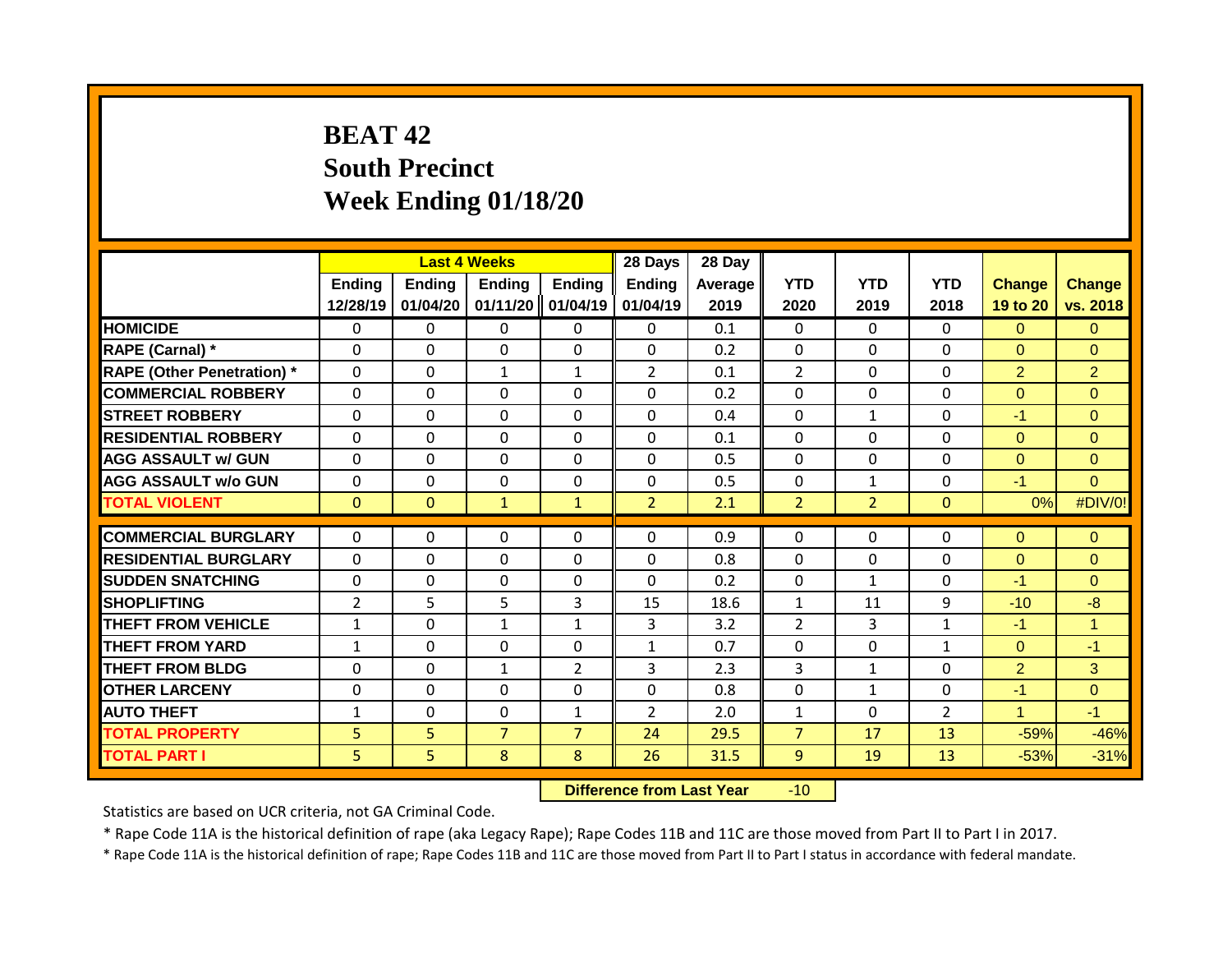# **BEAT 43 South Precinct Week Ending 01/18/20**

|                                   |                           | <b>Last 4 Weeks</b> |                           |                    | 28 Days            | 28 Day          |                    |                    |                    |                           |                           |
|-----------------------------------|---------------------------|---------------------|---------------------------|--------------------|--------------------|-----------------|--------------------|--------------------|--------------------|---------------------------|---------------------------|
|                                   | <b>Ending</b><br>12/28/19 | Ending<br>01/04/20  | <b>Ending</b><br>01/11/20 | Ending<br>01/18/20 | Ending<br>01/18/20 | Average<br>2019 | <b>YTD</b><br>2020 | <b>YTD</b><br>2019 | <b>YTD</b><br>2018 | <b>Change</b><br>19 to 20 | <b>Change</b><br>vs. 2018 |
| <b>HOMICIDE</b>                   | $\mathbf 0$               | 0                   | 0                         | $\mathbf{0}$       | $\mathbf{0}$       | 0.2             | $\mathbf 0$        | $\mathbf{1}$       | $\Omega$           | $-1$                      | $\overline{0}$            |
| RAPE (Carnal) *                   | $\Omega$                  | $\Omega$            | $\Omega$                  | $\mathbf{0}$       | 0                  | 0.2             | $\mathbf 0$        | $\Omega$           | $\Omega$           | $\Omega$                  | $\Omega$                  |
| <b>RAPE (Other Penetration) *</b> | $\mathbf 0$               | 0                   | 0                         | $\mathbf 0$        | $\mathbf 0$        | 0.1             | $\mathbf 0$        | $\Omega$           | 0                  | $\Omega$                  | $\overline{0}$            |
| <b>COMMERCIAL ROBBERY</b>         | $\Omega$                  | $\Omega$            | $\mathbf{1}$              | $\mathbf{0}$       | 1                  | 0.3             | $\mathbf{1}$       | $\Omega$           | $\Omega$           | 1                         | $\overline{1}$            |
| <b>STREET ROBBERY</b>             | $\Omega$                  | 0                   | $\Omega$                  | $\Omega$           | $\Omega$           | 0.7             | $\Omega$           | $\Omega$           | $\Omega$           | $\Omega$                  | $\Omega$                  |
| <b>RESIDENTIAL ROBBERY</b>        | $\Omega$                  | 0                   | $\Omega$                  | $\mathbf{0}$       | $\Omega$           | 0.1             | $\Omega$           | $\Omega$           | $\Omega$           | $\Omega$                  | $\Omega$                  |
| <b>AGG ASSAULT w/ GUN</b>         | 0                         | $\mathbf{1}$        | $\Omega$                  | $\mathbf{1}$       | $\overline{2}$     | 0.8             | $\overline{2}$     | $\Omega$           | 0                  | $\overline{2}$            | $\overline{2}$            |
| <b>AGG ASSAULT w/o GUN</b>        | 0                         | 0                   | 0                         | 0                  | $\Omega$           | 1.2             | 0                  | $\Omega$           | $\mathbf{1}$       | $\Omega$                  | $-1$                      |
| <b>TOTAL VIOLENT</b>              | $\mathbf{0}$              | $\mathbf{1}$        | $\mathbf{1}$              | $\mathbf{1}$       | $\overline{3}$     | 3.5             | $\overline{3}$     | $\mathbf{1}$       | $\mathbf{1}$       | 200%                      | 200%                      |
| <b>COMMERCIAL BURGLARY</b>        | $\Omega$                  | 0                   | $\Omega$                  | $\Omega$           | $\Omega$           | 1.2             | $\Omega$           | $\overline{2}$     | 1                  | $-2$                      | $-1$                      |
| <b>RESIDENTIAL BURGLARY</b>       | $\Omega$                  | 2                   | $\overline{2}$            | 3                  | 7                  | 2.1             | 6                  | $\mathbf{1}$       | 2                  | 5                         | $\overline{4}$            |
| <b>SUDDEN SNATCHING</b>           | $\Omega$                  | $\Omega$            | $\Omega$                  | $\mathbf{0}$       | $\Omega$           | 0.2             | $\Omega$           | $\Omega$           | $\Omega$           | $\Omega$                  | $\Omega$                  |
| <b>SHOPLIFTING</b>                | $\mathbf{1}$              | $\mathbf{1}$        | $\mathbf{1}$              | $\overline{2}$     | 5                  | 6.8             | 4                  | 8                  | 3                  | $-4$                      | $\mathbf{1}$              |
| <b>THEFT FROM VEHICLE</b>         | $\mathbf{1}$              | $\Omega$            | $\mathbf{1}$              | $\mathbf{0}$       | $\overline{2}$     | 2.7             | $\mathbf{1}$       | 3                  | $\Omega$           | $-2$                      | $\blacktriangleleft$      |
| <b>THEFT FROM YARD</b>            | $\mathbf{1}$              | $\mathbf{1}$        | $\Omega$                  | $\Omega$           | $\overline{2}$     | 1.2             | $\mathbf{1}$       | $\Omega$           | $\mathbf{1}$       | 1                         | $\Omega$                  |
| <b>THEFT FROM BLDG</b>            | $\overline{2}$            | 0                   | 0                         | 1                  | 3                  | 2.1             | 1                  | 5                  | $\overline{2}$     | $-4$                      | $-1$                      |
| <b>OTHER LARCENY</b>              | 0                         | 0                   | $\mathbf{1}$              | 0                  | 1                  | 0.5             | $\mathbf{1}$       | $\Omega$           | 0                  | 4                         | $\overline{1}$            |
| <b>AUTO THEFT</b>                 | 1                         | 0                   | 0                         | 0                  | $\mathbf{1}$       | 1.8             | $\Omega$           | $\Omega$           | $\mathbf{1}$       | $\Omega$                  | $-1$                      |
| <b>TOTAL PROPERTY</b>             | 6                         | 4                   | 5                         | 6                  | 21                 | 18.6            | 14                 | 19                 | 10                 | $-26%$                    | 40%                       |
| <b>TOTAL PART I</b>               | 6                         | 5                   | 6                         | $\overline{7}$     | 24                 | 22.1            | 17                 | 20                 | 11                 | $-15%$                    | 55%                       |
|                                   |                           |                     |                           |                    |                    |                 |                    |                    |                    |                           |                           |

**Difference from Last Year** -3

Statistics are based on UCR criteria, not GA Criminal Code.

\* Rape Code 11A is the historical definition of rape (aka Legacy Rape); Rape Codes 11B and 11C are those moved from Part II to Part I in 2017.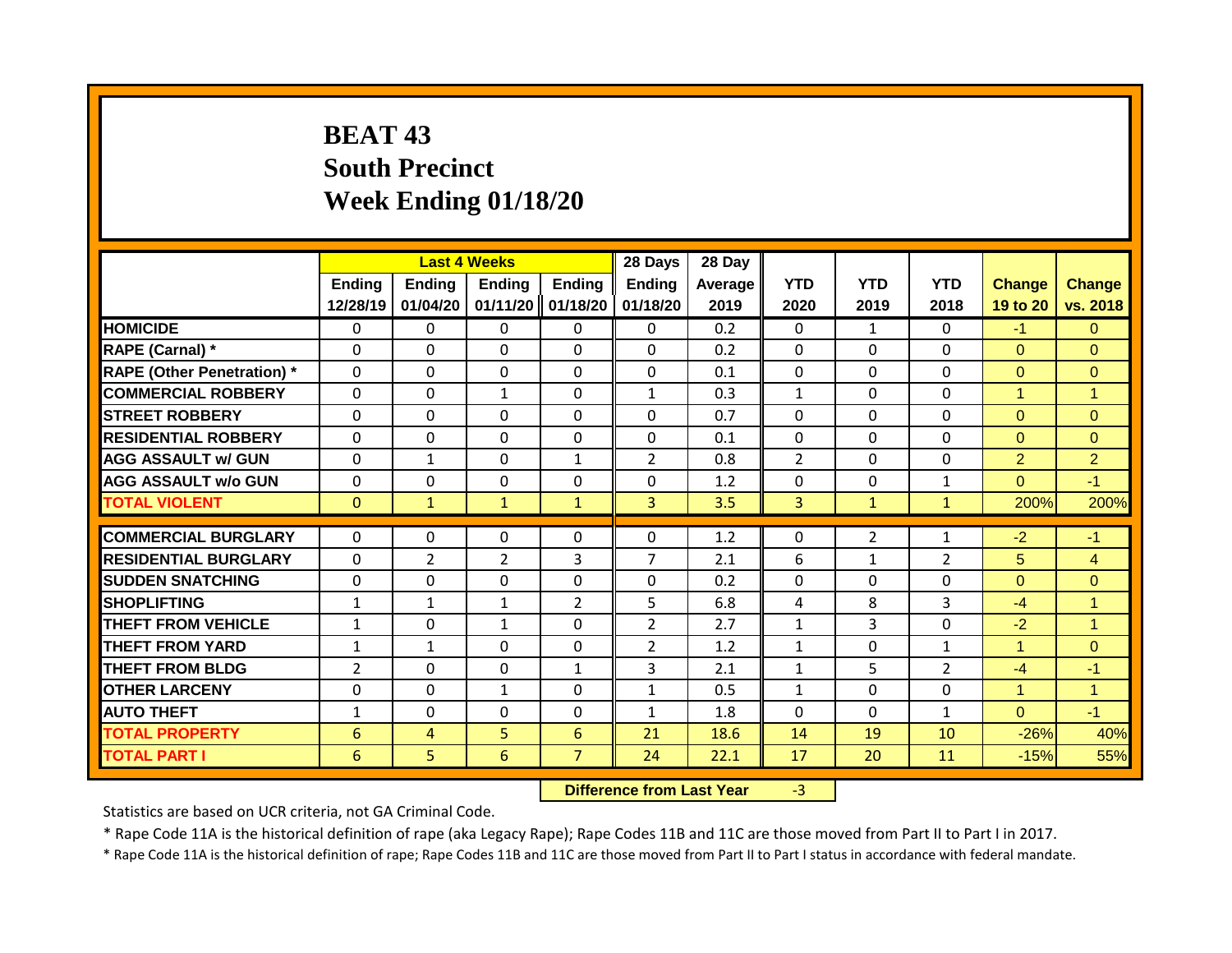# **BEAT 44 South Precinct Week Ending 01/18/20**

|                                   |                    | <b>Last 4 Weeks</b> |                           |                           | 28 Days            | 28 Day          |                    |                    |                    |                           |                           |
|-----------------------------------|--------------------|---------------------|---------------------------|---------------------------|--------------------|-----------------|--------------------|--------------------|--------------------|---------------------------|---------------------------|
|                                   | Ending<br>12/28/19 | Ending<br>01/04/20  | <b>Ending</b><br>01/11/20 | <b>Ending</b><br>01/18/20 | Ending<br>01/18/20 | Average<br>2019 | <b>YTD</b><br>2020 | <b>YTD</b><br>2019 | <b>YTD</b><br>2018 | <b>Change</b><br>19 to 20 | <b>Change</b><br>vs. 2018 |
| <b>HOMICIDE</b>                   | $\Omega$           | 0                   | 0                         | $\mathbf{0}$              | $\mathbf{0}$       | 0.1             | $\mathbf{0}$       | 0                  | 0                  | $\Omega$                  | $\Omega$                  |
| RAPE (Carnal) *                   | $\Omega$           | 0                   | 0                         | $\Omega$                  | $\Omega$           | 0.2             | $\mathbf{0}$       | $\mathbf{1}$       | $\Omega$           | $-1$                      | $\Omega$                  |
| <b>RAPE (Other Penetration) *</b> | $\mathbf 0$        | 0                   | 0                         | $\mathbf{0}$              | $\mathbf 0$        | 0.0             | $\Omega$           | $\Omega$           | $\Omega$           | $\overline{0}$            | $\Omega$                  |
| <b>COMMERCIAL ROBBERY</b>         | $\Omega$           | 0                   | $\Omega$                  | $\mathbf{0}$              | $\Omega$           | 0.0             | $\mathbf{0}$       | $\Omega$           | $\Omega$           | $\Omega$                  | $\Omega$                  |
| <b>STREET ROBBERY</b>             | $\Omega$           | 1                   | 0                         | $\mathbf{1}$              | $\overline{2}$     | 0.5             | $\overline{2}$     | $\Omega$           | 0                  | $\overline{2}$            | $\overline{2}$            |
| <b>RESIDENTIAL ROBBERY</b>        | $\Omega$           | 0                   | $\mathbf{1}$              | $\mathbf{0}$              | $\mathbf{1}$       | 0.0             | $\mathbf{1}$       | $\Omega$           | $\mathbf{1}$       | $\blacktriangleleft$      | $\Omega$                  |
| <b>AGG ASSAULT w/ GUN</b>         | $\Omega$           | 0                   | $\mathbf{1}$              | $\mathbf{0}$              | 1                  | 1.0             | 1                  | $\mathbf{1}$       | 0                  | $\mathbf{0}$              | $\overline{1}$            |
| <b>AGG ASSAULT w/o GUN</b>        | $\overline{2}$     | 0                   | $\Omega$                  | 0                         | $\overline{2}$     | 1.6             | 0                  | 1                  | 0                  | $-1$                      | $\Omega$                  |
| <b>TOTAL VIOLENT</b>              | $\overline{2}$     | $\mathbf{1}$        | $\overline{2}$            | $\mathbf{1}$              | 6                  | 3.4             | 4                  | 3                  | $\mathbf{1}$       | 33%                       | 300%                      |
|                                   |                    |                     |                           |                           |                    |                 |                    |                    |                    |                           |                           |
| <b>COMMERCIAL BURGLARY</b>        | $\Omega$           | 0                   | $\mathbf{1}$              | $\mathbf{0}$              | $\mathbf{1}$       | 0.8             | 1                  | 1                  | 0                  | $\Omega$                  | $\blacktriangleleft$      |
| <b>RESIDENTIAL BURGLARY</b>       | $\Omega$           | 0                   | $\mathbf{1}$              | $\overline{2}$            | 3                  | 1.5             | 3                  | $\Omega$           | $\mathbf{1}$       | 3                         | $\overline{2}$            |
| <b>SUDDEN SNATCHING</b>           | $\Omega$           | 0                   | $\Omega$                  | $\mathbf{0}$              | $\Omega$           | 0.2             | $\Omega$           | 1                  | 0                  | $-1$                      | $\Omega$                  |
| <b>SHOPLIFTING</b>                | $\Omega$           | 2                   | 0                         | $\mathbf{0}$              | $\overline{2}$     | 2.7             | 1                  | $\Omega$           | 6                  | $\blacktriangleleft$      | $-5$                      |
| <b>THEFT FROM VEHICLE</b>         | $\Omega$           | $\mathbf{1}$        | $\overline{2}$            | $\mathbf{0}$              | 3                  | 6.5             | 3                  | $\mathbf{1}$       | 4                  | $\overline{2}$            | $-1$                      |
| <b>THEFT FROM YARD</b>            | 0                  | 0                   | 0                         | 0                         | $\Omega$           | 0.7             | $\Omega$           | $\Omega$           | 0                  | $\Omega$                  | $\mathbf{0}$              |
| <b>THEFT FROM BLDG</b>            | $\Omega$           | 0                   | 0                         | $\Omega$                  | 0                  | 1.4             | $\Omega$           | $\mathbf{1}$       | $\mathbf{1}$       | $-1$                      | $-1$                      |
| <b>OTHER LARCENY</b>              | 0                  | 0                   | 0                         | 0                         | 0                  | 0.8             | 0                  | $\mathbf{1}$       | $\overline{2}$     | $-1$                      | $-2$                      |
| <b>AUTO THEFT</b>                 | 0                  | 0                   | 0                         | 0                         | 0                  | 2.7             | $\Omega$           | 1                  | 0                  | $-1$                      | $\Omega$                  |
| <b>TOTAL PROPERTY</b>             | $\mathbf{0}$       | $\overline{3}$      | 4                         | $\overline{2}$            | 9                  | 17.3            | 8                  | 6                  | 14                 | 33%                       | $-43%$                    |
| <b>TOTAL PART I</b>               | $\overline{2}$     | 4                   | 6                         | 3                         | 15                 | 20.7            | 12                 | 9                  | 15                 | 33%                       | $-20%$                    |

#### **Difference from Last Year** 3

Statistics are based on UCR criteria, not GA Criminal Code.

\* Rape Code 11A is the historical definition of rape (aka Legacy Rape); Rape Codes 11B and 11C are those moved from Part II to Part I in 2017.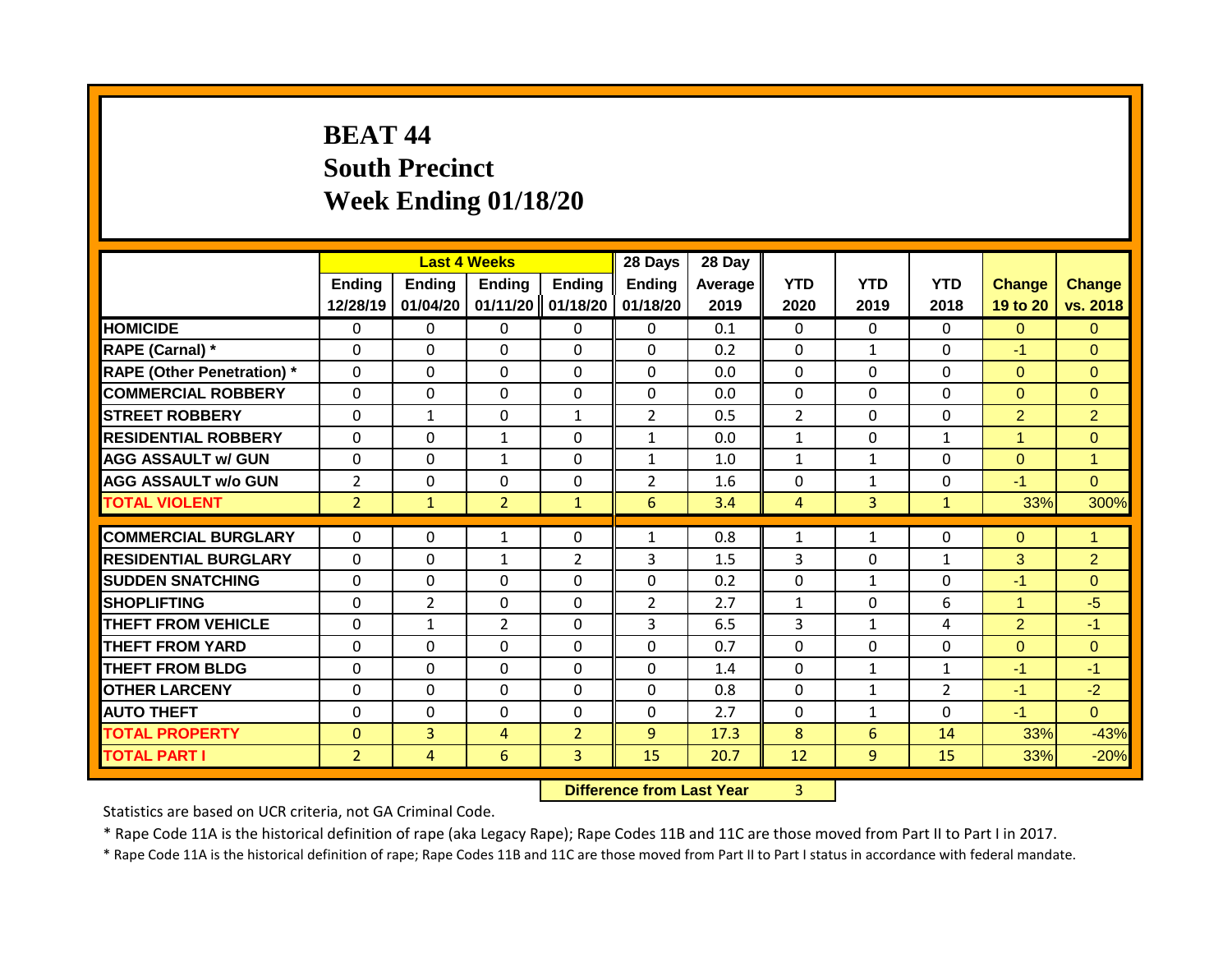# **BEAT 45 South Precinct Week Ending 01/18/20**

|                                   |                | <b>Last 4 Weeks</b> |               |                | 28 Days        | 28 Day  |                |                |                |                |                |
|-----------------------------------|----------------|---------------------|---------------|----------------|----------------|---------|----------------|----------------|----------------|----------------|----------------|
|                                   | <b>Ending</b>  | <b>Ending</b>       | <b>Ending</b> | <b>Ending</b>  | <b>Ending</b>  | Average | <b>YTD</b>     | <b>YTD</b>     | <b>YTD</b>     | <b>Change</b>  | <b>Change</b>  |
|                                   | 12/28/19       | 01/04/20            | 01/11/20      | 01/18/20       | 01/18/20       | 2019    | 2020           | 2019           | 2018           | 19 to 20       | vs. 2018       |
| <b>HOMICIDE</b>                   | 0              | 0                   | 0             | $\mathbf{0}$   | $\mathbf{0}$   | 0.0     | $\Omega$       | $\Omega$       | $\Omega$       | $\Omega$       | $\Omega$       |
| RAPE (Carnal) *                   | $\Omega$       | $\Omega$            | 0             | $\Omega$       | $\Omega$       | 0.1     | $\mathbf{0}$   | $\Omega$       | $\Omega$       | $\Omega$       | $\Omega$       |
| <b>RAPE (Other Penetration)</b> * | $\mathbf{0}$   | $\Omega$            | 0             | $\Omega$       | $\Omega$       | 0.0     | $\mathbf{0}$   | $\Omega$       | $\Omega$       | $\Omega$       | $\Omega$       |
| <b>COMMERCIAL ROBBERY</b>         | $\mathbf{0}$   | $\Omega$            | $\Omega$      | $\Omega$       | $\Omega$       | 0.2     | $\mathbf{0}$   | $\Omega$       | 1              | $\Omega$       | $-1$           |
| <b>STREET ROBBERY</b>             | $\mathbf{0}$   | $\Omega$            | 0             | $\Omega$       | $\Omega$       | 0.3     | $\mathbf{0}$   | $\Omega$       | $\Omega$       | $\Omega$       | $\Omega$       |
| <b>RESIDENTIAL ROBBERY</b>        | $\mathbf{0}$   | $\Omega$            | $\Omega$      | $\Omega$       | $\Omega$       | 0.1     | $\mathbf{0}$   | $\Omega$       | $\Omega$       | $\Omega$       | $\Omega$       |
| <b>AGG ASSAULT w/ GUN</b>         | $\mathbf{1}$   | $\Omega$            | $\Omega$      | $\mathbf{0}$   | $\mathbf{1}$   | 0.7     | $\mathbf 0$    | $\Omega$       | $\Omega$       | $\Omega$       | $\Omega$       |
| <b>AGG ASSAULT w/o GUN</b>        | 0              | 0                   | $\mathbf{1}$  | $\mathbf{0}$   | 1              | 0.6     | $\mathbf{1}$   | $\Omega$       | 0              | 4              | $\overline{1}$ |
| <b>TOTAL VIOLENT</b>              | $\mathbf{1}$   | $\mathbf{0}$        | $\mathbf{1}$  | $\mathbf{0}$   | $\overline{2}$ | 1.9     | $\mathbf{1}$   | $\mathbf{0}$   | $\mathbf{1}$   | #DIV/0!        | 0%             |
|                                   |                |                     |               |                |                |         |                |                |                |                |                |
| <b>COMMERCIAL BURGLARY</b>        | $\mathbf{1}$   | $\Omega$            | 0             | $\mathbf{0}$   | 1              | 0.2     | $\Omega$       | $\Omega$       | $\Omega$       | $\Omega$       | $\mathbf{0}$   |
| <b>RESIDENTIAL BURGLARY</b>       | $\mathbf{1}$   | $\Omega$            | 0             | $\mathbf{0}$   | 1              | 1.2     | $\mathbf{0}$   | $\mathbf{1}$   | $\Omega$       | $-1$           | $\Omega$       |
| <b>SUDDEN SNATCHING</b>           | $\Omega$       | $\Omega$            | $\Omega$      | $\mathbf{0}$   | 0              | 0.1     | $\mathbf{0}$   | $\Omega$       | $\Omega$       | $\Omega$       | $\Omega$       |
| <b>SHOPLIFTING</b>                | $\Omega$       | $\Omega$            | 0             | $\Omega$       | $\Omega$       | 8.0     | $\mathbf{0}$   | 9              | $\mathbf{1}$   | $-9$           | $-1$           |
| <b>THEFT FROM VEHICLE</b>         | $\mathbf{1}$   | 0                   | $\Omega$      | $\overline{2}$ | 3              | 3.1     | $\overline{2}$ | $\overline{2}$ | $\mathbf{1}$   | $\Omega$       | $\mathbf{1}$   |
| <b>THEFT FROM YARD</b>            | $\Omega$       | $\mathbf{1}$        | $\Omega$      | $\mathbf{0}$   | $\mathbf{1}$   | 1.2     | $\mathbf{1}$   | 3              | $\Omega$       | $-2$           | $\mathbf{1}$   |
| <b>THEFT FROM BLDG</b>            | 1              | 0                   | 0             | $\mathbf{0}$   | $\mathbf{1}$   | 1.2     | $\Omega$       | $\Omega$       | 0              | $\Omega$       | $\Omega$       |
| <b>OTHER LARCENY</b>              | $\Omega$       | 0                   | $\Omega$      | $\mathbf{0}$   | $\Omega$       | 0.5     | $\Omega$       | $\Omega$       | 0              | $\Omega$       | $\Omega$       |
| <b>AUTO THEFT</b>                 | $\mathbf{1}$   | 0                   | $\Omega$      | $\overline{2}$ | 3              | 1.0     | $\overline{2}$ | $\Omega$       | 0              | $\overline{2}$ | $\overline{2}$ |
| <b>TOTAL PROPERTY</b>             | 5 <sup>1</sup> | $\mathbf{1}$        | $\Omega$      | 4              | 10             | 16.3    | 5              | 15             | $\overline{2}$ | $-67%$         | 150%           |
| <b>TOTAL PART I</b>               | 6              | $\mathbf{1}$        | $\mathbf{1}$  | 4              | 12             | 18.2    | 6              | 15             | 3              | $-60%$         | 100%           |

**Difference from Last Year** -9

Statistics are based on UCR criteria, not GA Criminal Code.

\* Rape Code 11A is the historical definition of rape (aka Legacy Rape); Rape Codes 11B and 11C are those moved from Part II to Part I in 2017.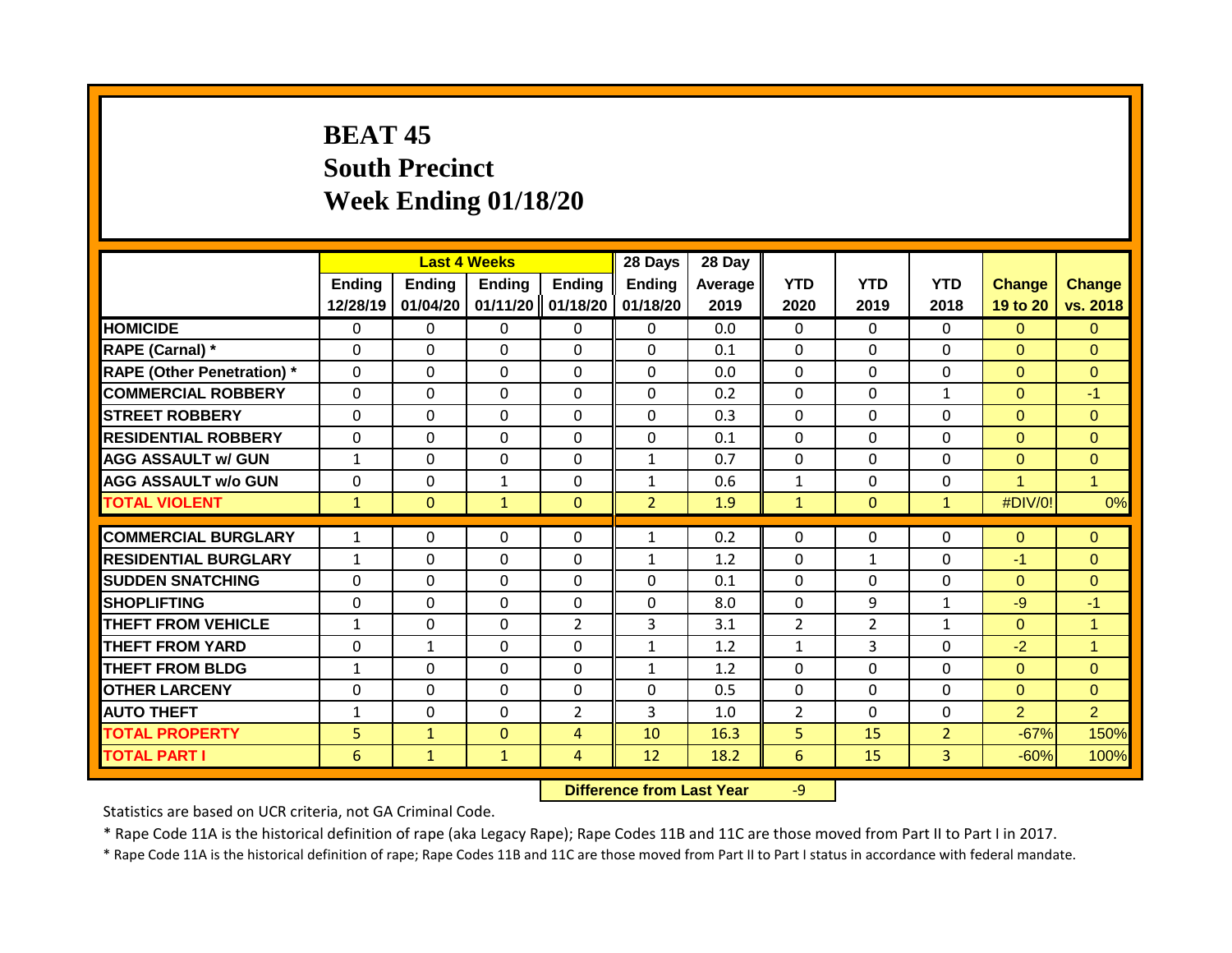## **BEAT 46 South Precinct Week Ending 01/18/20**

|                                   |                           | <b>Last 4 Weeks</b> |                           |                           | 28 Days                   | 28 Day            |                    |                    |                    |                           |                           |
|-----------------------------------|---------------------------|---------------------|---------------------------|---------------------------|---------------------------|-------------------|--------------------|--------------------|--------------------|---------------------------|---------------------------|
|                                   | <b>Ending</b><br>12/28/19 | Ending<br>01/04/20  | <b>Ending</b><br>01/11/20 | <b>Ending</b><br>01/18/20 | <b>Ending</b><br>01/18/20 | Average  <br>2019 | <b>YTD</b><br>2020 | <b>YTD</b><br>2019 | <b>YTD</b><br>2018 | <b>Change</b><br>19 to 20 | <b>Change</b><br>vs. 2019 |
| <b>HOMICIDE</b>                   | 0                         | 0                   | 0                         | $\mathbf{0}$              | $\mathbf{0}$              | 0.2               | $\mathbf{0}$       | $\mathbf{1}$       | $\Omega$           | $-1$                      | $\Omega$                  |
| RAPE (Carnal) *                   | $\Omega$                  | $\Omega$            | 0                         | $\Omega$                  | $\Omega$                  | 0.2               | $\mathbf{0}$       | $\Omega$           | $\Omega$           | $\Omega$                  | $\Omega$                  |
| <b>RAPE (Other Penetration)</b> * | $\mathbf{0}$              | $\Omega$            | 0                         | $\Omega$                  | $\Omega$                  | 0.0               | $\mathbf{0}$       | $\Omega$           | $\Omega$           | $\Omega$                  | $\Omega$                  |
| <b>COMMERCIAL ROBBERY</b>         | $\mathbf{0}$              | $\Omega$            | $\Omega$                  | $\Omega$                  | $\Omega$                  | 0.2               | $\mathbf{0}$       | $\Omega$           | 1                  | $\Omega$                  | $-1$                      |
| <b>STREET ROBBERY</b>             | $\Omega$                  | $\Omega$            | $\Omega$                  | $\mathbf{1}$              | $\mathbf{1}$              | 0.2               | $\mathbf{1}$       | $\Omega$           | $\Omega$           | 1                         | $\mathbf{1}$              |
| <b>RESIDENTIAL ROBBERY</b>        | $\Omega$                  | 0                   | 0                         | $\mathbf{0}$              | 0                         | 0.0               | $\mathbf{0}$       | $\Omega$           | 0                  | $\Omega$                  | $\Omega$                  |
| <b>AGG ASSAULT w/ GUN</b>         | $\mathbf{0}$              | 0                   | $\mathbf{1}$              | $\mathbf{0}$              | $\mathbf{1}$              | 0.5               | 1                  | $\mathbf{1}$       | 0                  | $\Omega$                  | $\overline{1}$            |
| <b>AGG ASSAULT w/o GUN</b>        | 0                         | 0                   | $\Omega$                  | 0                         | $\Omega$                  | 1.3               | 0                  | $\Omega$           | $\mathbf{1}$       | $\Omega$                  | $-1$                      |
| <b>TOTAL VIOLENT</b>              | $\mathbf{0}$              | $\mathbf{0}$        | $\mathbf{1}$              | $\mathbf{1}$              | $\overline{2}$            | 2.5               | $\overline{2}$     | $\overline{2}$     | $\overline{2}$     | 0%                        | 0%                        |
| <b>COMMERCIAL BURGLARY</b>        |                           |                     |                           |                           |                           | 0.8               |                    |                    |                    |                           |                           |
|                                   | $\mathbf{1}$              | 0                   | 0                         | $\mathbf{0}$              | $\mathbf{1}$              |                   | $\mathbf{0}$       | $\mathbf{1}$       | 2                  | $-1$                      | $-2$                      |
| <b>RESIDENTIAL BURGLARY</b>       | 2                         | 1                   | $\Omega$                  | $\mathbf{0}$              | 3                         | 2.2               | $\mathbf{1}$       | $\Omega$           | 2                  | 1                         | $-1$                      |
| <b>SUDDEN SNATCHING</b>           | $\Omega$                  | 0                   | $\Omega$                  | $\mathbf{0}$              | $\Omega$                  | 0.3               | $\Omega$           | $\Omega$           | $\Omega$           | $\Omega$                  | $\Omega$                  |
| <b>SHOPLIFTING</b>                | 4                         | 3                   | $\mathbf{1}$              | $\mathbf{1}$              | 9                         | 9.6               | 4                  | $\mathbf{1}$       | 5                  | 3                         | $-1$                      |
| <b>THEFT FROM VEHICLE</b>         | $\Omega$                  | $\mathbf{1}$        | $\Omega$                  | $\mathbf{1}$              | $\overline{2}$            | 4.1               | $\mathbf{1}$       | 4                  | $\overline{2}$     | $-3$                      | $-1$                      |
| <b>THEFT FROM YARD</b>            | 0                         | $\Omega$            | $\Omega$                  | $\Omega$                  | $\Omega$                  | 0.6               | $\Omega$           | $\mathbf{1}$       | $\Omega$           | $-1$                      | $\Omega$                  |
| <b>THEFT FROM BLDG</b>            | 0                         | $\overline{2}$      | $\mathbf{1}$              | $\Omega$                  | 3                         | 2.1               | 3                  | $\Omega$           | $\Omega$           | 3                         | 3                         |
| <b>OTHER LARCENY</b>              | 0                         | 0                   | $\mathbf{1}$              | 0                         | 1                         | 0.8               | 1                  | $\Omega$           | 0                  | 4                         | $\overline{1}$            |
| <b>AUTO THEFT</b>                 | 1                         | 0                   | 0                         | 0                         | 1                         | 1.9               | $\Omega$           | 4                  | 3                  | $-4$                      | $-3$                      |
| <b>TOTAL PROPERTY</b>             | 8                         | $\overline{7}$      | 3                         | $\overline{2}$            | 20                        | 22.3              | 10                 | 11                 | 14                 | $-9%$                     | $-29%$                    |
| <b>TOTAL PART I</b>               | 8                         | $\overline{7}$      | 4                         | 3                         | 22                        | 24.8              | 12                 | 13                 | 16                 | $-8%$                     | $-25%$                    |

**Difference from Last Year** -1

Statistics are based on UCR criteria, not GA Criminal Code.

\* Rape Code 11A is the historical definition of rape (aka Legacy Rape); Rape Codes 11B and 11C are those moved from Part II to Part I in 2017.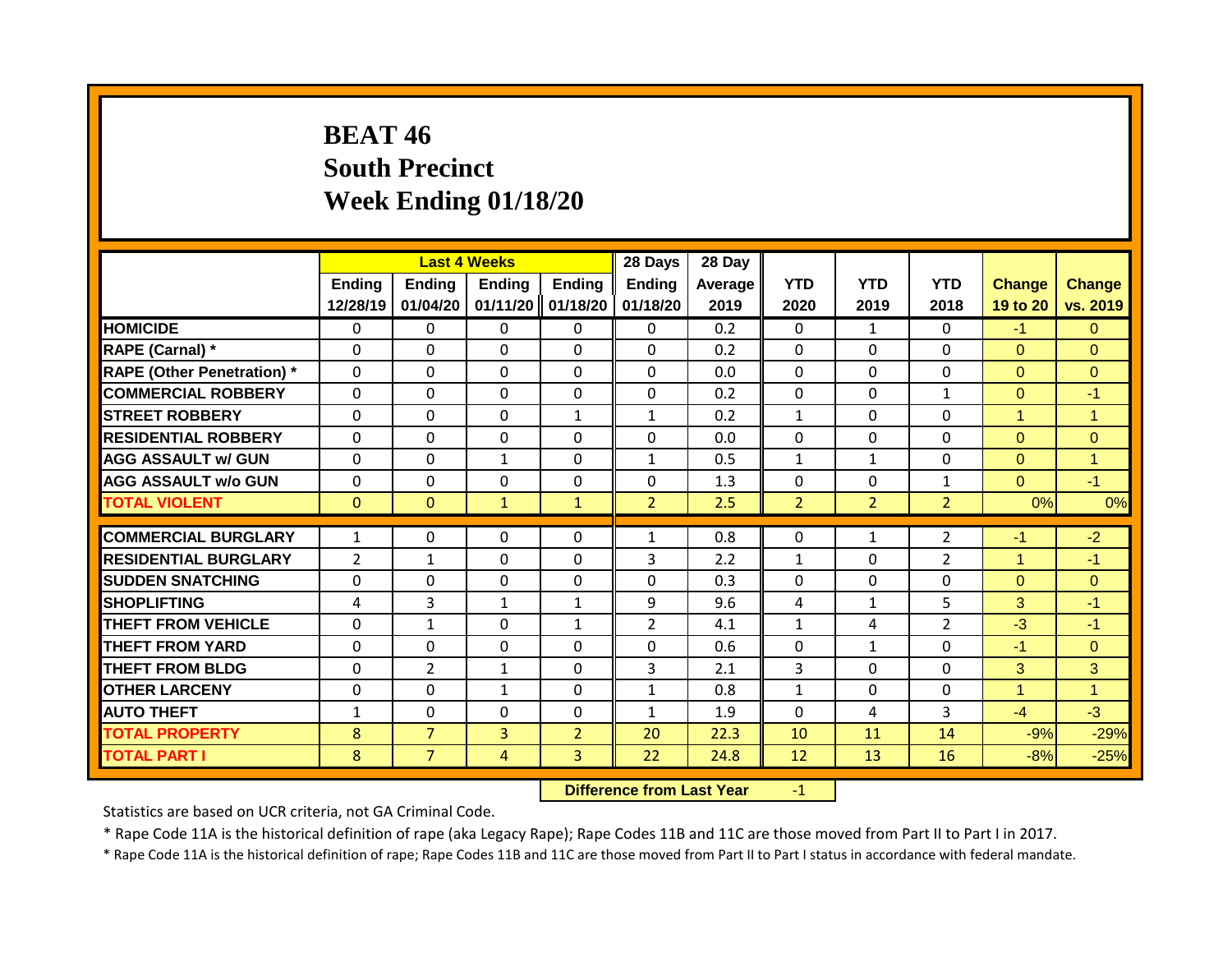# **BEAT 47 South Precinct Week Ending 01/18/20**

|                                   |               |               | <b>Last 4 Weeks</b> |                   | 28 Days        | 28 Day  |              |                |                |                      |                |
|-----------------------------------|---------------|---------------|---------------------|-------------------|----------------|---------|--------------|----------------|----------------|----------------------|----------------|
|                                   | <b>Ending</b> | <b>Ending</b> | <b>Ending</b>       | <b>Ending</b>     | <b>Ending</b>  | Average | <b>YTD</b>   | <b>YTD</b>     | <b>YTD</b>     | <b>Change</b>        | <b>Change</b>  |
|                                   | 12/28/19      | 01/04/20      |                     | 01/11/20 01/18/20 | 01/18/20       | 2019    | 2020         | 2019           | 2018           | 19 to 20             | vs. 2018       |
| <b>HOMICIDE</b>                   | $\mathbf{0}$  | 0             | 0                   | 0                 | $\mathbf{0}$   | 0.0     | $\Omega$     | 0              | $\Omega$       | $\Omega$             | $\Omega$       |
| RAPE (Carnal) *                   | $\Omega$      | 0             | 0                   | $\mathbf 0$       | $\mathbf 0$    | 0.0     | 0            | 0              | 0              | $\mathbf{0}$         | $\Omega$       |
| <b>RAPE (Other Penetration) *</b> | $\mathbf 0$   | 0             | $\mathbf 0$         | $\mathbf 0$       | $\Omega$       | 0.0     | $\mathbf 0$  | $\Omega$       | $\Omega$       | $\mathbf{0}$         | $\overline{0}$ |
| <b>COMMERCIAL ROBBERY</b>         | $\Omega$      | 0             | 0                   | $\mathbf 0$       | $\Omega$       | 0.0     | $\mathbf 0$  | $\Omega$       | $\Omega$       | $\mathbf{0}$         | $\overline{0}$ |
| <b>STREET ROBBERY</b>             | $\Omega$      | 0             | $\mathbf 0$         | 0                 | $\mathbf 0$    | 0.1     | $\mathbf 0$  | $\Omega$       | 0              | $\Omega$             | $\Omega$       |
| <b>RESIDENTIAL ROBBERY</b>        | 0             | $\Omega$      | $\Omega$            | $\Omega$          | $\Omega$       | 0.0     | $\mathbf{0}$ | 0              | 0              | $\Omega$             | $\Omega$       |
| <b>AGG ASSAULT w/ GUN</b>         | $\Omega$      | $\Omega$      | $\Omega$            | $\Omega$          | $\Omega$       | 0.3     | $\Omega$     | $\Omega$       | $\Omega$       | $\Omega$             | $\Omega$       |
| <b>AGG ASSAULT w/o GUN</b>        | $\Omega$      | 0             | $\Omega$            | 0                 | $\Omega$       | 0.7     | $\mathbf{0}$ | $\mathbf{1}$   | 0              | $-1$                 | $\Omega$       |
| <b>TOTAL VIOLENT</b>              | $\mathbf{0}$  | $\mathbf{0}$  | $\mathbf{0}$        | $\mathbf{0}$      | $\Omega$       | 1.1     | $\mathbf{0}$ | $\mathbf{1}$   | $\mathbf{0}$   | $-100%$              | #DIV/0!        |
|                                   |               |               |                     |                   |                |         |              |                |                |                      |                |
| <b>COMMERCIAL BURGLARY</b>        | $\Omega$      | $\Omega$      | $\Omega$            | $\Omega$          | $\Omega$       | 0.1     | $\mathbf{0}$ | $\Omega$       | 0              | $\Omega$             | $\Omega$       |
| <b>RESIDENTIAL BURGLARY</b>       | $\Omega$      | $\Omega$      | $\Omega$            | $\Omega$          | $\Omega$       | 0.3     | $\mathbf{0}$ | $\mathbf{1}$   | $\Omega$       | $-1$                 | $\Omega$       |
| <b>SUDDEN SNATCHING</b>           | $\Omega$      | $\Omega$      | $\Omega$            | $\Omega$          | $\Omega$       | 0.0     | $\mathbf{0}$ | $\Omega$       | $\Omega$       | $\Omega$             | $\Omega$       |
| SHOPLIFTING                       | $\Omega$      | $\Omega$      | $\Omega$            | $\Omega$          | $\Omega$       | 0.1     | $\mathbf{0}$ | $\Omega$       | $\mathbf{1}$   | $\Omega$             | $-1$           |
| <b>THEFT FROM VEHICLE</b>         | $\mathbf 1$   | $\Omega$      | $\Omega$            | $\Omega$          | $\mathbf{1}$   | 1.3     | $\mathbf{0}$ | $\Omega$       | 0              | $\Omega$             | $\Omega$       |
| <b>THEFT FROM YARD</b>            | $\Omega$      | 0             | $\mathbf{1}$        | $\Omega$          | $\mathbf{1}$   | 0.7     | $\mathbf{1}$ | $\Omega$       | 0              | $\blacktriangleleft$ | $\overline{1}$ |
| <b>THEFT FROM BLDG</b>            | $\Omega$      | $\Omega$      | $\Omega$            | $\Omega$          | $\Omega$       | 0.5     | $\mathbf{0}$ | 0              | $\mathbf{1}$   | $\Omega$             | $-1$           |
| <b>OTHER LARCENY</b>              | $\Omega$      | $\Omega$      | $\Omega$            | $\Omega$          | $\Omega$       | 0.8     | $\mathbf{0}$ | 0              | 0              | $\Omega$             | $\Omega$       |
| <b>AUTO THEFT</b>                 | $\Omega$      | $\Omega$      | $\Omega$            | $\mathbf 0$       | $\mathbf 0$    | 0.5     | $\mathbf{0}$ | 0              | 0              | $\Omega$             | $\overline{0}$ |
| <b>TOTAL PROPERTY</b>             | $\mathbf{1}$  | $\Omega$      | $\mathbf{1}$        | $\mathbf{0}$      | $\overline{2}$ | 4.2     | $\mathbf{1}$ | $\mathbf{1}$   | $\overline{2}$ | 0%                   | $-50%$         |
| <b>TOTAL PART I</b>               | $\mathbf{1}$  | $\mathbf{0}$  | $\mathbf{1}$        | $\mathbf{0}$      | $\overline{2}$ | 5.3     | $\mathbf{1}$ | $\overline{2}$ | $\overline{2}$ | $-50%$               | $-50%$         |

**Difference from Last Year** -1

Statistics are based on UCR criteria, not GA Criminal Code.

\* Rape Code 11A is the historical definition of rape (aka Legacy Rape); Rape Codes 11B and 11C are those moved from Part II to Part I in 2017.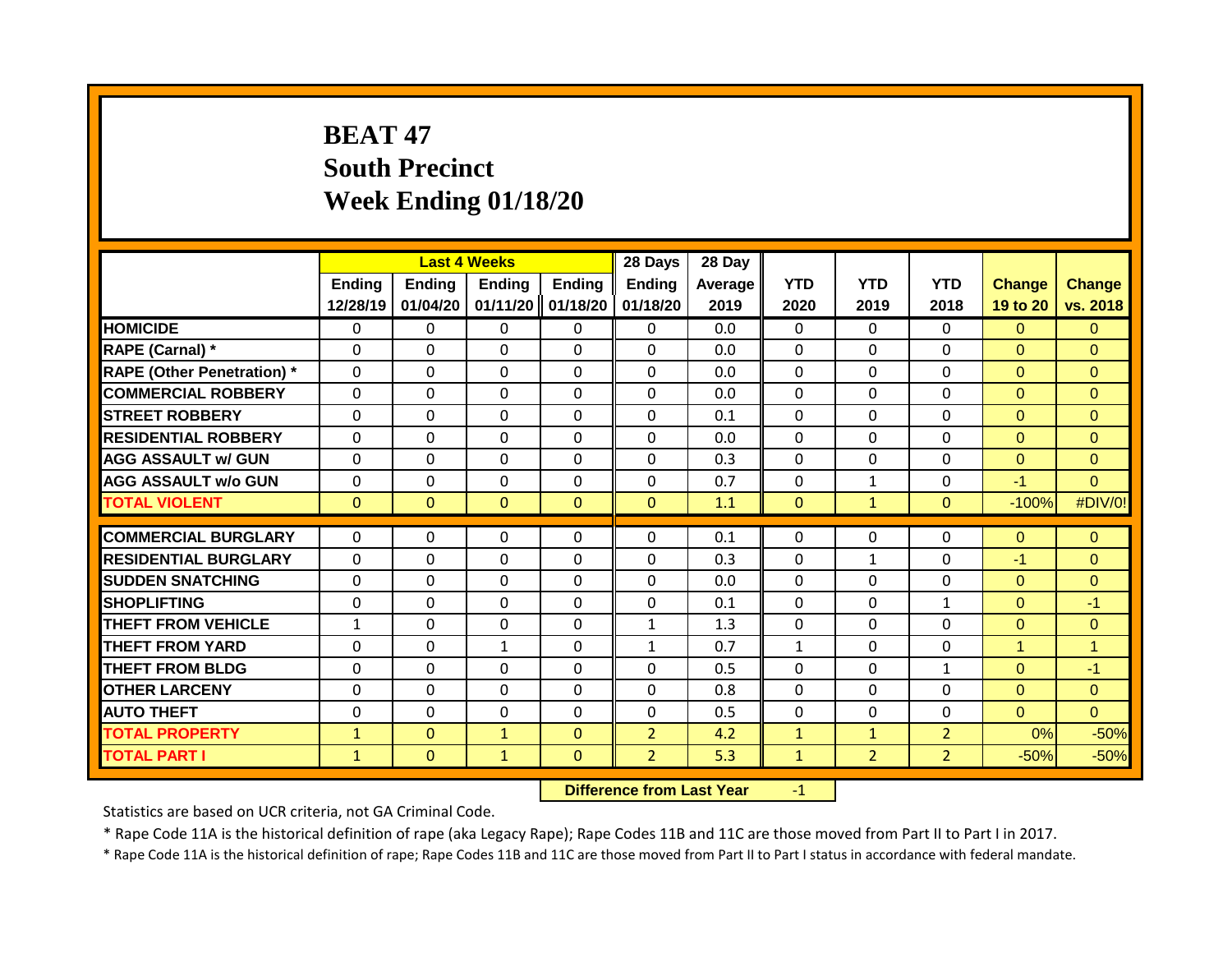# **BEAT 51 East Precinct Week Ending 01/18/20**

|                                   |               | <b>Last 4 Weeks</b> |                |                   | 28 Days        | 28 Day         |                |                |                |                      |                |
|-----------------------------------|---------------|---------------------|----------------|-------------------|----------------|----------------|----------------|----------------|----------------|----------------------|----------------|
|                                   | <b>Ending</b> | <b>Ending</b>       | <b>Ending</b>  | <b>Ending</b>     | <b>Ending</b>  | <b>Average</b> | <b>YTD</b>     | <b>YTD</b>     | <b>YTD</b>     | <b>Change</b>        | <b>Change</b>  |
|                                   | 12/28/19      | 01/04/20            |                | 01/11/20 01/18/20 | 01/18/20       | 2019           | 2020           | 2019           | 2018           | 19 to 20             | vs. 2018       |
| <b>HOMICIDE</b>                   | $\Omega$      | $\mathbf{1}$        | $\Omega$       | $\mathbf{0}$      | $\mathbf{1}$   | 0.2            | $\Omega$       | $\Omega$       | $\Omega$       | $\Omega$             | $\mathbf{0}$   |
| RAPE (Carnal) *                   | $\Omega$      | 0                   | $\Omega$       | $\Omega$          | $\Omega$       | 0.2            | $\mathbf{0}$   | $\Omega$       | 1              | $\Omega$             | $-1$           |
| <b>RAPE (Other Penetration) *</b> | $\mathbf{0}$  | 0                   | $\mathbf 0$    | $\mathbf 0$       | $\Omega$       | 0.1            | $\mathbf 0$    | $\mathbf 0$    | $\mathbf{1}$   | $\Omega$             | $-1$           |
| <b>COMMERCIAL ROBBERY</b>         | $\Omega$      | 0                   | $\mathbf 0$    | $\mathbf 0$       | $\mathbf 0$    | 0.1            | $\mathbf 0$    | $\Omega$       | 0              | $\Omega$             | $\overline{0}$ |
| <b>STREET ROBBERY</b>             | $\mathbf{0}$  | 0                   | $\mathbf{1}$   | 0                 | 1              | 1.2            | $\mathbf{1}$   | $\Omega$       | $\Omega$       | $\overline{1}$       | $\mathbf{1}$   |
| <b>RESIDENTIAL ROBBERY</b>        | $\mathbf{0}$  | 0                   | $\Omega$       | 0                 | $\Omega$       | 0.2            | $\mathbf 0$    | $\Omega$       | $\Omega$       | $\Omega$             | $\overline{0}$ |
| <b>AGG ASSAULT w/ GUN</b>         | $\mathbf{0}$  | $\overline{2}$      | $\Omega$       | $\Omega$          | $\overline{2}$ | 2.2            | $\mathbf{1}$   | $\Omega$       | 0              | 1                    | $\mathbf{1}$   |
| <b>AGG ASSAULT w/o GUN</b>        | 0             | $\overline{2}$      | $\Omega$       | $\Omega$          | $\overline{2}$ | 2.3            | $\overline{2}$ | $\Omega$       | 1              | $\overline{2}$       | $\overline{1}$ |
| <b>TOTAL VIOLENT</b>              | $\Omega$      | 5                   | $\mathbf{1}$   | $\mathbf{0}$      | 6              | 6.4            | $\overline{4}$ | $\mathbf{0}$   | $\overline{3}$ | #DIV/0!              | 33%            |
|                                   |               |                     |                |                   |                |                |                |                |                |                      |                |
| <b>COMMERCIAL BURGLARY</b>        | $\Omega$      | 1                   | $\mathbf{1}$   | 0                 | $\overline{2}$ | 0.2            | 2              | $\mathbf{1}$   | 1              |                      | $\overline{1}$ |
| <b>RESIDENTIAL BURGLARY</b>       | $\Omega$      | $\mathbf{1}$        | $\mathbf{1}$   | $\Omega$          | $\overline{2}$ | 2.8            | $\overline{2}$ | 5              | $\mathbf{1}$   | $-3$                 | $\overline{1}$ |
| <b>SUDDEN SNATCHING</b>           | $\Omega$      | 0                   | $\Omega$       | $\Omega$          | $\Omega$       | 0.0            | $\mathbf{0}$   | $\Omega$       | $\Omega$       | $\Omega$             | $\Omega$       |
| <b>SHOPLIFTING</b>                | $\Omega$      | $\mathbf{1}$        | $\mathbf{1}$   | $\Omega$          | $\overline{2}$ | 2.0            | $\overline{2}$ | $\Omega$       | $\Omega$       | $\overline{2}$       | $\overline{2}$ |
| <b>THEFT FROM VEHICLE</b>         | $\Omega$      | 0                   | $\overline{2}$ | $\Omega$          | $\overline{2}$ | 2.2            | $\overline{2}$ | $\mathbf{1}$   | 3              | 1                    | $-1$           |
| <b>THEFT FROM YARD</b>            | $\Omega$      | 0                   | $\mathbf{1}$   | $\mathbf{1}$      | $\overline{2}$ | 1.2            | $\overline{2}$ | $\Omega$       | $\Omega$       | $\overline{2}$       | $\overline{2}$ |
| <b>THEFT FROM BLDG</b>            | $\Omega$      | 0                   | $\mathbf{1}$   | 1                 | $\overline{2}$ | 1.3            | $\overline{2}$ | $\Omega$       | 1              | $\overline{2}$       | $\mathbf{1}$   |
| <b>OTHER LARCENY</b>              | 1             | 0                   | $\mathbf{1}$   | $\Omega$          | $\overline{2}$ | 1.4            | $\mathbf{1}$   | $\Omega$       | $\mathbf{1}$   | $\blacktriangleleft$ | $\Omega$       |
| <b>AUTO THEFT</b>                 | 0             | 0                   | 0              | 1                 | 1              | 2.3            | 1              | $\overline{2}$ | $\overline{2}$ | $-1$                 | $-1$           |
| <b>TOTAL PROPERTY</b>             | $\mathbf{1}$  | 3                   | 8              | 3                 | 15             | 13.3           | 14             | 9              | $\overline{9}$ | 56%                  | 56%            |
| <b>TOTAL PART I</b>               | $\mathbf{1}$  | 8                   | 9              | $\overline{3}$    | 21             | 19.8           | 18             | 9              | 12             | 100%                 | 50%            |

**Difference from Last Year** 9

Statistics are based on UCR criteria, not GA Criminal Code.

\* Rape Code 11A is the historical definition of rape (aka Legacy Rape); Rape Codes 11B and 11C are those moved from Part II to Part I in 2017.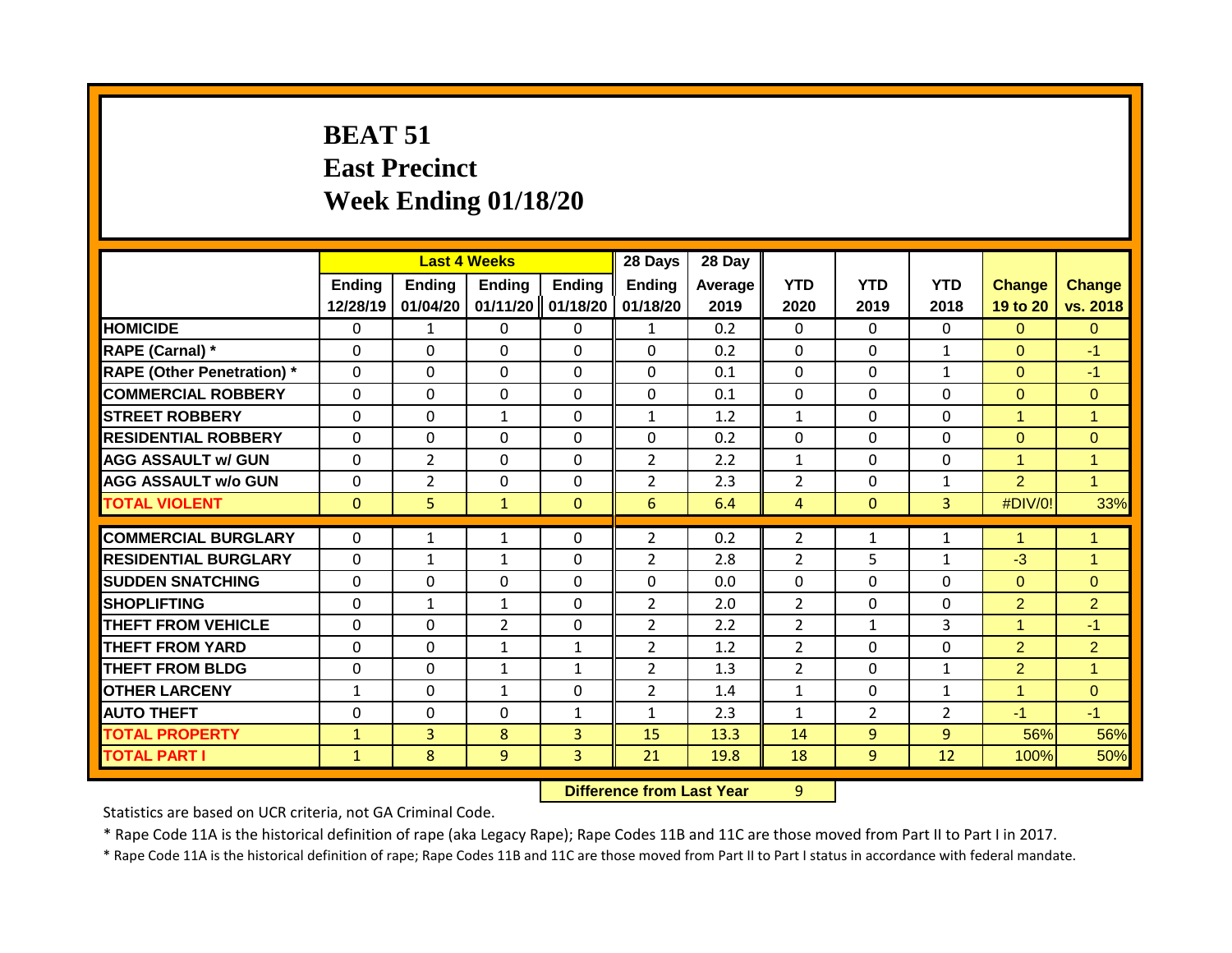# **BEAT 52 East Precinct Week Ending 01/18/20**

|                                   |                | <b>Last 4 Weeks</b> |                |              | 28 Days        | 28 Day  |                |                |                |                |                |
|-----------------------------------|----------------|---------------------|----------------|--------------|----------------|---------|----------------|----------------|----------------|----------------|----------------|
|                                   | <b>Ending</b>  | Ending              | <b>Ending</b>  | Ending       | <b>Ending</b>  | Average | <b>YTD</b>     | <b>YTD</b>     | <b>YTD</b>     | <b>Change</b>  | <b>Change</b>  |
|                                   | 12/28/19       | 01/04/20            | 01/11/20       | 01/18/20     | 01/18/20       | 2019    | 2020           | 2019           | 2018           | 19 to 20       | vs. 2018       |
| <b>HOMICIDE</b>                   | $\mathbf 0$    | 0                   | 0              | $\mathbf{0}$ | $\mathbf{0}$   | 0.1     | $\mathbf 0$    | $\Omega$       | $\Omega$       | $\Omega$       | $\overline{0}$ |
| RAPE (Carnal) *                   | $\Omega$       | $\Omega$            | $\Omega$       | $\mathbf{0}$ | 0              | 0.3     | $\mathbf 0$    | $\Omega$       | $\Omega$       | $\Omega$       | $\Omega$       |
| <b>RAPE (Other Penetration) *</b> | $\mathbf 0$    | 0                   | 0              | $\mathbf 0$  | $\mathbf 0$    | 0.0     | $\mathbf 0$    | $\Omega$       | 0              | $\Omega$       | $\overline{0}$ |
| <b>COMMERCIAL ROBBERY</b>         | $\Omega$       | $\Omega$            | $\Omega$       | $\mathbf{0}$ | $\Omega$       | 0.2     | $\mathbf 0$    | $\Omega$       | $\Omega$       | $\Omega$       | $\Omega$       |
| <b>STREET ROBBERY</b>             | $\Omega$       | 0                   | $\Omega$       | $\Omega$     | $\Omega$       | 0.9     | $\Omega$       | $\Omega$       | $\Omega$       | $\Omega$       | $\Omega$       |
| <b>RESIDENTIAL ROBBERY</b>        | $\Omega$       | 0                   | $\Omega$       | $\Omega$     | $\Omega$       | 0.2     | $\Omega$       | $\Omega$       | $\Omega$       | $\Omega$       | $\Omega$       |
| <b>AGG ASSAULT w/ GUN</b>         | $\mathbf{1}$   | $\mathbf{1}$        | $\Omega$       | $\mathbf{0}$ | $\overline{2}$ | 1.3     | $\mathbf{1}$   | $\overline{2}$ | 3              | $-1$           | $-2$           |
| <b>AGG ASSAULT w/o GUN</b>        | $\overline{2}$ | 0                   | $\overline{2}$ | 0            | 4              | 1.7     | $\overline{2}$ | $\mathbf{1}$   | $\mathbf{1}$   | 1              | $\overline{1}$ |
| <b>TOTAL VIOLENT</b>              | 3              | $\mathbf{1}$        | $\overline{2}$ | $\mathbf{0}$ | 6              | 4.6     | $\overline{3}$ | $\overline{3}$ | $\overline{4}$ | 0%             | $-25%$         |
|                                   |                |                     |                |              |                |         |                |                |                |                |                |
| <b>COMMERCIAL BURGLARY</b>        | $\Omega$       | 0                   | $\Omega$       | $\Omega$     | $\Omega$       | 0.1     | $\Omega$       | $\Omega$       | 0              | $\Omega$       | $\mathbf{0}$   |
| <b>RESIDENTIAL BURGLARY</b>       | $\mathbf{1}$   | $\Omega$            | $\overline{2}$ | $\mathbf{1}$ | 4              | 4.4     | 3              | $\mathbf{1}$   | $\overline{2}$ | $\overline{2}$ | $\overline{1}$ |
| <b>SUDDEN SNATCHING</b>           | $\Omega$       | $\Omega$            | $\Omega$       | $\mathbf{0}$ | $\Omega$       | 0.2     | $\mathbf 0$    | $\Omega$       | $\Omega$       | $\Omega$       | $\mathbf{0}$   |
| <b>SHOPLIFTING</b>                | $\mathbf{0}$   | 0                   | $\Omega$       | $\mathbf{1}$ | $\mathbf{1}$   | 0.5     | $\mathbf{1}$   | $\Omega$       | $\Omega$       | 1              | $\mathbf{1}$   |
| <b>THEFT FROM VEHICLE</b>         | 2              | $\Omega$            | $\overline{2}$ | 1            | 5              | 4.9     | 3              | 4              | $\mathbf{1}$   | $-1$           | $\overline{2}$ |
| <b>THEFT FROM YARD</b>            | $\mathbf{1}$   | 0                   | $\Omega$       | $\mathbf{0}$ | $\mathbf{1}$   | 2.5     | $\Omega$       | $\Omega$       | $\mathbf{1}$   | $\mathbf{0}$   | $-1$           |
| <b>THEFT FROM BLDG</b>            | 0              | 0                   | 0              | 1            | 1              | 2.8     | 1              | 3              | $\mathbf{1}$   | $-2$           | $\Omega$       |
| <b>OTHER LARCENY</b>              | $\mathbf{1}$   | 0                   | $\mathbf{1}$   | 0            | $\overline{2}$ | 0.8     | $\mathbf{1}$   | $\Omega$       | 0              | 4              | $\overline{1}$ |
| <b>AUTO THEFT</b>                 | 1              | 1                   | 0              | 0            | $\overline{2}$ | 2.0     | 1              | $\mathbf{1}$   | $\overline{2}$ | $\Omega$       | $-1$           |
| <b>TOTAL PROPERTY</b>             | 6              | $\mathbf{1}$        | 5              | 4            | 16             | 18.3    | 10             | 9              | $\overline{7}$ | 11%            | 43%            |
| <b>TOTAL PART I</b>               | 9              | $\overline{2}$      | $\overline{7}$ | 4            | 22             | 22.9    | 13             | 12             | 11             | 8%             | 18%            |

**Difference from Last Year** 1

Statistics are based on UCR criteria, not GA Criminal Code.

\* Rape Code 11A is the historical definition of rape (aka Legacy Rape); Rape Codes 11B and 11C are those moved from Part II to Part I in 2017.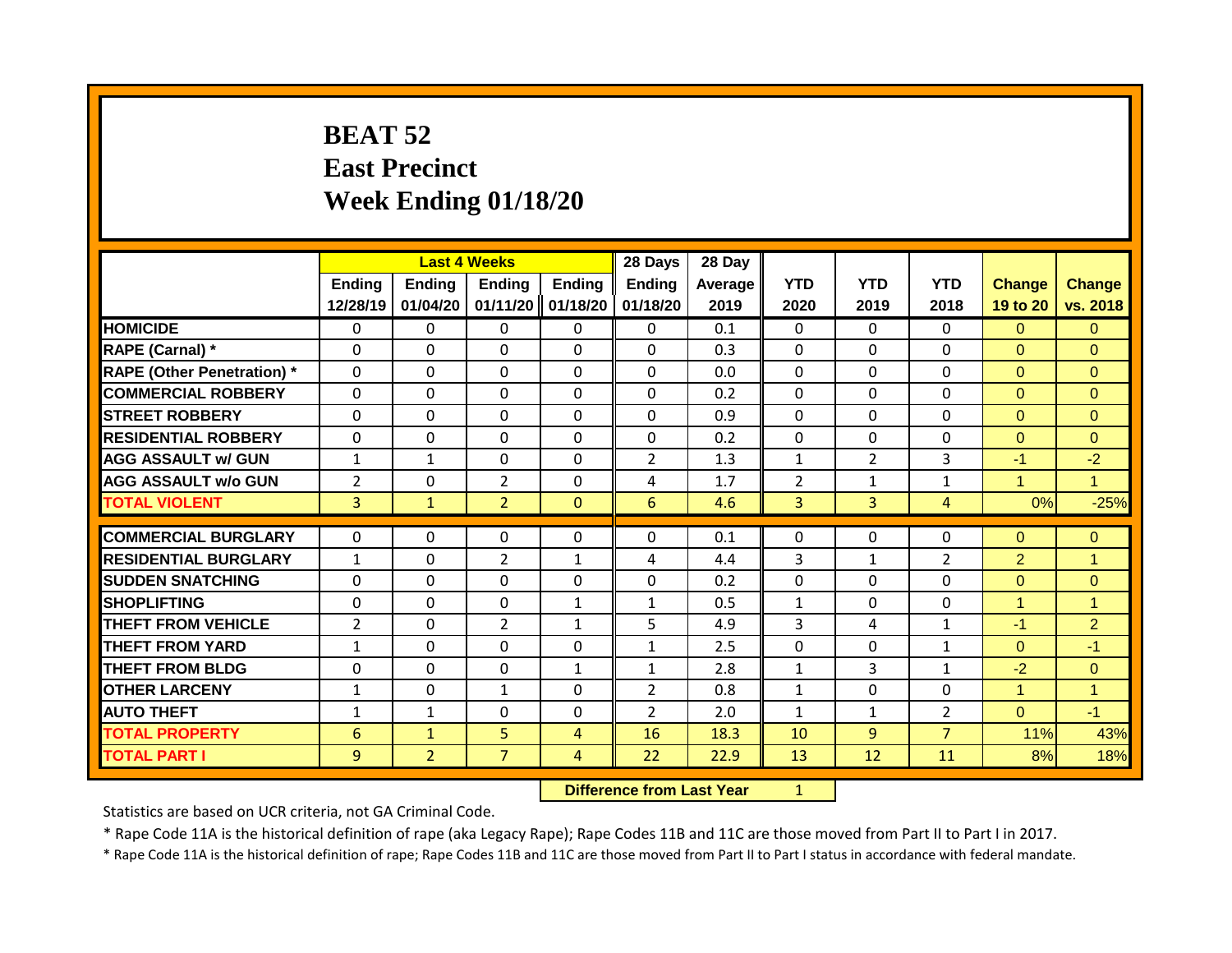# **BEAT 53 East Precinct Week Ending 01/18/20**

|                                   |                    |                    | <b>Last 4 Weeks</b>       |                           | 28 Days                   | 28 Day          |                    |                    |                    |                           |                           |
|-----------------------------------|--------------------|--------------------|---------------------------|---------------------------|---------------------------|-----------------|--------------------|--------------------|--------------------|---------------------------|---------------------------|
|                                   | Ending<br>12/28/19 | Ending<br>01/04/20 | <b>Ending</b><br>01/11/20 | <b>Ending</b><br>01/04/19 | <b>Ending</b><br>01/04/19 | Average<br>2019 | <b>YTD</b><br>2020 | <b>YTD</b><br>2019 | <b>YTD</b><br>2018 | <b>Change</b><br>19 to 20 | <b>Change</b><br>vs. 2018 |
| <b>HOMICIDE</b>                   | $\mathbf{0}$       | 0                  | $\mathbf{0}$              | 0                         | 0                         | 0.0             | $\Omega$           | $\Omega$           | 0                  | $\Omega$                  | $\Omega$                  |
| <b>RAPE (Carnal) *</b>            | $\Omega$           | 0                  | $\Omega$                  | $\Omega$                  | $\Omega$                  | 0.0             | $\mathbf{0}$       | $\Omega$           | 0                  | $\Omega$                  | $\Omega$                  |
| <b>RAPE (Other Penetration) *</b> | $\Omega$           | 0                  | $\Omega$                  | $\Omega$                  | $\Omega$                  | 0.1             | $\mathbf{0}$       | $\Omega$           | 0                  | $\Omega$                  | $\Omega$                  |
| <b>COMMERCIAL ROBBERY</b>         | $\mathbf 0$        | 0                  | $\Omega$                  | $\Omega$                  | $\Omega$                  | 0.0             | $\mathbf 0$        | $\Omega$           | 0                  | $\Omega$                  | $\Omega$                  |
| <b>STREET ROBBERY</b>             | $\Omega$           | $\mathbf 1$        | $\Omega$                  | $\Omega$                  | $\mathbf{1}$              | 0.8             | $\Omega$           | $\Omega$           | $\mathbf 1$        | $\Omega$                  | $-1$                      |
| <b>RESIDENTIAL ROBBERY</b>        | $\Omega$           | 0                  | $\mathbf{0}$              | 0                         | 0                         | 0.0             | $\Omega$           | $\Omega$           | 0                  | $\Omega$                  | $\Omega$                  |
| <b>AGG ASSAULT w/ GUN</b>         | $\mathbf{1}$       | 1                  | $\Omega$                  | $\Omega$                  | $\overline{2}$            | 1.5             | $\mathbf{0}$       | $\mathbf{1}$       | 0                  | $-1$                      | $\Omega$                  |
| <b>AGG ASSAULT w/o GUN</b>        | $\mathbf{1}$       | $\overline{2}$     | $\Omega$                  | $\Omega$                  | 3                         | 2.4             | $\mathbf{1}$       | $\Omega$           | $\mathbf{1}$       | 1                         | $\Omega$                  |
| <b>TOTAL VIOLENT</b>              | $\overline{2}$     | 4                  | $\Omega$                  | $\mathbf{0}$              | 6                         | 4.8             | $\mathbf{1}$       | $\mathbf{1}$       | $\overline{2}$     | 0%                        | $-50%$                    |
| <b>COMMERCIAL BURGLARY</b>        | $\Omega$           | 0                  | $\mathbf{0}$              | 0                         | $\Omega$                  | 0.2             | $\mathbf{0}$       | $\Omega$           | 0                  | $\Omega$                  | $\Omega$                  |
| <b>RESIDENTIAL BURGLARY</b>       | $\Omega$           | 2                  | $\Omega$                  | $\mathbf{1}$              | 3                         | 3.8             | $\overline{2}$     | $\overline{2}$     | 1                  | $\Omega$                  | $\overline{1}$            |
| <b>SUDDEN SNATCHING</b>           | $\Omega$           | 0                  | $\Omega$                  | 0                         | $\Omega$                  | 0.2             | $\mathbf{0}$       | 0                  | $\mathbf{1}$       | $\Omega$                  | $-1$                      |
| <b>SHOPLIFTING</b>                | $\Omega$           | 0                  | $\Omega$                  | $\Omega$                  | $\Omega$                  | 0.3             | $\mathbf{0}$       | $\Omega$           | 0                  | $\Omega$                  | $\Omega$                  |
| <b>THEFT FROM VEHICLE</b>         | 0                  | 2                  | $\mathbf{1}$              | $\mathbf{1}$              | 4                         | 3.7             | 4                  | 4                  | $\mathbf 1$        | $\Omega$                  | 3                         |
| <b>THEFT FROM YARD</b>            | 1                  | 1                  | $\Omega$                  | 0                         | $\overline{2}$            | 1.4             | 0                  | $\Omega$           | 3                  | $\Omega$                  | $-3$                      |
| <b>THEFT FROM BLDG</b>            | 1                  | 1                  | $\Omega$                  | 0                         | $\overline{2}$            | 2.7             | $\mathbf{0}$       | 4                  | $\mathbf{1}$       | $-4$                      | $-1$                      |
| <b>OTHER LARCENY</b>              | 0                  | 0                  | 1                         | 0                         | $\mathbf{1}$              | 1.1             | $\mathbf{1}$       | $\Omega$           | 0                  | 4                         | $\overline{1}$            |
| <b>AUTO THEFT</b>                 | $\Omega$           | 0                  | $\mathbf{1}$              | $\mathbf{1}$              | $\overline{2}$            | 1.3             | $\overline{2}$     | 5.                 | $\mathbf{1}$       | $-3$                      | $\overline{1}$            |
| <b>TOTAL PROPERTY</b>             | $\overline{2}$     | 6                  | 3                         | 3                         | 14                        | 14.6            | 9                  | 15                 | 8                  | $-40%$                    | 13%                       |
| <b>TOTAL PART I</b>               | 4                  | 10                 | 3                         | 3                         | 20                        | 19.3            | 10                 | 16                 | 10                 | $-38%$                    | 0%                        |

**Difference from Last Year** -6

Statistics are based on UCR criteria, not GA Criminal Code.

\* Rape Code 11A is the historical definition of rape (aka Legacy Rape); Rape Codes 11B and 11C are those moved from Part II to Part I in 2017.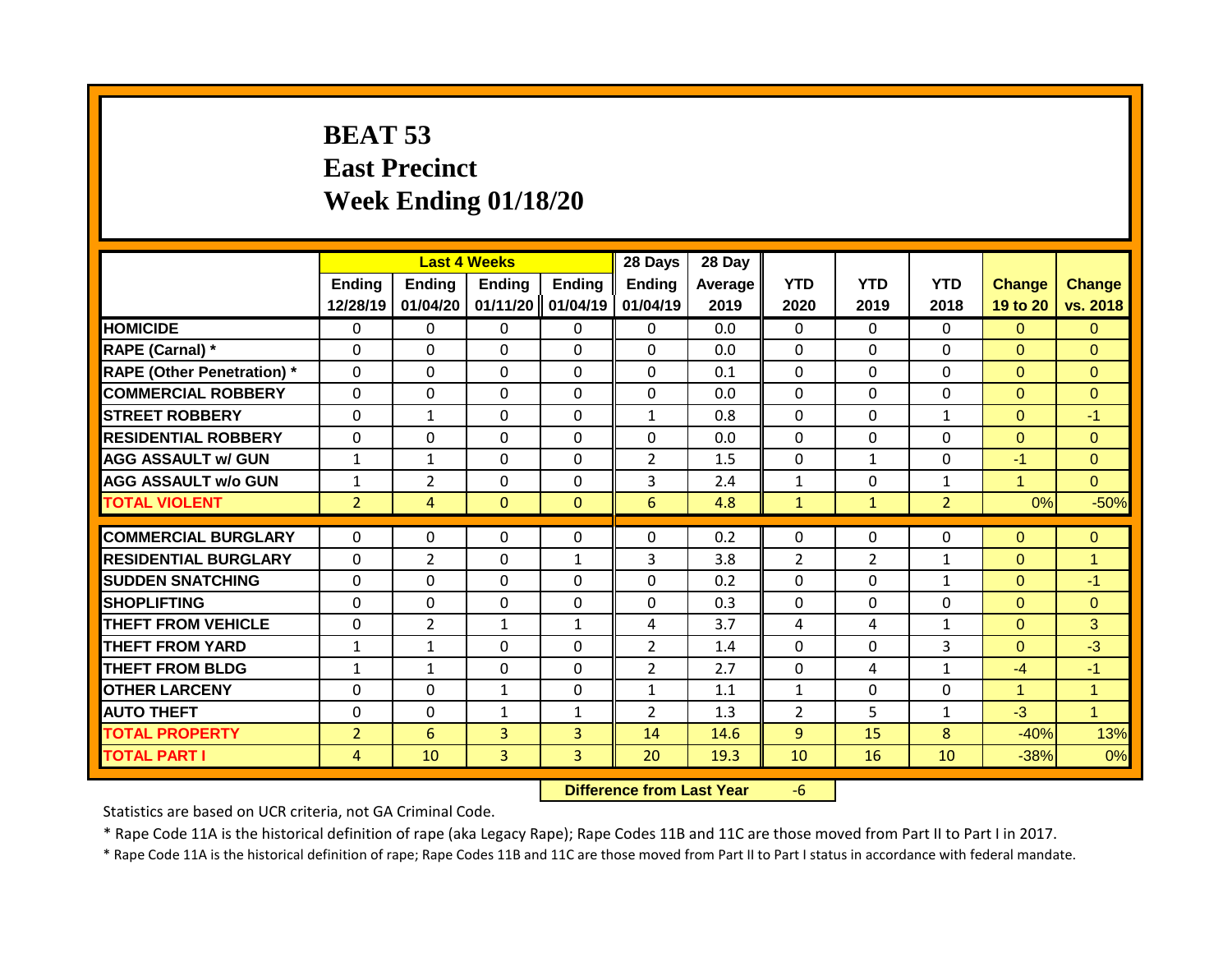# **BEAT 54 East Precinct Week Ending 01/18/20**

|                                   |                    |                    | <b>Last 4 Weeks</b>       |                           | 28 Days                   | 28 Day             |                    |                    |                    |                           |                           |
|-----------------------------------|--------------------|--------------------|---------------------------|---------------------------|---------------------------|--------------------|--------------------|--------------------|--------------------|---------------------------|---------------------------|
|                                   | Ending<br>12/28/19 | Ending<br>01/04/20 | <b>Ending</b><br>01/11/20 | <b>Ending</b><br>01/18/20 | <b>Ending</b><br>01/18/20 | Average   <br>2019 | <b>YTD</b><br>2020 | <b>YTD</b><br>2019 | <b>YTD</b><br>2018 | <b>Change</b><br>19 to 20 | <b>Change</b><br>vs. 2018 |
| <b>HOMICIDE</b>                   | $\mathbf{0}$       | 0                  | $\mathbf{0}$              | 0                         | 0                         | 0.0                | $\Omega$           | $\Omega$           | 0                  | $\Omega$                  | $\overline{0}$            |
| RAPE (Carnal) *                   | $\Omega$           | 0                  | $\Omega$                  | $\Omega$                  | $\Omega$                  | 0.2                | $\mathbf{0}$       | $\Omega$           | 0                  | $\Omega$                  | $\Omega$                  |
| <b>RAPE (Other Penetration) *</b> | $\mathbf 0$        | 0                  | $\Omega$                  | $\Omega$                  | 0                         | 0.0                | $\mathbf{0}$       | $\Omega$           | 0                  | $\Omega$                  | $\Omega$                  |
| <b>COMMERCIAL ROBBERY</b>         | $\Omega$           | $\overline{2}$     | $\Omega$                  | $\Omega$                  | $\overline{2}$            | 0.3                | $\overline{2}$     | $\mathbf{1}$       | $\Omega$           | 1                         | $\overline{2}$            |
| <b>STREET ROBBERY</b>             | $\Omega$           | 0                  | $\Omega$                  | $\Omega$                  | $\Omega$                  | 0.7                | $\mathbf 0$        | $\mathbf{1}$       | $\Omega$           | $-1$                      | $\Omega$                  |
| <b>RESIDENTIAL ROBBERY</b>        | $\Omega$           | 0                  | $\Omega$                  | $\Omega$                  | $\Omega$                  | 0.2                | $\mathbf{0}$       | $\Omega$           | 0                  | $\Omega$                  | $\Omega$                  |
| <b>AGG ASSAULT w/ GUN</b>         | $\mathbf{1}$       | 1                  | $\Omega$                  | 1                         | 3                         | 1.8                | $\mathbf{1}$       | 4                  | 3                  | $-3$                      | $-2$                      |
| <b>AGG ASSAULT w/o GUN</b>        | $\Omega$           | 0                  | $\Omega$                  | $\Omega$                  | $\Omega$                  | 1.9                | $\mathbf{0}$       | $\Omega$           | 0                  | $\Omega$                  | $\Omega$                  |
| <b>TOTAL VIOLENT</b>              | $\mathbf{1}$       | $\overline{3}$     | $\Omega$                  | $\mathbf{1}$              | 5                         | 5.1                | 3                  | 6                  | $\overline{3}$     | $-50%$                    | 0%                        |
|                                   |                    |                    |                           |                           |                           |                    |                    |                    |                    |                           |                           |
| <b>COMMERCIAL BURGLARY</b>        | $\mathbf{1}$       | 0                  | $\mathbf{0}$              | 0                         | 1                         | 0.5                | $\mathbf{0}$       | 0                  | 0                  | $\Omega$                  | $\Omega$                  |
| <b>RESIDENTIAL BURGLARY</b>       | $\mathbf 0$        | 1                  | $\Omega$                  | $\mathbf{1}$              | $\overline{2}$            | 2.9                | $\mathbf{1}$       | $\mathbf{1}$       | 6                  | $\Omega$                  | $-5$                      |
| <b>SUDDEN SNATCHING</b>           | $\Omega$           | 0                  | $\Omega$                  | 0                         | 0                         | 0.3                | $\Omega$           | $\mathbf{1}$       | 0                  | $-1$                      | $\Omega$                  |
| <b>SHOPLIFTING</b>                | $\Omega$           | 0                  | $\Omega$                  | $\overline{2}$            | $\overline{2}$            | 3.1                | 2                  | $\mathbf{1}$       | 4                  | 1                         | $-2$                      |
| <b>THEFT FROM VEHICLE</b>         | $\Omega$           | 0                  | 2                         | 0                         | $\overline{2}$            | 6.4                | $\overline{2}$     | 14                 | $\mathbf{1}$       | $-12$                     | $\blacktriangleleft$      |
| <b>THEFT FROM YARD</b>            | $\mathbf{1}$       | 0                  | $\Omega$                  | 0                         | $\mathbf{1}$              | 2.1                | $\mathbf{0}$       | $\Omega$           | 0                  | $\overline{0}$            | $\mathbf{0}$              |
| <b>THEFT FROM BLDG</b>            | 1                  | 0                  | $\Omega$                  | 0                         | $\mathbf{1}$              | 2.2                | $\Omega$           | $\Omega$           | $\overline{2}$     | $\Omega$                  | $-2$                      |
| <b>OTHER LARCENY</b>              | $\Omega$           | 1                  | $\Omega$                  | 0                         | $\mathbf{1}$              | 0.5                | $\mathbf 0$        | $\Omega$           | 0                  | $\Omega$                  | $\Omega$                  |
| <b>AUTO THEFT</b>                 | $\mathbf{1}$       | 1                  | 1                         | 0                         | 3                         | 2.4                | $\mathbf{1}$       | $\overline{2}$     | $\mathbf{1}$       | $-1$                      | $\Omega$                  |
| <b>TOTAL PROPERTY</b>             | 4                  | 3                  | 3                         | 3                         | 13                        | 20.6               | 6                  | 19                 | 14                 | $-68%$                    | $-57%$                    |
| <b>TOTAL PART I</b>               | 5                  | 6                  | 3                         | 4                         | 18                        | 25.7               | 9                  | 25                 | 17                 | $-64%$                    | $-47%$                    |

**Difference from Last Year** -16

Statistics are based on UCR criteria, not GA Criminal Code.

\* Rape Code 11A is the historical definition of rape (aka Legacy Rape); Rape Codes 11B and 11C are those moved from Part II to Part I in 2017.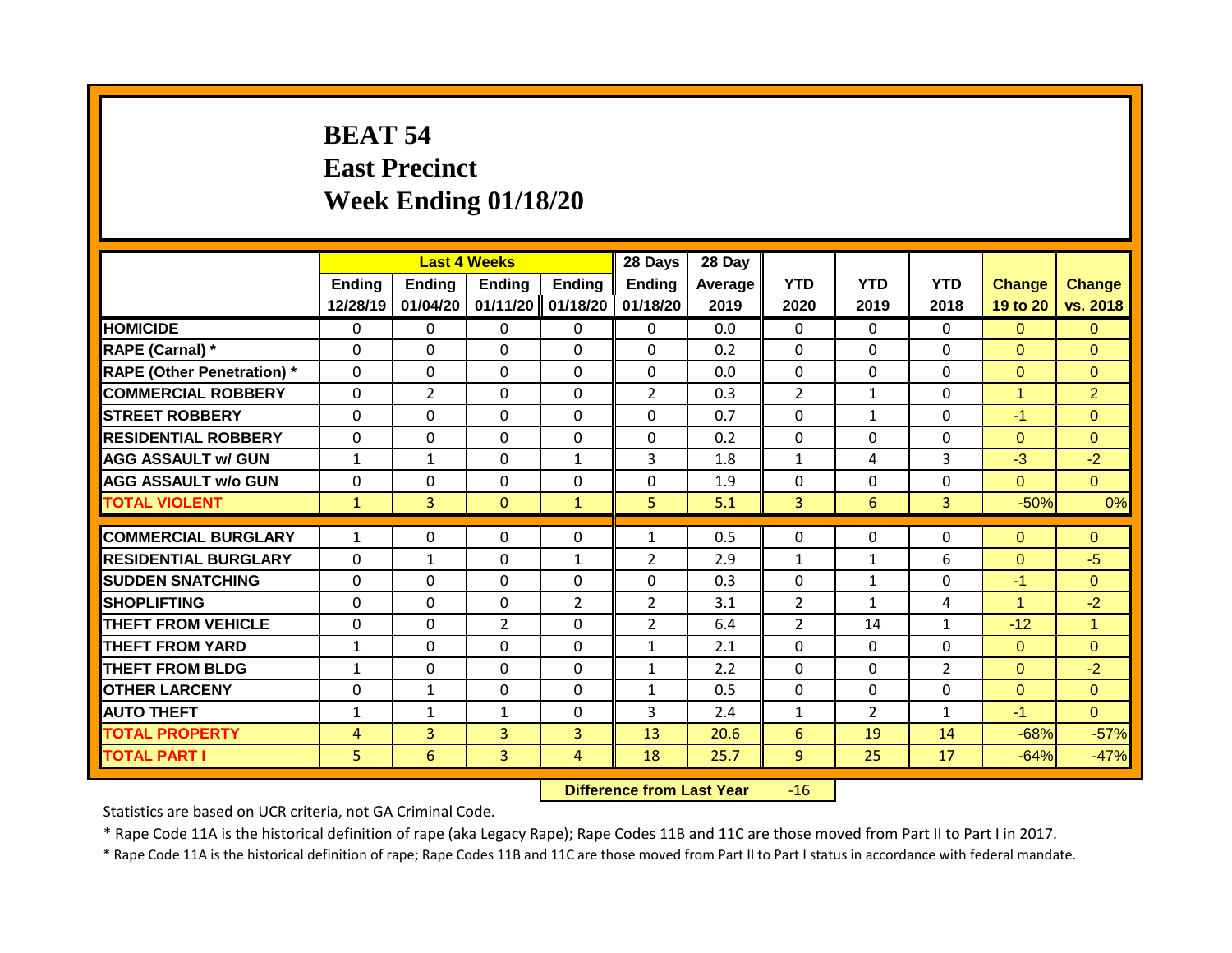## **BEAT 55 East Precinct Week Ending 01/18/20**

|                                   |                    |                    | <b>Last 4 Weeks</b>       |                           | 28 Days                   | 28 Day             |                    |                    |                    |                           |                           |
|-----------------------------------|--------------------|--------------------|---------------------------|---------------------------|---------------------------|--------------------|--------------------|--------------------|--------------------|---------------------------|---------------------------|
|                                   | Ending<br>12/28/19 | Ending<br>01/04/20 | <b>Ending</b><br>01/11/20 | <b>Ending</b><br>01/18/20 | <b>Ending</b><br>01/18/20 | Average   <br>2019 | <b>YTD</b><br>2020 | <b>YTD</b><br>2019 | <b>YTD</b><br>2018 | <b>Change</b><br>19 to 20 | <b>Change</b><br>vs. 2018 |
| <b>HOMICIDE</b>                   | $\mathbf{0}$       | 0                  | $\mathbf{0}$              | 0                         | 0                         | 0.0                | $\mathbf{0}$       | $\Omega$           | 0                  | $\Omega$                  | $\overline{0}$            |
| RAPE (Carnal) *                   | $\Omega$           | 0                  | $\Omega$                  | $\Omega$                  | $\Omega$                  | 0.2                | $\mathbf{0}$       | $\mathbf{1}$       | 0                  | $-1$                      | $\Omega$                  |
| <b>RAPE (Other Penetration) *</b> | $\mathbf 0$        | 0                  | $\Omega$                  | $\Omega$                  | 0                         | 0.0                | $\mathbf{0}$       | $\Omega$           | 0                  | $\Omega$                  | $\Omega$                  |
| <b>COMMERCIAL ROBBERY</b>         | $\Omega$           | $\Omega$           | $\Omega$                  | $\Omega$                  | $\Omega$                  | 0.1                | $\Omega$           | $\Omega$           | $\Omega$           | $\Omega$                  | $\Omega$                  |
| <b>STREET ROBBERY</b>             | $\Omega$           | 0                  | $\Omega$                  | $\Omega$                  | $\Omega$                  | 0.3                | $\mathbf{0}$       | $\Omega$           | $\Omega$           | $\Omega$                  | $\Omega$                  |
| <b>RESIDENTIAL ROBBERY</b>        | $\Omega$           | 0                  | $\Omega$                  | $\Omega$                  | $\Omega$                  | 0.1                | $\mathbf{0}$       | $\Omega$           | 0                  | $\Omega$                  | $\Omega$                  |
| <b>AGG ASSAULT w/ GUN</b>         | $\Omega$           | 0                  | $\Omega$                  | $\Omega$                  | $\Omega$                  | 0.5                | $\mathbf{0}$       | $\Omega$           | 0                  | $\Omega$                  | $\Omega$                  |
| <b>AGG ASSAULT w/o GUN</b>        | $\Omega$           | 0                  | $\Omega$                  | $\Omega$                  | $\Omega$                  | 0.7                | $\mathbf{0}$       | $\Omega$           | 0                  | $\Omega$                  | $\Omega$                  |
| <b>TOTAL VIOLENT</b>              | $\Omega$           | $\Omega$           | $\Omega$                  | $\Omega$                  | $\Omega$                  | 1.9                | $\mathbf{0}$       | $\mathbf{1}$       | $\Omega$           | $-100%$                   | #DIV/0!                   |
| <b>COMMERCIAL BURGLARY</b>        | $\Omega$           | 0                  | $\mathbf{1}$              | 0                         | 1                         | 0.5                | $\mathbf{1}$       | 0                  | 0                  | 1                         | $\mathbf{1}$              |
| <b>RESIDENTIAL BURGLARY</b>       | $\mathbf 0$        | 0                  | $\Omega$                  | $\mathbf{1}$              | $\mathbf{1}$              | 1.8                | $\mathbf{1}$       | $\Omega$           | $\overline{2}$     | 1                         | $-1$                      |
| <b>SUDDEN SNATCHING</b>           | $\Omega$           | 0                  | $\mathbf{0}$              | 0                         | 0                         | 0.2                | $\Omega$           | $\mathbf{1}$       | 0                  | $-1$                      | $\Omega$                  |
| <b>SHOPLIFTING</b>                | $\overline{2}$     | 2                  | 6                         | 5                         | 15                        | 16.0               | 12                 | 4                  | 5                  | 8                         | $\overline{7}$            |
| <b>THEFT FROM VEHICLE</b>         | $\Omega$           | 1                  | $\Omega$                  | 0                         | $\mathbf{1}$              | 3.6                | $\mathbf{1}$       | 2                  | 3                  | $-1$                      | $-2$                      |
| <b>THEFT FROM YARD</b>            | 0                  | 0                  | $\overline{2}$            | 0                         | $\overline{2}$            | 1.3                | $\overline{2}$     | $\mathbf{1}$       | $\mathbf 1$        | 1                         | $\mathbf{1}$              |
| <b>THEFT FROM BLDG</b>            | $\Omega$           | 0                  | $\Omega$                  | 0                         | $\Omega$                  | 1.8                | $\mathbf 0$        | $\Omega$           | $\mathbf 1$        | $\Omega$                  | $-1$                      |
| <b>OTHER LARCENY</b>              | $\Omega$           | 0                  | $\Omega$                  | $\mathbf{1}$              | $\mathbf{1}$              | 0.3                | $\mathbf{1}$       | $\Omega$           | $\mathbf 1$        | 4                         | $\Omega$                  |
| <b>AUTO THEFT</b>                 | $\Omega$           | 0                  | $\overline{2}$            | $\Omega$                  | $\overline{2}$            | 0.8                | $\overline{2}$     | $\mathbf{1}$       | 0                  | 4                         | $\overline{2}$            |
| <b>TOTAL PROPERTY</b>             | $\overline{2}$     | 3                  | 11                        | $\overline{7}$            | 23                        | 26.2               | 20                 | 9                  | 13                 | 122%                      | 54%                       |
| <b>TOTAL PART I</b>               | $\overline{2}$     | 3                  | 11                        | $\overline{7}$            | 23                        | 28.1               | 20                 | 10                 | 13                 | 100%                      | 54%                       |

**Difference from Last Year** 10

Statistics are based on UCR criteria, not GA Criminal Code.

\* Rape Code 11A is the historical definition of rape (aka Legacy Rape); Rape Codes 11B and 11C are those moved from Part II to Part I in 2017.